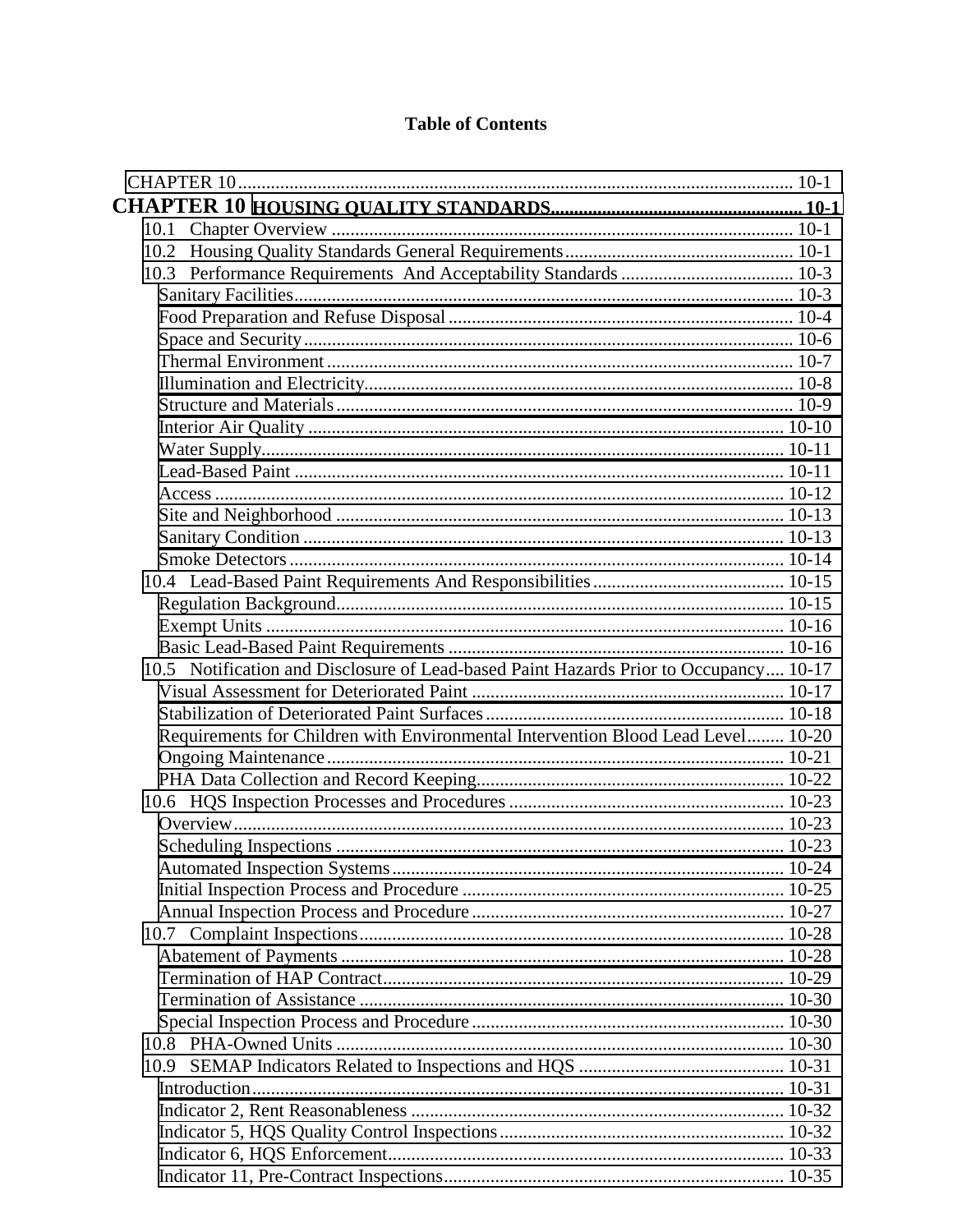|--|--|--|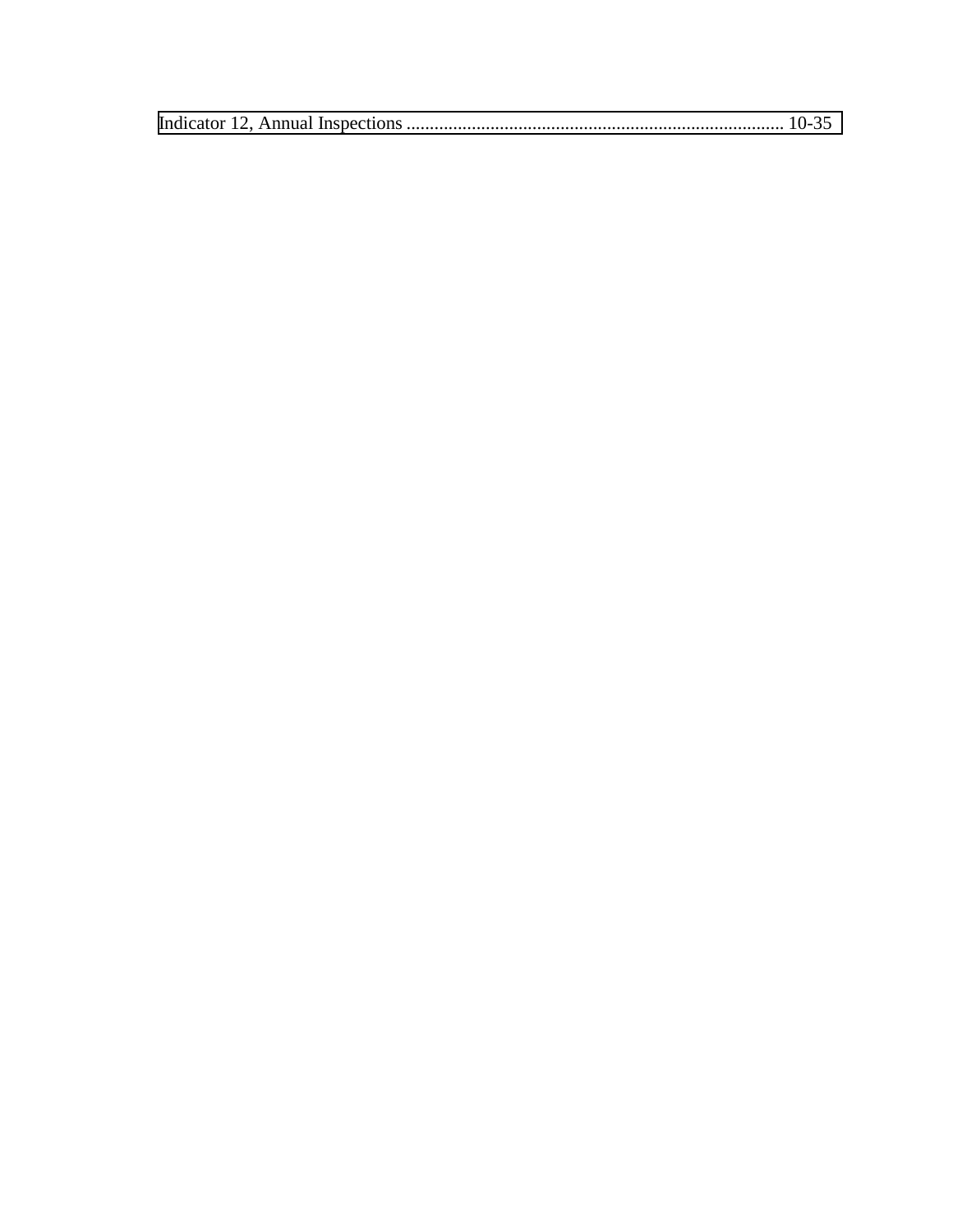# **CHAPTER 10 HOUSING QUALITY STANDARDS**

### <span id="page-2-0"></span>**10.1 CHAPTER OVERVIEW**

The goal of the housing choice voucher program is to provide "decent, safe and sanitary" housing at an affordable cost to low-income families. To accomplish this, program regulations set forth basic housing quality standards (HQS) which all units must meet before assistance can be paid on behalf of a family and at least annually throughout the term of the assisted tenancy. HQS defines "standard housing" and establishes the minimum criteria necessary for the health and safety of program participants.

HQS regulations provide performance requirements and acceptability criteria to meet each performance requirement. HQS includes requirements for all housing types, including single and multi-family dwelling units, as well as specific requirements for special housing types such as manufactured homes, congregate housing, single room occupancy (SROs), shared housing and group residences (GRs). Requirements for Special Housing Types are discussed in Chapter 17.

The HUD Housing Inspection Manual for Section 8 Housing, available through the HUD user at 800-245-2691, and the HUD Inspection Form, form HUD-52580 (3/01) and Inspection Checklist, form HUD 52580-A (9/00), available through HUDCLIPS website: [www.hudclips.org,](http://www.org/) provide guidance to PHAs in interpreting the standards, as well as HUD regulations.

## **10.2 HOUSING QUALITY STANDARDS GENERAL REQUIREMENTS**

At least annually, it is the responsibility of the PHA to conduct inspections of units to determine compliance with HQS prior to the execution of the entire term of the assisted lease. Inspections may be completed by PHA staff or by contract personnel. HQS consists of the following thirteen (13) performance requirements:

- Sanitary facilities;
- Food preparation and refuse disposal;
- Space and security;
- Thermal environment:
- Illumination and electricity:
- Structure and materials;
- Interior air quality;
- Water supply;
- Lead-based paint;
- Access:
- Site and neighborhood;
- Sanitary condition; and
- Smoke Detectors.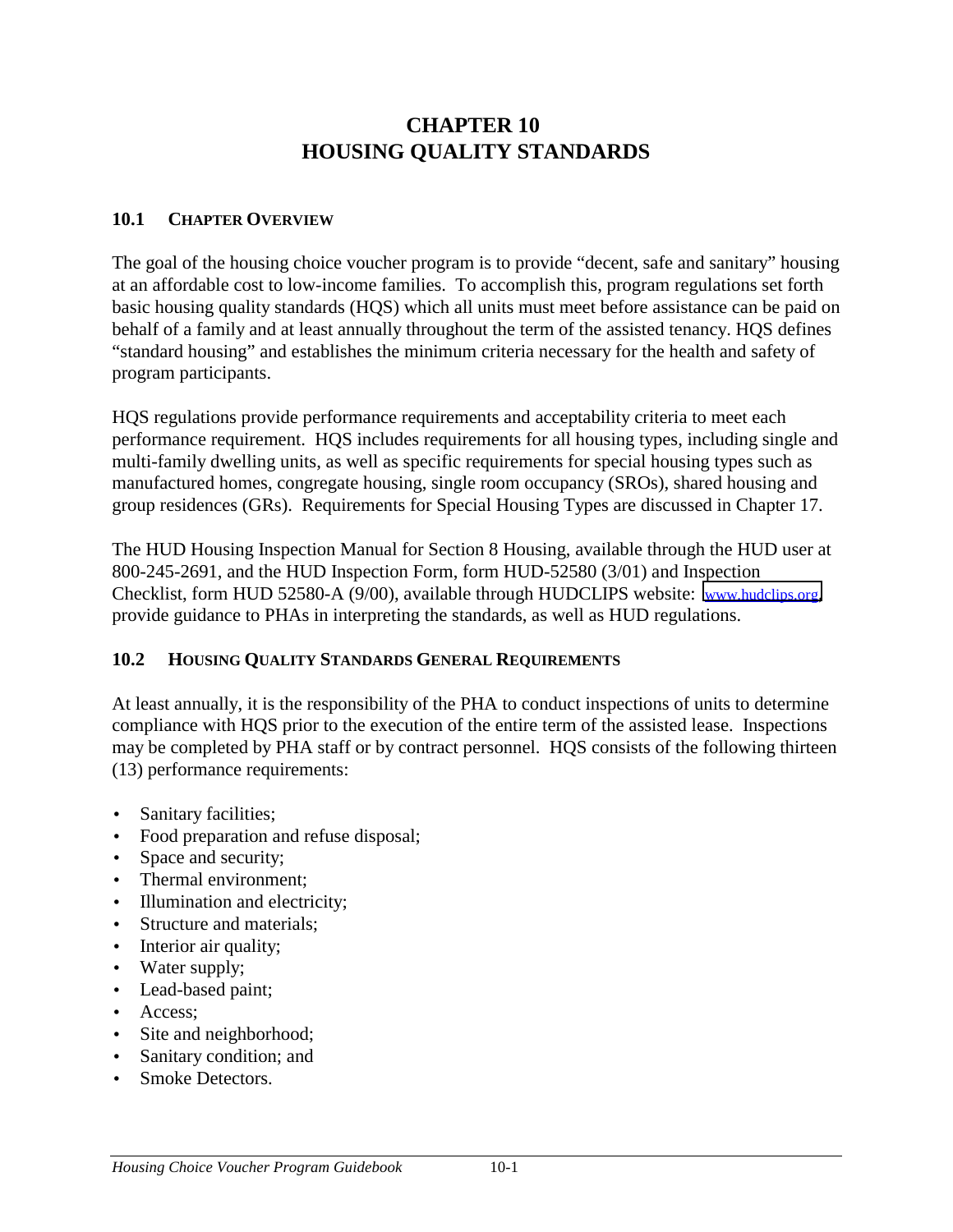Acceptability criteria for each performance requirement help PHAs determine if the unit meets mandatory minimum standards. For some standard, specific guidance is provided to PHAs, but PHA's must rely upon inspector judgement in the areas. In some instances, family preference should be considered in the determination of acceptability.

HUD may grant approval for a PHA to use acceptability criteria variations which apply standards contained in local housing codes or other codes adopted by the PHA or because of local climatic or geographic conditions.

Acceptability criteria variations may only be approved by HUD, if the variation meets or exceeds the performance requirement and does not unduly limit the amount and type of rental, housing available at or below the fair market rent . HUD will not approve variations if the change is likely to adversely affect the health or safety of participant families or severely restrict housing choice.

PHAs should strive to ensure consistency among staff in areas requiring judgment. Not all areas of HQS are exactly defined while acceptability criteria specifically state the minimum standards necessary to meet HQS, inspector judgment or tenant preference may also need to be considered in determining whether the unit meets minimum standards or desirable. Staff can receive the tools to make sound decisions through training, access to written policy and procedures, and consistent written and oral instruction.

Potential safety hazards that are not specifically addressed in the acceptability criteria, such as damaged kitchen cabinet hardware, may present a cutting hazard to small children is an example of an area that requires judgement. Less than optimal conditions, such as a water heater with a small capacity, is another example. A good practice is to assess potential hazards based on the family residing in the unit. Some potential hazards may only apply when small children are in occupancy. Some less than perfect conditions, such as a water heater that appears too small for optimal use by the tenant, should be discussed with the tenant, but should not lead to denial of program assistance if the family is willing to accept the existing condition.

In order to keep assisted units from having to meet higher standard than units in the unassisted market, PHAs should be cautious and thoughtful when requesting HUD approval of a standard higher standard than HQS. Though adopted into local law, local codes, are often not consistently enforced among all units, or are enforced only when complaints are made. Sometimes, certain aspects of a local code are not enforced at all. If the PHA adopts local code requirements, housing choice may be restricted in these instances.

The PHA administrative plan should include any HUD-approved variations to HQS acceptability criteria that will be used to judge the condition of the unit. This practice formalizes the PHA's inspection standards for inspection staff, as well as for owners and tenants. For example, if the PHA has received HUD approval to require that assisted units must have deadbolt locks on all doors leading from the unit to the exterior or public areas, the requirement should be included in the PHA administrative plan as an addition to HQS standards.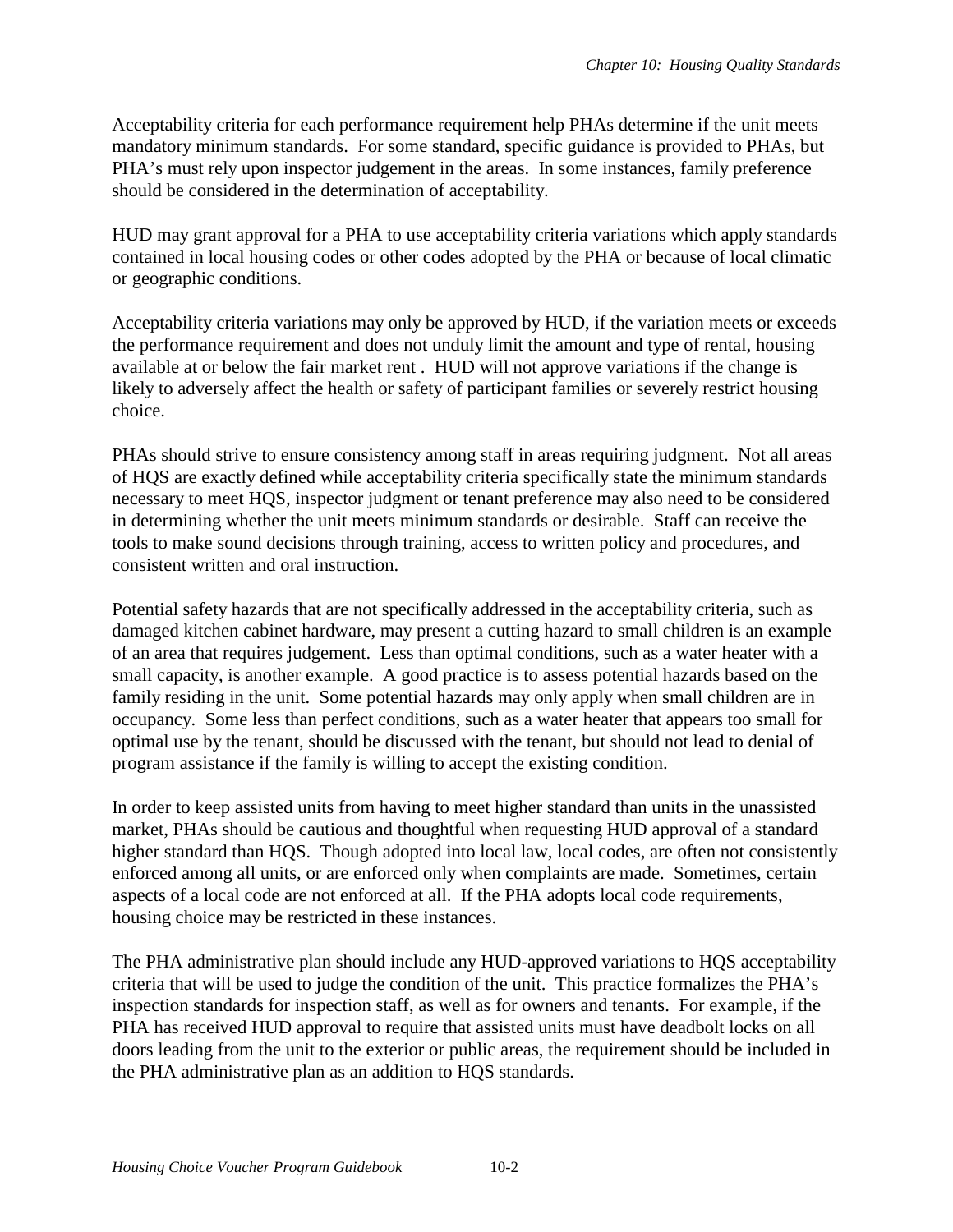## <span id="page-4-0"></span>**10.3 PERFORMANCE REQUIREMENTS AND ACCEPTABILITY STANDARDS**

Each of the 13 HQS performance requirements and acceptability criteria is identified below. A discussion of how PHAs should interpret the requirements and tenant preference options follows. Refer to the inspection checklists contained in Form HUD-52580 and Form HUD-52580-A and the *Housing Inspection Manual for the Section 8 Existing Housing Program* for more detailed explanation and guidance.

## **Sanitary Facilities**

## *Performance Requirement*

- The dwelling unit must include sanitary facilities within the unit.
- The sanitary facilities must be in proper operating condition and adequate for personal cleanliness and disposal of human waste.
- The sanitary facilities must be usable in privacy.

## *Acceptability Criteria*

- The bathroom must be located in a separate room and have a flush toilet in proper operating condition.
- The unit must have a fixed basin (lavatory) with a sink trap and hot and cold running water in proper operating condition.
- The unit must have a shower or tub with hot and cold running water in proper operating condition.
- The facilities must utilize an approved public or private disposal system, including a locally approved septic system.

The bathroom must be contained within the dwelling unit, afford privacy (usually meaning a door, although no lock is required), and be for the exclusive use of the occupants.

All public or private waste disposal systems servicing the unit or facilities must be either state or local agency approved.

The tub/shower, toilet, and basin/lavatory must have a proper sewer trap, drain, and vents to prevent the escape of sewer gases or severe leakage of water. Drains must not be clogged and the toilet must flush. Hot and cold water must be available at the tub, shower, and lavatory taps. The definition of hot water (temperature) required at the lavatory, tub, or shower should be determined from local health standards or applicable local code.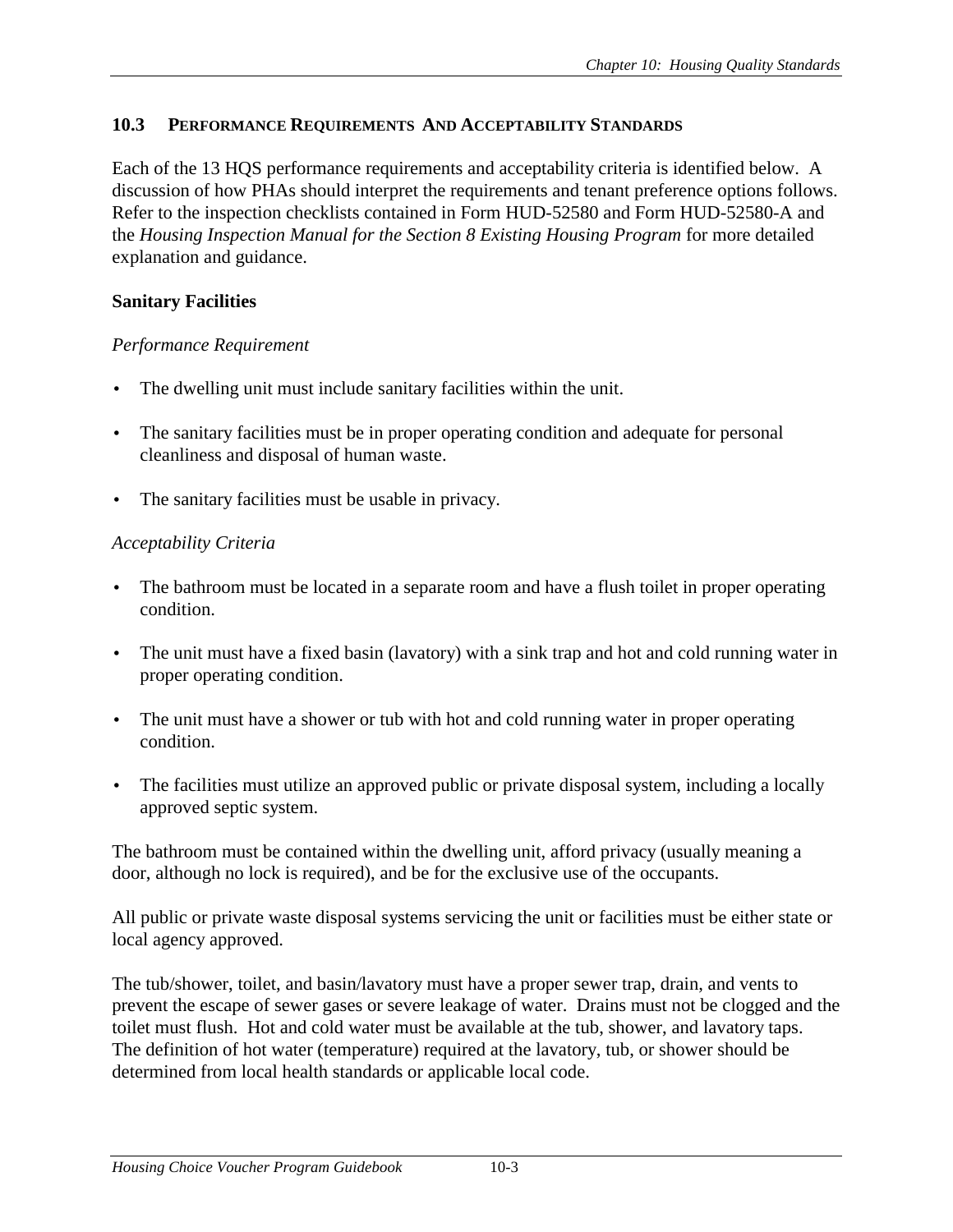<span id="page-5-0"></span>The PHA must determine if the bathroom facilities are free of hazards which may endanger the occupants such as damaged or broken fixtures and plumbing leaks. Conditions which do not affect the acceptability of the bathroom include tenant preference items (listed below) and minor faucets drips.

#### EXAMPLE:

What are bathroom hazards that may endanger occupants?

- Broken ceramic, metal, or glass fixtures that may pose a hazard. This includes towel racks, soap dishes, medicine cabinets, and mirrors as well
- A leaking hot water faucet may pose a scalding threat.

Only one bathroom is required to meet HQS. Additional bathrooms do not have to contain all plumbing fixtures (tub/shower, toilet or lavatory), but if present, they must not create any unsanitary conditions, be properly plumbed, and be free of sewer gases.

Other room standards that apply to bathroom facilities, such as illumination and electricity, are discussed under those performance requirements.

#### *Tenant Preference*

The tenant may determine acceptability of the cosmetic condition and quality of the sanitary facilities, including the size of the lavatory, tub, or shower, condition of faucets, minor leaks, scratches, or worn enamel on fixtures, and the location of the sanitary facilities within the dwelling unit.

#### **Food Preparation and Refuse Disposal**

#### *Performance Requirement*

• The dwelling unit must have suitable space and equipment to store, prepare, and serve food in a sanitary manner.

#### *Acceptability Criteria*

- The dwelling unit must have an oven and a stove or range. A microwave oven may be substituted for a tenant-supplied oven and stove or range. A microwave may be substituted for an owner-supplied oven and stove or range if the tenant agrees and microwave ovens are furnished to both subsidized and unsubsidized tenants in the same building or premises.
- The dwelling unit must have a refrigerator of appropriate size for the family.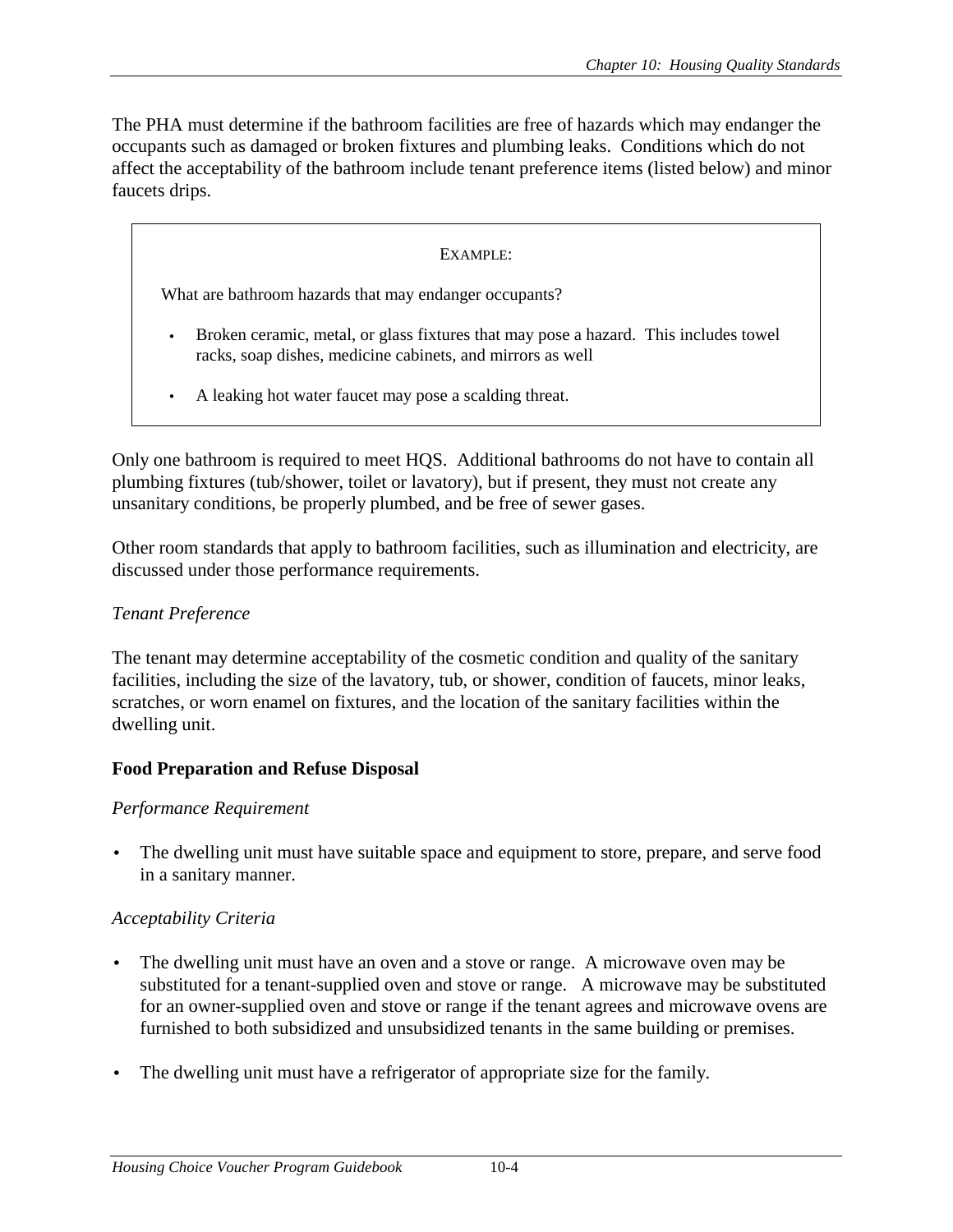- All required equipment must be in proper operating condition. According to the lease, equipment may be supplied by either the owner or the family.
- The dwelling unit must have a kitchen sink in proper operating condition, with a sink trap and hot and cold running water. The sink must drain into an approved public or private system.
- The dwelling unit must have space for storage, preparation, and serving of food.
- Facilities and services for the sanitary disposal of food waste and refuse, including temporary storage facilities where necessary, are required.

Hot plates are not acceptable substitutes for stoves or ranges. The oven must heat and all burners on the stove or range must work. All stove or range knobs must be present. The stove or range must be free of hazardous gas hook-ups, gas leaks, or electrical hazards.

The refrigerator must be of adequate size for the family and capable of maintaining a temperature low enough to keep food from spoiling. The PHA may reject the size of the refrigerator only if it clearly cannot serve the needs of the family. For example, a counter-top or compact type would not meet the needs of a family of four. The freezer space must be present and working, and the equipment must present an electrical hazard.

EXAMPLE:

What temperature must a refrigerator maintain to keep food from spoiling?

- Above  $32^{\circ}$  F, but generally below  $40^{\circ}$  F.
- Consider how often the refrigerator will be opened. Proper temperatures are difficult to maintain if the refrigerator is frequently opened during warm weather, door seals are removed or broken, or the door sits open.

The sink must have hot and cold running water from the faucets and a proper working sink drain with gas trap. It must also be hooked to an approved water and sewer system. The definition of hot water should be determined by the local health department or applicable local code.

Space for storage, preparation, and serving of food must be present. Built-in space, equipment, table(s), or portable storage facilities are acceptable.

Waste and refuse storage facilities are determined by local practice and may include trash cans or dumpster facilities.

Other room standards apply to the food preparation area and are discussed under those specific requirements below.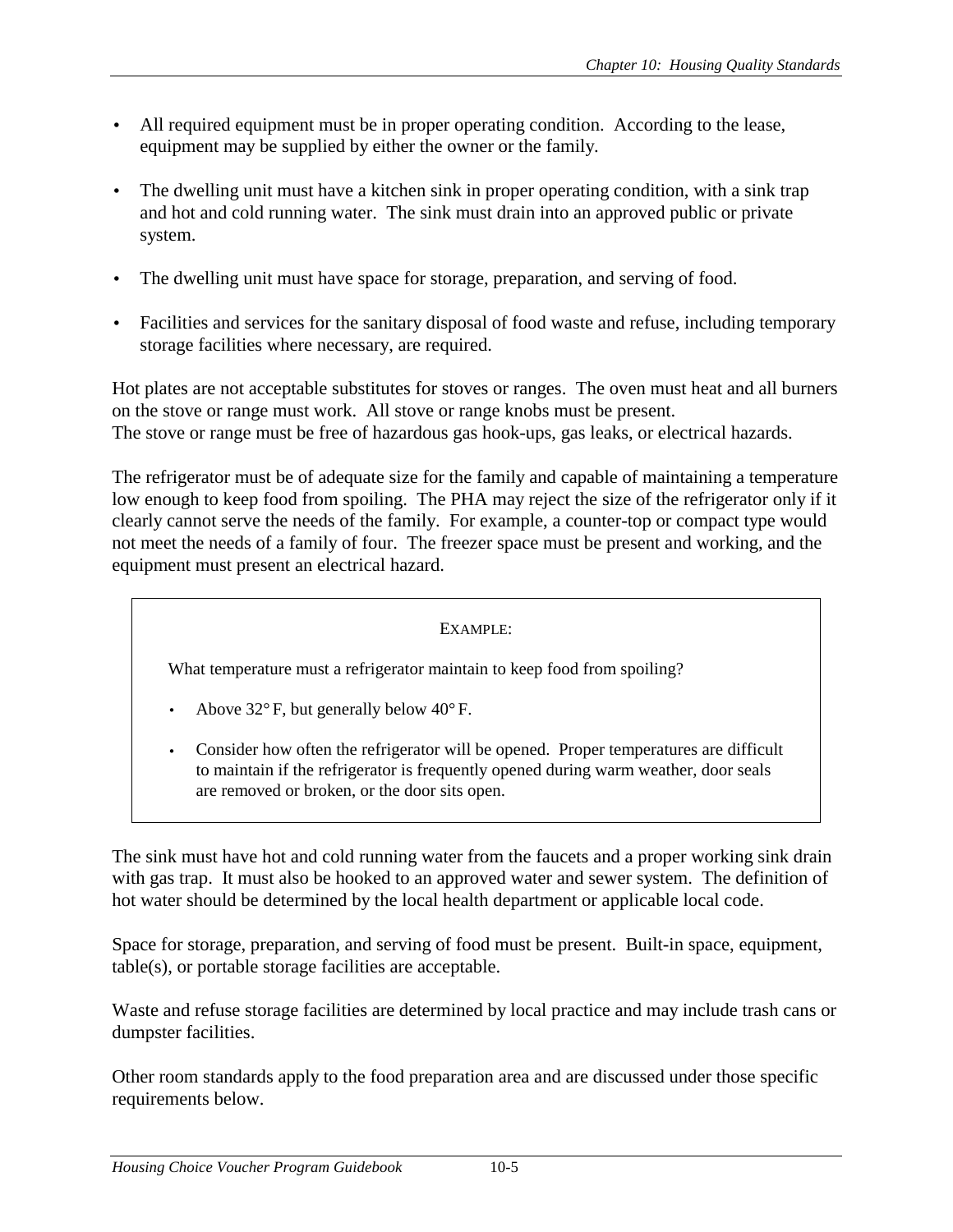# <span id="page-7-0"></span>*Tenant Preference*

The family selects a unit with the size and type of equipment it finds acceptable and may choose to accept a microwave oven in place of a conventional oven, stove, or range if the oven/stove/range are tenant supplied or if microwaves are furnished in both subsidized and unsubsidized units in the building or premises. The amount and type of storage space, the cosmetic conditions of all equipment, and the size and location of the kitchen are all determined by the family.

## **Space and Security**

## *Performance Requirement*

The dwelling unit must provide adequate space and security for the family.

# *Acceptability Criteria*

- At a minimum, the dwelling unit must have a living room, a kitchen and a bathroom.
- The dwelling unit must have a least one bedroom or living/sleeping room for every two persons. Other than very young children, children of opposite sex, may not be required to occupy the same bedroom or living/sleeping room.
- Dwelling unit windows that are accessible from the outside must be lockable.
- Exterior doors to the unit must be lockable.

A living room may be used as sleeping (bedroom) space, but no more than two persons may occupy the space.

Unit windows located on the first floor, at the basement level, on a fire escape, porch, or other outside space that can be reached from the ground and that are designed to be opened must have a locking device. (Windows with sills less than six feet off the ground are considered accessible.) Traditional window locks, those provided by storm/screen combination windows, window pins, and nails are acceptable. Windows leading to a fire escape or required to meet ventilation requirements may not be permanently nailed shut.

Doors leading to the outside and common hallways, fire escapes, and porches or otherwise accessible from the ground must have locks. No specific type of lock is required.

Window and door surfaces (including the door frame) must be in sufficient condition to support the installation and proper operation of window and door locks.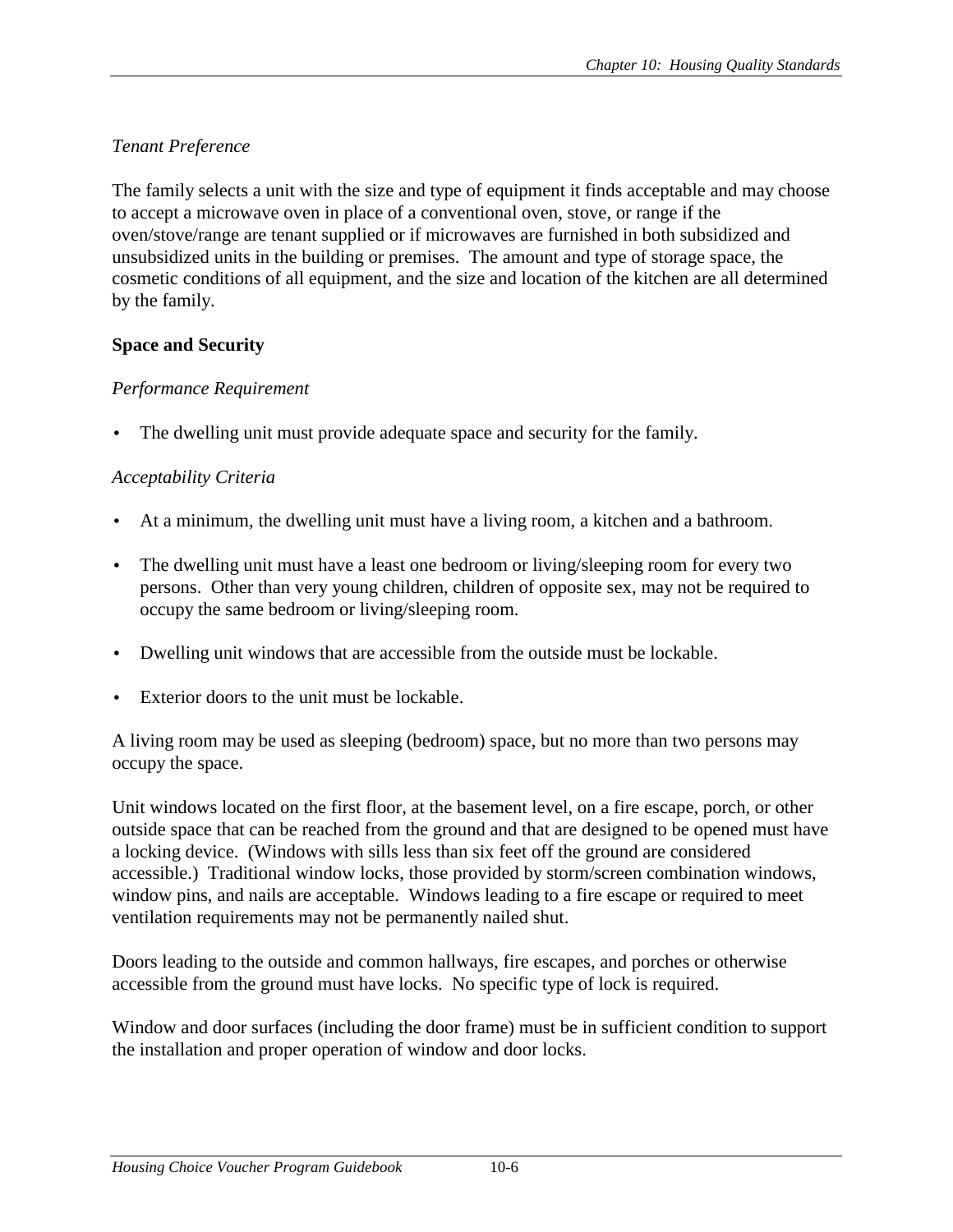## <span id="page-8-0"></span>*Tenant Preference*

The family may determine the adequacy of room sizes and room locations. The family is also responsible for deciding the acceptability of the type of door and window locks.

### **Thermal Environment**

#### *Performance Requirement*

The dwelling unit must be able to provide a thermal environment that is healthy for the human body.

### *Acceptability Criteria*

- There must be a safe system for heating the dwelling unit, such as electric baseboard, radiator, or forced air systems. In order to ensure a healthy living environment appropriate for the climate the system must be able to provide adequate heat either directly or indirectly to each room.
- If present, the air conditioning system or evaporative cooler, must safely provide adequate cooling to each room.
- The heating and/or air conditioning system must be in proper operating condition.
- The dwelling unit must not contain unvented room heaters that burn gas, oil, or kerosene. Electric heaters are acceptable.

The PHA must define "a healthy living environment" for the local climate. Local or state codes will help the PHA determine when and how much heat is adequate. For example, a PHA may define a heating system capable of maintaining an interior temperature of 65º between October 1 and May 1 as adequate.

Adequate heat is required in all rooms used for living; the heat source does not have to be located in each room as long as the heat can pass to the appropriate space and meet the definition of adequate. Portable electric room heaters or kitchen stoves with built-in heating units are not acceptable as a primary source of heat for units located in climatic areas where permanent heat systems are required.

Improper operating conditions, including all conditions that may be unsafe, such as broken or damaged source vents, flues, exhausts, gas or oil lines that create a potential fire hazard or threats to health and safety are not permitted. Heating unit safety devices must be present, and the heating equipment must have proper clearance from combustible materials and location of oil storage tanks. There must be proper gas and oil connections. Local plumbing, fire, or mechanical codes are instructive in providing details about acceptable materials for furnace and water heater hookups and required clearances appropriate to the jurisdiction where units are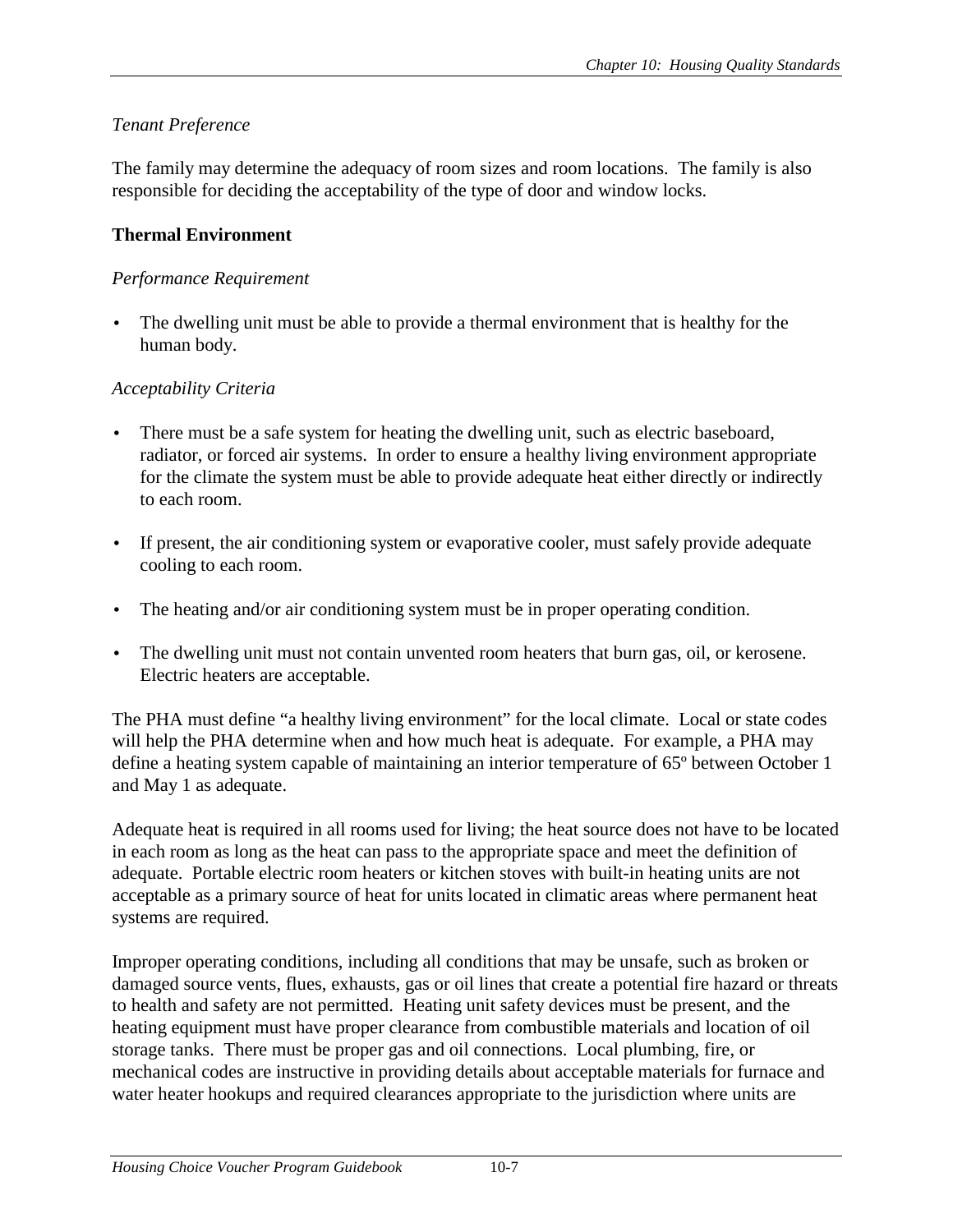<span id="page-9-0"></span>located. Seek assistance from local code enforcement offices to determine health and safety standards for equipment hook-up and clearance requirements.

Heating system inspections are often required by local or state authorities especially for large multi-family buildings. If the heating system has passed inspection from the inspecting authority within the past two years, the PHA may accept this as proof of heating equipment safety.

Working cooling equipment refers to a central ventilation system, evaporative cooling system, room or central air conditioning. These systems are not required by HQS, but if present, must be operating safely so as not to create a potential fire hazard or other threat to health and safety.

## *Tenant Preference*

The PHA has no control over energy conservation measures, such as dwelling insulation or installation of storm windows and doors. The family must assess whether a dwelling without these items is acceptable; the family must take into account the cost of utilities billed to the family and personal feelings about adequate heat. Dwellings that are poorly insulated or lack storm windows are generally drafty and more difficult to heat and cool.

# **Illumination and Electricity**

- Each room must have adequate natural or artificial illumination to permit normal indoor activities and to support the health and safety of occupants.
- The dwelling unit must have sufficient electrical sources so occupants can use essential electrical appliances.
- Electrical fixtures and wiring must not pose a fire hazard.

# *Acceptability Criteria*

- There must be at least one window in both the living room and each sleeping room.
- The kitchen area and the bathroom must have a permanent ceiling or wall-mounted fixture in proper operating condition.
- The kitchen must have at least one electrical outlet in proper operating condition.
- The living room and each sleeping space must have at least two electrical outlets in proper operating condition. Permanent overhead or wall-mounted light fixtures may count as one of the required electrical outlets.

The PHA must be satisfied that the electrical system is free of hazardous conditions, including: exposed, uninsulated, or frayed wires, improper connections, improper insulation or grounding of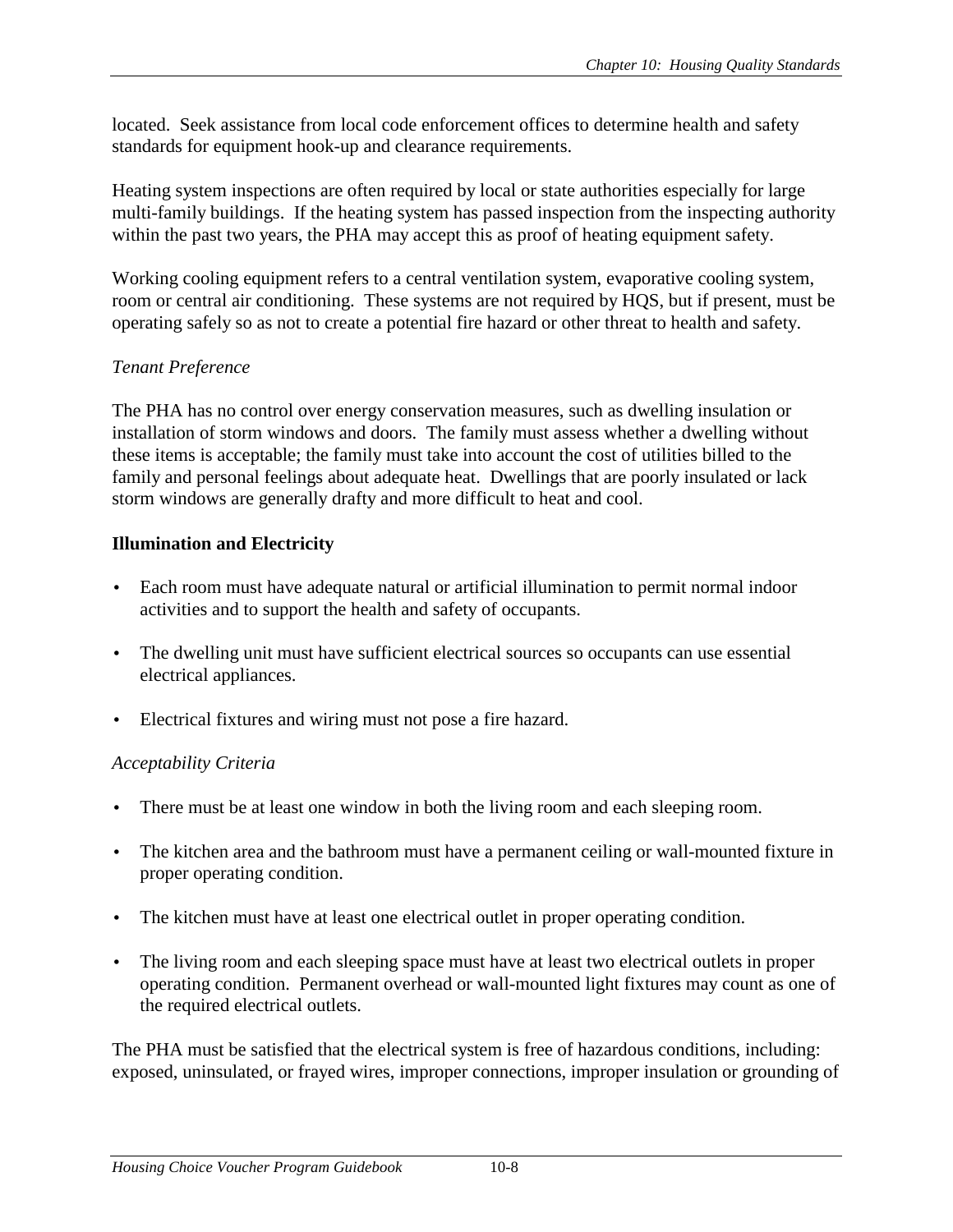<span id="page-10-0"></span>any component of the system, overloading of capacity, or wires lying in or located near standing water or other unsafe places.

Outlets must be properly installed in the baseboard, wall, or floor. Hanging light fixtures or outlets from electric wiring, missing cover plates on switches and outlets, badly cracked outlets or cover plates, exposed fuse box connections and, overloaded circuits are unacceptable.

## *Tenant Preference*

The family may determine whether the location and the number of outlets and fixtures (over and above those required for acceptability standards) are acceptable or if the amount of electrical service is adequate for the use of appliances, computers, or stereo equipment.

## **Structure and Materials**

## *Performance Requirement*

- The dwelling unit must be structurally sound.
- The structure must not present any threat to the health and safety of the occupants and must protect the occupants from the environment.

## *Acceptability Criteria*

- Ceilings, walls, and floors must not have any serious defects such as severe bulging or leaning, large holes, loose surface materials, severe buckling, missing parts, or other serious damage.
- The roof must be structurally sound and weather-proof.
- The foundation and exterior wall structure and surface must not have any serious defects such as serious leaning, buckling, sagging, large holes, or defects that may result in air infiltration or vermin infestation.
- The condition and equipment of interior and exterior stairs, halls, porches, and walkways must not present the danger of tripping and falling.
- Elevators must be working safely.

The PHA must examine each of the elements listed in the acceptability criteria to determine that each is structurally sound, will not collapse, and does not present a danger to residents through falling or missing parts, or tripping hazards. The PHA must determine that the unit is free from water, excessive air, and vermin infiltration.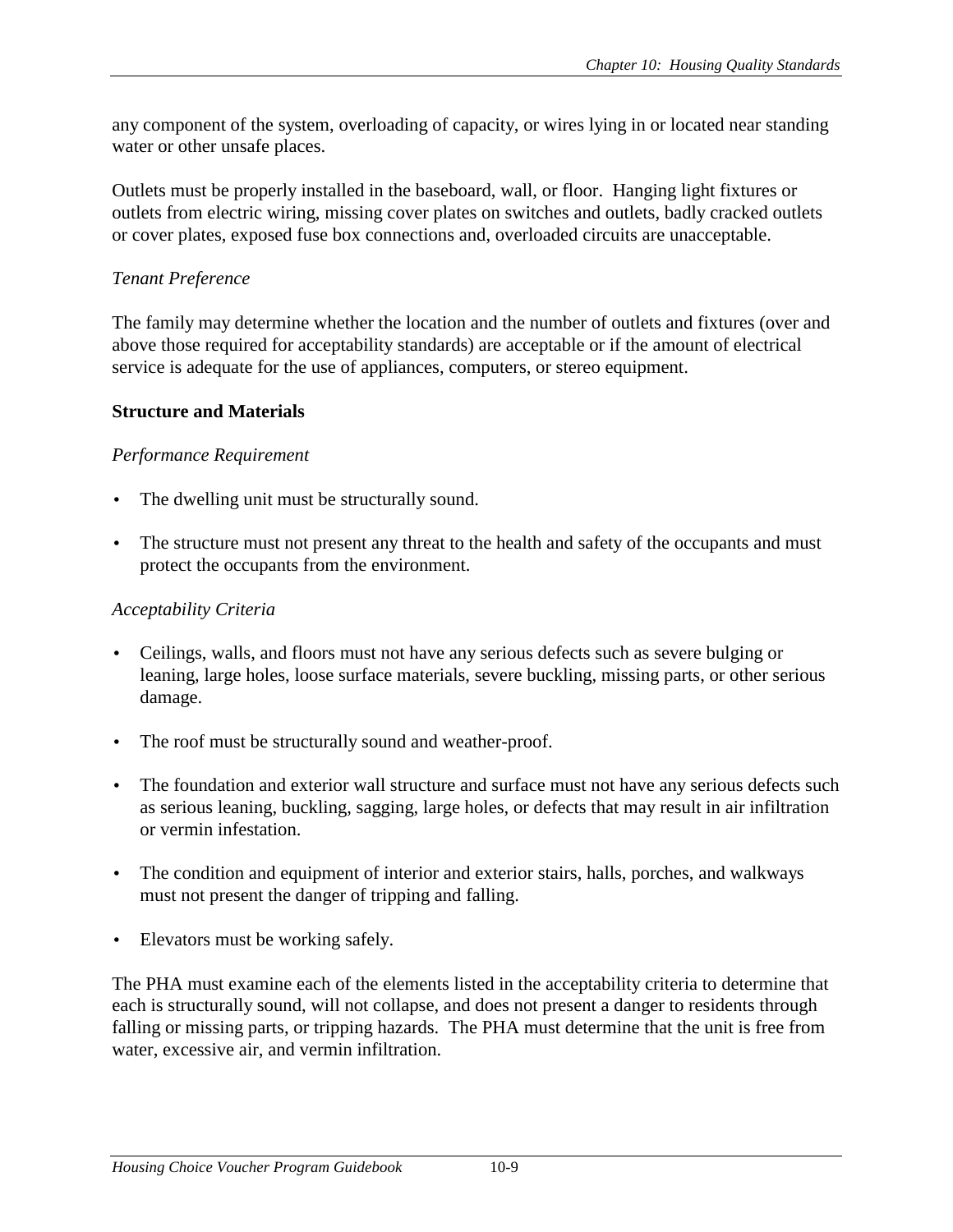<span id="page-11-0"></span>Handrails are required when four or more steps (risers) are present, and protective railings are required when porches, balconies, and stoops are thirty inches off the ground.

The elevator servicing the unit must be working. A current city or state inspection certificate suffices to determine working condition of the elevator.

Manufactured homes must have proper tie-down devices capable of surviving wind loads common to the area.

## *Tenant Preference*

Families may determine whether minor defects, such as lack of paint, or worn flooring or carpeting will affect the livability of the unit.

# **Interior Air Quality**

## *Performance Requirement*

The dwelling unit must be free of air pollutant levels that threaten the occupants' health.

## *Acceptability Criteria*

- The dwelling unit must be free from dangerous air pollution levels from carbon monoxide, sewer gas, fuel gas, dust, and other harmful pollutants.
- There must be adequate air circulation in the dwelling unit.
- Bathroom areas must have one openable window or other adequate ventilation.
- Any sleeping room must have at least one window. If the window was designed to be opened, it must be in proper working order.

The PHA must be satisfied that air pollutants such as gas leaks, industrial outputs, and heavy traffic would not present a health hazard.

Air circulation should be checked to determine adequate ventilation. Air conditioning (A/C) provides adequate circulation as do ceiling and vent fans.

The windows must adequately protect the unit's interior from the weather. Windows designed to open must not be painted or nailed shut. The ventilating bathroom fan in the bathroom must operate as intended.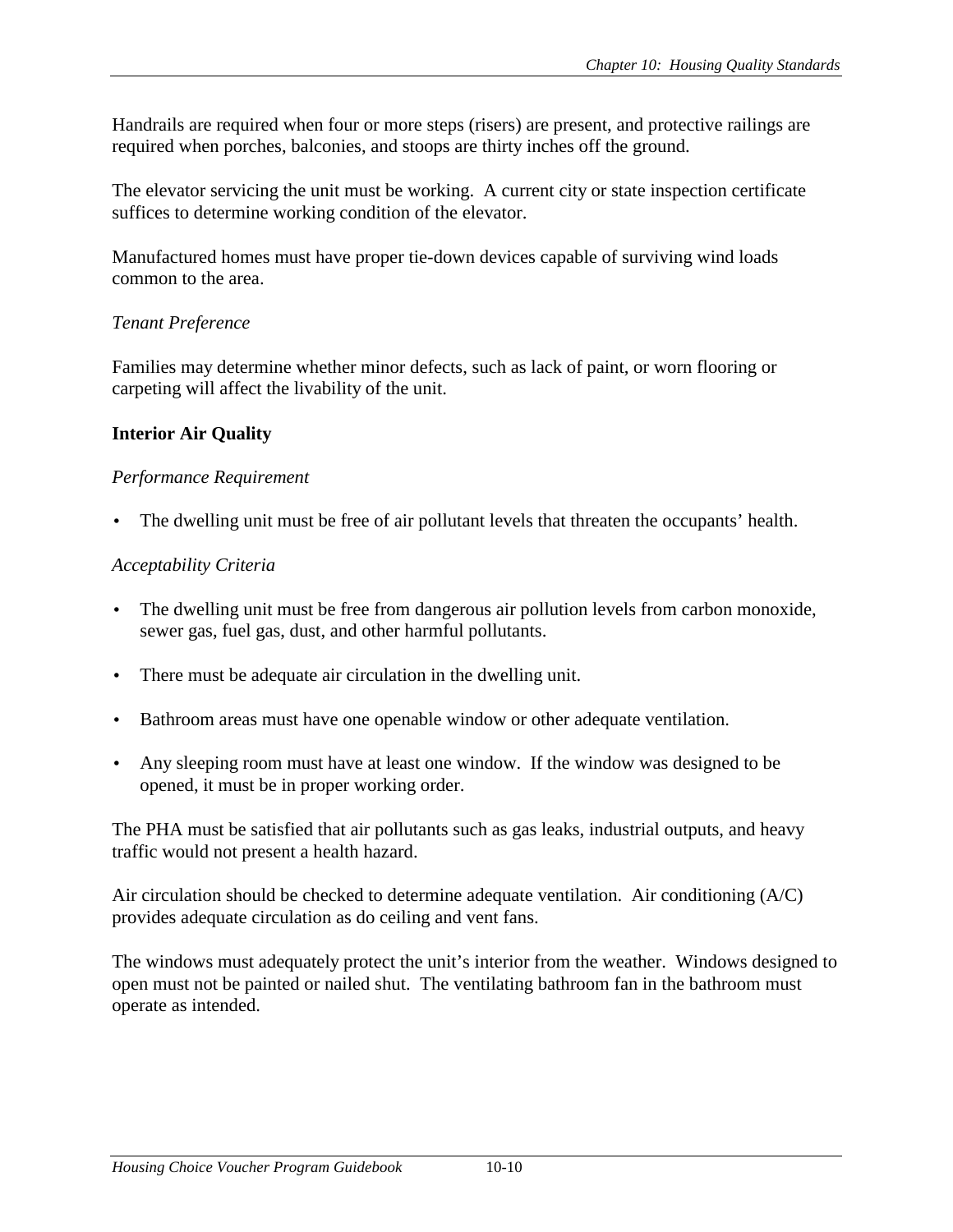## <span id="page-12-0"></span>*Tenant Preference*

Tenants may determine whether window and door screens, filters, fans, or other devices for proper ventilation are adequate to meet personal needs.

## **Water Supply**

### *Performance Requirement*

The water supply must be free of contamination.

## *Acceptability Criteria*

The dwelling unit must be served by an approved public or private water supply that is sanitary and free from contamination.

The PHA should be satisfied that the water supply is approved by the State or local jurisdiction.

Clean water must be distributed to all unit fixtures and waste water must leave the unit to an approved area without presence of sewer gas and backups.

Plumbing fixtures and pipes must be free of leaks and threats to health and safety.

Water-heating equipment must be installed safely and must not any present safety hazards to families. All water heaters must be free of leaks, have temperature/pressure relief valves, and a discharge line. Unless safety dividers or shields are installed water heaters must not be located in bedrooms or living areas where safety hazards may exist. Fuel burning equipment must have proper clearance from combustible materials and be properly vented.

## *Tenant Preference*

The family may decide if the water heater has a large enough capacity for personal family use.

#### **Lead-Based Paint**

• The Lead-Based Paint Poisoning Prevention Act as amended (42 U.S.C. 4821 - 4846) and the Residential Lead-Based Paint Hazard Reduction Act of 1992 and implementing regulations 24 CFR Part 35 Subparts A, B, M, and R apply to the housing choice voucher program.

## *Acceptability Criteria*

• The requirements apply to dwelling units built prior to 1978 that are occupied or can be occupied by families with children under six years of age, excluding zero bedroom dwellings.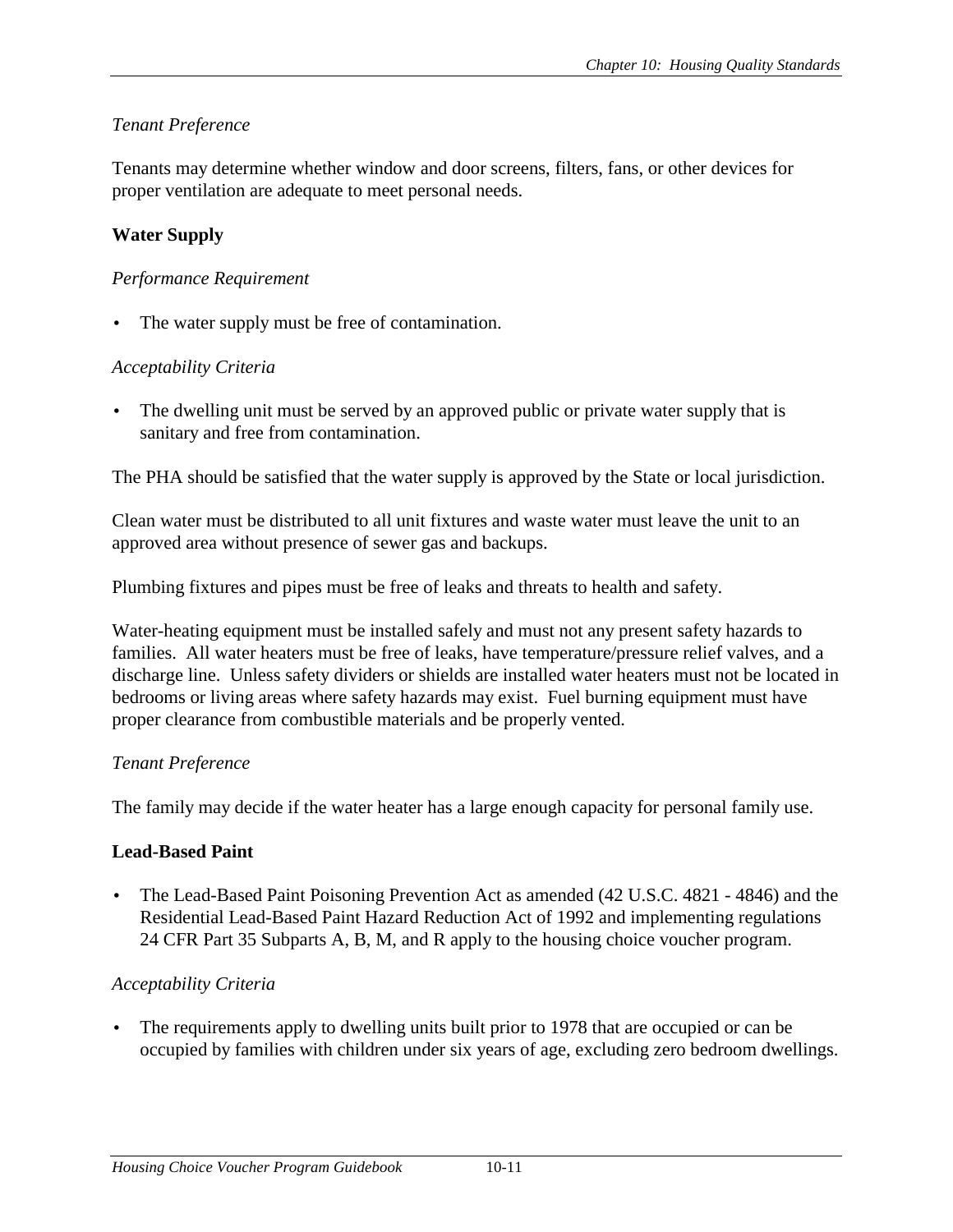- <span id="page-13-0"></span>• During initial and annual inspections of pre-1978 units that are occupied or will be occupied by families with children under 6 years of age, the inspector must conduct a visual assessment for deteriorated paint surfaces and the owner must stabilize deteriorated surfaces. Applicable areas include painted surfaces within the dwelling unit, exterior painted surfaces associated with the dwelling unit, and common areas of the building through which residents must pass to gain access to the unit and areas frequented by resident children under six years of age, including play areas and child care facilities.
- For units occupied by environmental intervention blood lead level (lead poisoned) children under six years of age, a risk assessment must be conducted (paid for by the PHA), and the owner must complete hazard reduction activities if lead hazards are identified during the risk assessment.

Section 10.4 of this Chapter discusses all PHA responsibilities.

## *Tenant Preference*

Families with children under 6 years of age have no decision-making authority related to the presence of lead-based paint.

## **Access**

- Use and maintenance of the unit must be possible without unauthorized use of other private properties.
- The building must provide an alternate means of exit in case of fire.

# *Acceptability Criteria*

- The unit must have private access.
- In case of fire, the building must contain an alternate means of exit such as fire stairs, or windows, including use of a ladder for windows above the second floor.

The PHA must determine that the unit has private access without unauthorized passage through another dwelling unit or private property.

The emergency (alternate) exit from the building (not the unit) may consist of fire stairs, a second door, fire ladders, or exit through windows. The emergency exit must not be blocked. It must be appropriate for the family and considered adequate by local officials. Guidance from the local fire agency is advisable.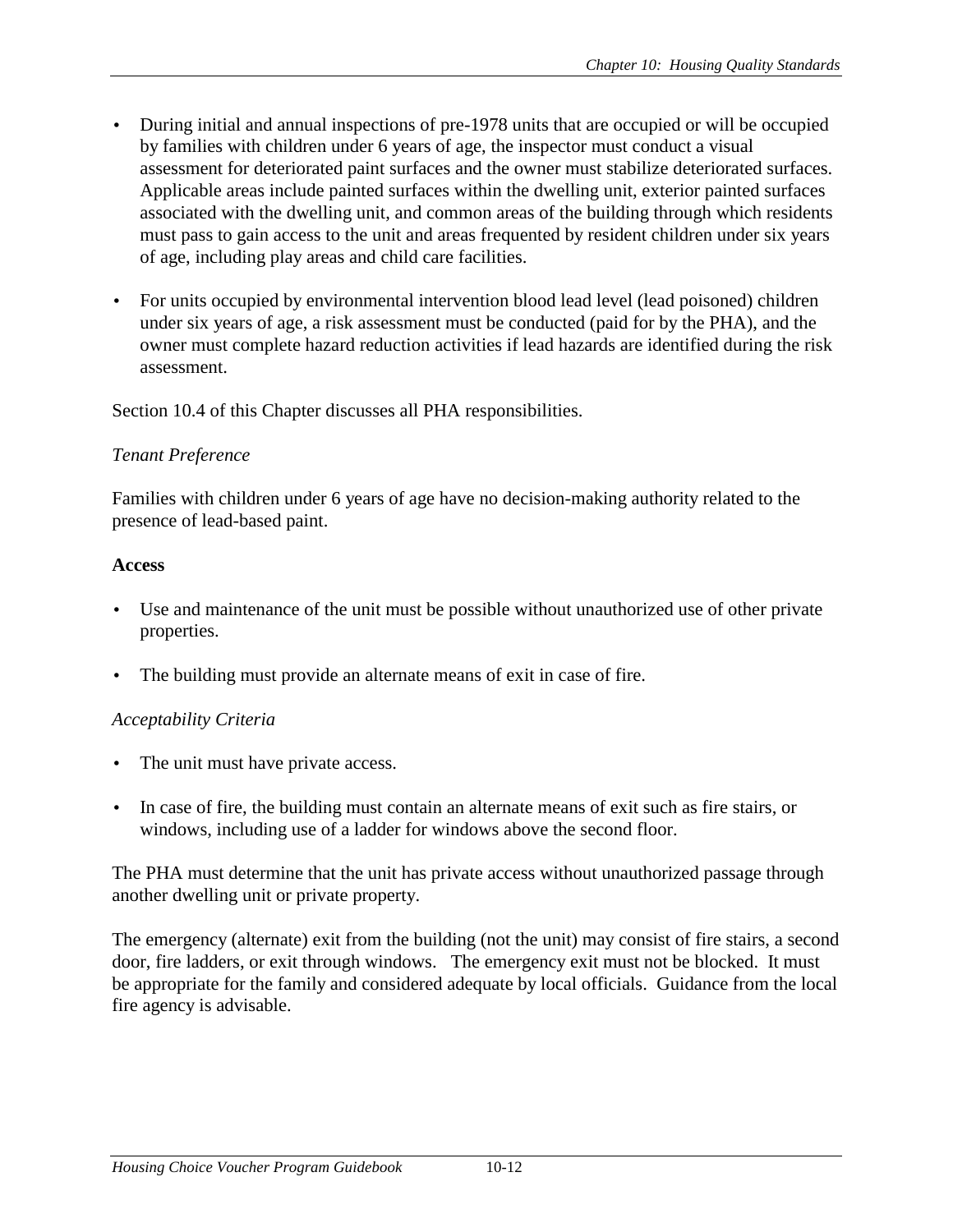## <span id="page-14-0"></span>*Tenant Preference*

The tenant should assist the PHA in determining if the type of emergency exit is acceptable.

### **Site and Neighborhood**

### *Performance Requirement*

The site and neighborhood must be reasonably free from disturbing noises and reverberations or other dangers to the health, safety, and general welfare of the occupants.

## *Acceptability Criteria*

The site and neighborhood may not be subject to serious adverse natural or manmade environmental conditions, such as dangerous walks or steps, instability, flooding, poor drainage, septic tank back-ups or sewer hazards, mudslides, abnormal air pollution, smoke or dust, excessive noise, vibration, or vehicular traffic, excessive accumulations of trash, vermin, or rodent infestation, or fire hazards.

The PHA determines whether any of the above conditions seriously and continually affect the health or safety of the residents. PHAs should be careful not to restrict housing choice in deciding acceptability. Failing a unit because the neighborhood is considered "bad" is not appropriate. Take into account whether private unassisted residents are living in the same neighborhood.

#### *Tenant Preference*

Taking into consideration the type of neighborhood, presence of drug activity, commercial enterprises, and convenience to shopping and other facilities, the family selects a unit.

## **Sanitary Condition**

#### *Performance Requirement*

The dwelling unit and its equipment must be in sanitary condition.

#### *Acceptability Criteria*

The dwelling unit and its equipment must be free of vermin and rodent infestation.

The PHA must ensure that the unit is free of rodents and heavy accumulations of trash, garbage, or other debris that may harbor vermin. Infestation by mice, roaches, or other vermin particular to the climate must also be considered. The unit must have adequate barriers to prevent infestation.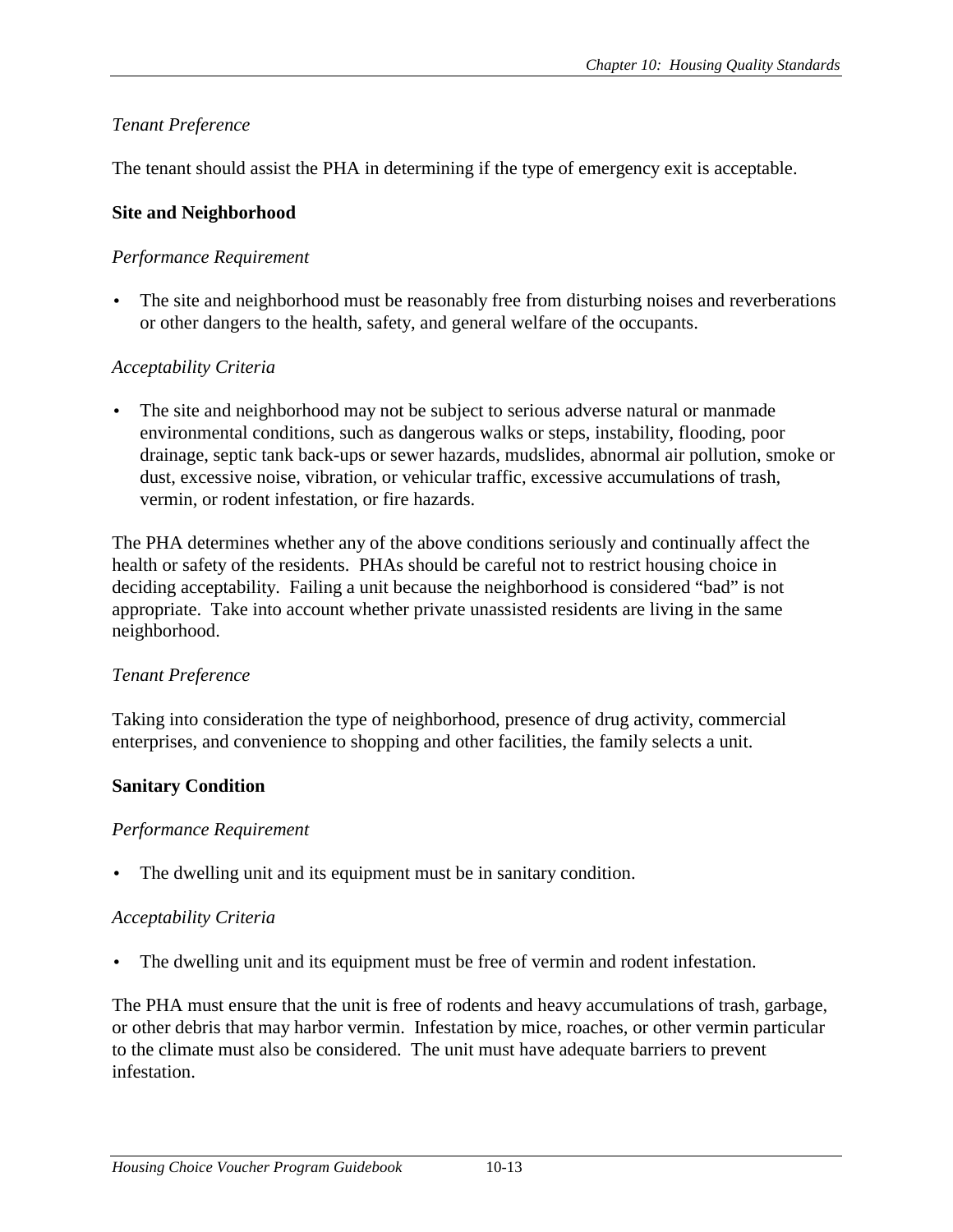#### EXAMPLE:

<span id="page-15-0"></span>What is infestation of rodents or vermin?

• By definition infestation means more than one bug or mouse. It is easily identified by observing mouse and/or rodent droppings or gnaw marks. If no visible evidence exists, there is probably no infestation. Based on the type of pest, PHAs must decide for themselves what the limits are for determining infestation and be consistent. Is one rat or roach too much?

#### *Tenant Preference*

Provided the minimum standards required by the acceptability criteria have been met, the tenant must determine whether the unit is in an adequate sanitary condition. Occasional mice and roaches may be acceptable to the tenant.

#### **Smoke Detectors**

- On each level of the dwelling unit including basements, but excluding spaces and unfinished attics at least one battery-operated or hard-wired smoke detector in proper operating condition must be present.
- Smoke detectors must be installed in accordance with and meet the requirements of the National Fire Protection Association Standards (NFPA) 74 or its successor standards.
- If a hearing-impaired person is occupying the dwelling unit, the smoke detectors must have an alarm system designed for hearing-impaired persons as specified in NFPA 74.

#### *Acceptability Criteria*

The PHA must insure that the location of smoke detectors conforms with local and/or State Fire Marshall's requirements.

The PHA must determine that smoke detectors are located and installed in accordance with NFPA Standards. All smoke detectors must be in operating condition.

Local codes, such as housing or fire codes, often address responsibilities between owners and tenants for installation and maintenance of smoke detector batteries. At initial, inspection smoke detectors must have good batteries and be operable. PHAs may follow local codes to determine if missing or dead smoke detector batteries constitute a tenant or owner-caused failure in occupied units.

Consultation with the local fire officials is recommended regarding acceptable types and location of smoke detectors.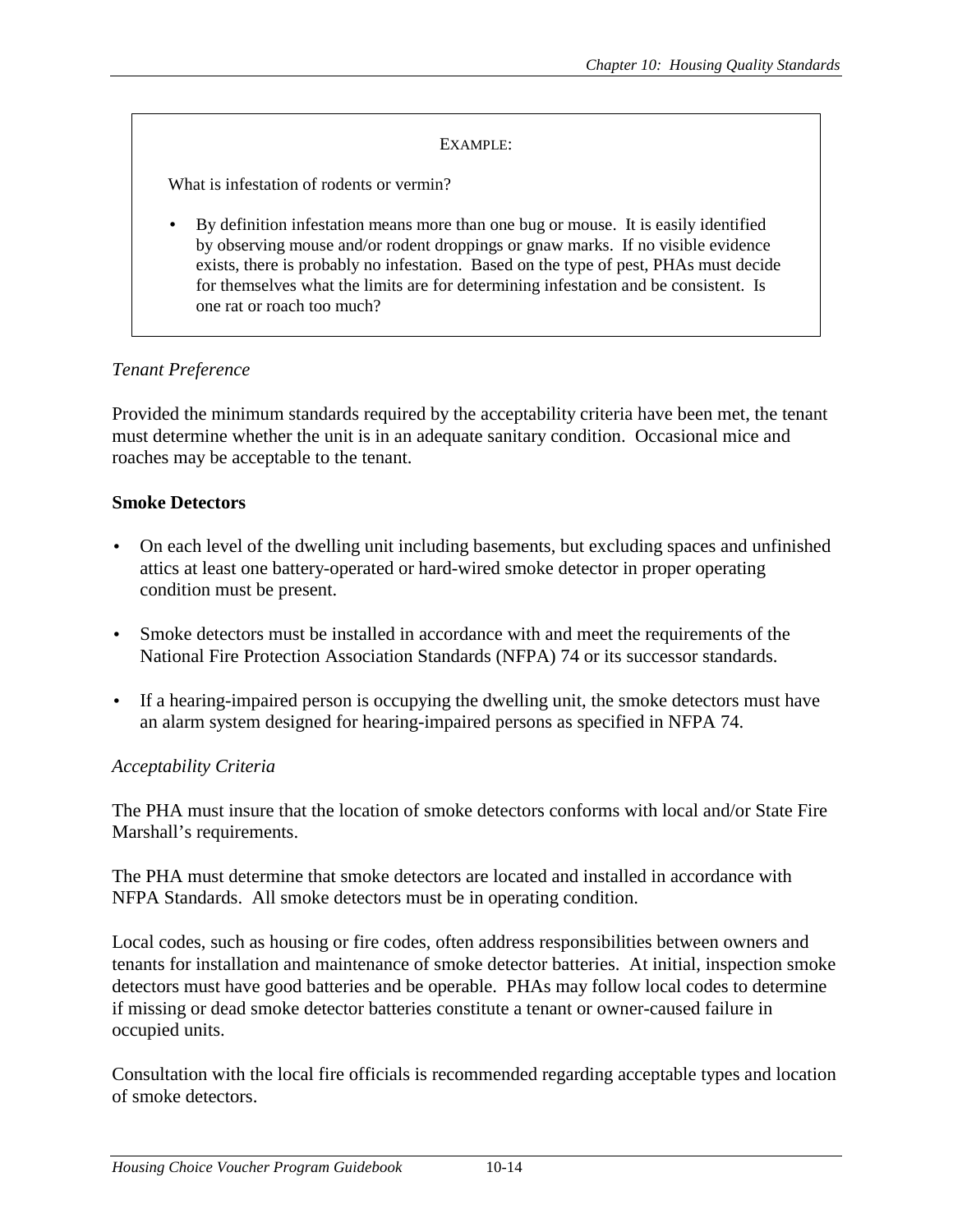## <span id="page-16-0"></span>*Tenant Preference*

The family is not permitted to exercise any tenant preference regarding smoke detector requirements.

## **10.4 LEAD-BASED PAINT REQUIREMENTS AND RESPONSIBILITIES**

## **Regulation Background**

Lead-based paint requirements were originally written to implement Section 302 of the Leadbased Paint Poisoning and Prevention Act. In the late 1970s, Code of Federal Regulations, Title 24, Part 35 was promulgated, setting forth the general procedures for inspection and treatment of defective paint surfaces in HUD assisted housing.

Under Part 35, Assistant Secretaries were given authority to develop regulations pertaining to their specific areas of responsibility, and varying program regulations were issued. The regulations have been amended several times. A major change that occurred in 1995 amended housing quality standards that applied to tenant-based programs.

New lead-based paint regulations effective September 15, 2000 have been implemented to incorporate Title X of the Housing and Community Development Act of 1992. These regulations consolidate all lead-based paint requirements under one section of the Code of Federal Regulations (24 CFR Part 35), stress identification of lead-paint hazards, notification to occupants of the existence of these hazards, and control of lead-based paint hazards to reduce lead poisoning among young children.

Housing choice voucher program units are subject to the following subparts of 24 CFR Part 35:

- Subpart A, Disclosure;
- Subpart B, General Lead-Based Paint Requirements and Definitions for All Programs;
- Subpart M, Tenant-Based Rental Assistance; and
- Subpart R, Methods and Standards for Performing Lead Hazard Evaluation and Reduction Activities.

The Section 8 moderate rehabilitation program and the project-based housing choice voucher or certificate program units are subject to requirements under 24 CFR Subparts A, B, H, and R. Those requirements are not discussed in this Guidebook.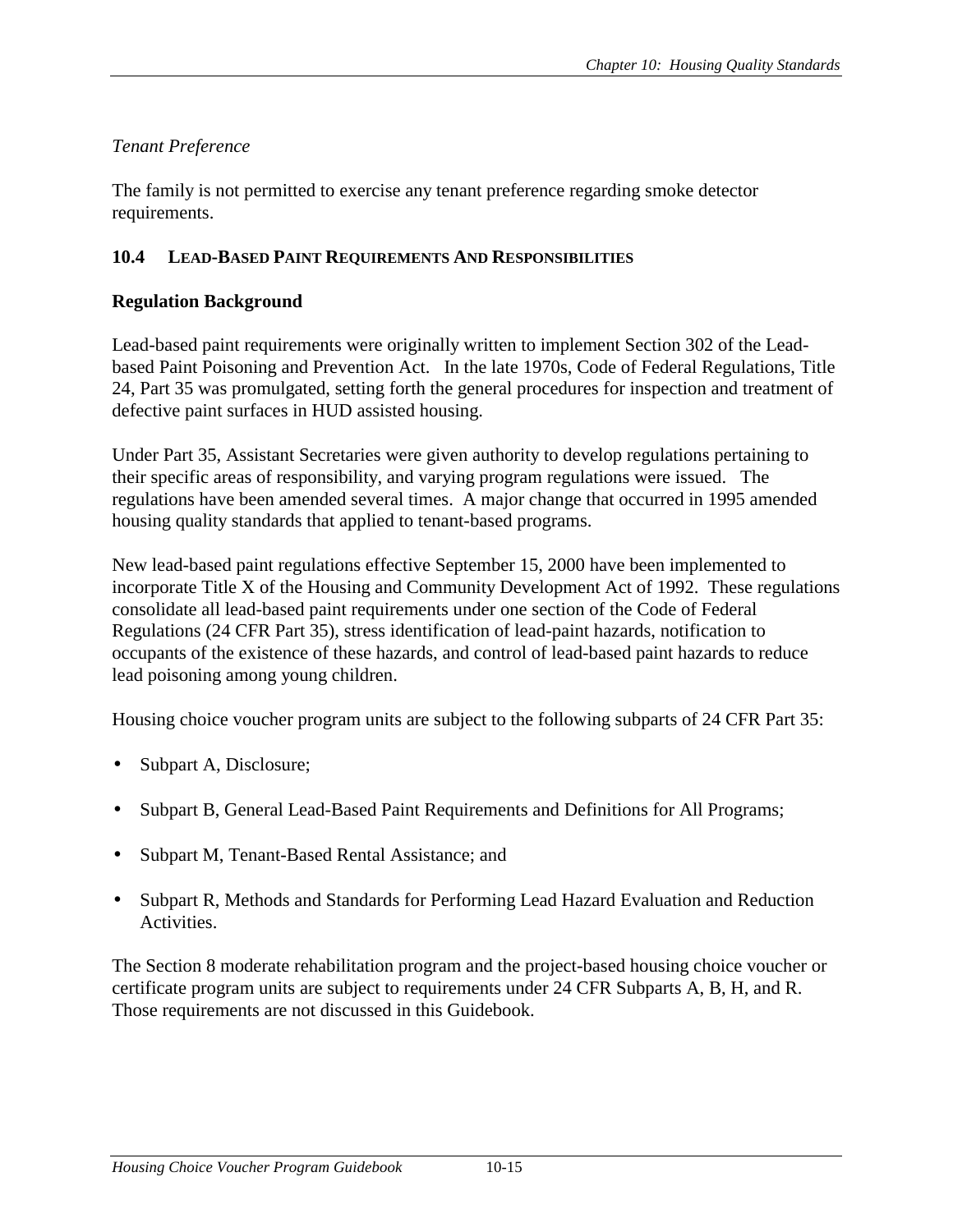# <span id="page-17-0"></span>**Exempt Units**

Exempt housing includes:

- Units built after December 31, 1977;
- Zero (0) bedroom and SRO units;
- Housing built for the elderly or persons with disabilities, unless a child of under age six (6) resides or is expected to reside in such housing;
- Property for which a paint inspection was completed in accordance with the new regulations and certified to have no lead-based paint;
- Property in which all lead-based paint was identified, was removed, and received clearance in accordance with the new regulations.

For dwellings built before January 1, 1978, *and* occupied or to be occupied by assisted families with one or more children under age six, lead-based paint requirements apply to:

- The unit interior and exterior paint surfaces associated with the assisted unit; and
- The common areas servicing the unit, including those areas through which residents must pass to gain access to the unit, and other areas frequented by resident children less than six such as play areas, and child care facilities. Common areas also include garages and fences on the assisted property.

## **Basic Lead-Based Paint Requirements**

The PHA is the responsible party for the following activities:

- Visual assessment for deteriorated paint (i.e., peeling, chipping, flaking) surfaces at initial and annual inspections;
- Assuring that clearance examination is conducted when required;
- Carrying out special requirements for children under age six who have environmental intervention blood lead levels as verified by a medical health care provider;
- Collecting data from the local health department on program participants under age six who have identified environmental intervention blood lead levels; and
- Record keeping.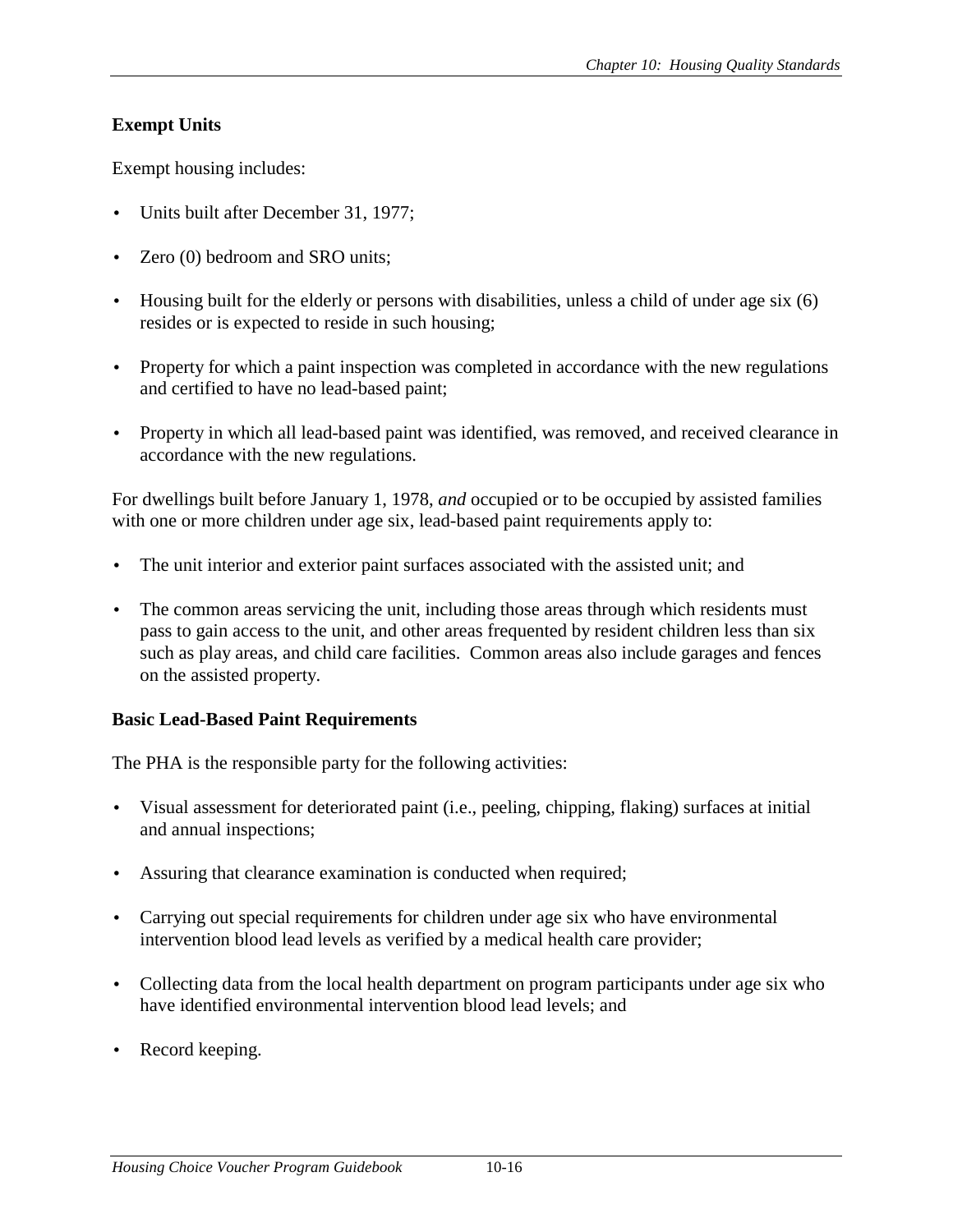<span id="page-18-0"></span>Unit owners have responsibilities to:

- Disclose known lead-based paint hazards to all potential residents prior to execution of a lease;
- The owner must also provide all prospective families with a copy of *Protect Your Family From Lead in Your Home* or other EPA approved document;
- When necessary, perform paint stabilization to correct deteriorated paint;
- Each time such an activity is performed, notify tenants about the conduct of lead hazard reduction activities and clearance (if required);
- Conduct lead hazard reduction activities when required by the PHA;
- Perform all work in accordance with HUD prescribed safe work practices and conduct clearance activities when required; and
- Perform ongoing maintenance. As part of ongoing maintenance, the owner must provide written notice to each assisted family asking occupants to report deteriorated paint. The notice must include the name, address, and phone number of the person responsible for accepting the occupant's complaint.

### **10.5 NOTIFICATION AND DISCLOSURE OF LEAD-BASED PAINT HAZARDS PRIOR TO OCCUPANCY**

Before the execution of the lease the owner or owner's agent is required to disclose any knowledge of lead-based paint or lead-based paint hazards in housing built prior to 1978, to all prospective residents (See Exhibit 10-1, *Sample Disclosure Notice*.) The PHA must keep a copy of the disclosure notice executed by the owner and tenant in the tenant file. The owner should not send the PHA the original disclosure notice executed by the owner and tenant.

## **Visual Assessment for Deteriorated Paint**

During the conduct of initial and annual inspections of pre-1978 units that are occupied or will be occupied by families with children under 6 years of age, the PHA must conduct a visual inspection for deteriorated paint surfaces at these locations:

- All unit interior and exterior painted surfaces associated with the assisted unit; and
- Common areas such as common hallways, access and egress areas, playgrounds, child-care facilities, or other areas including fences and garages frequented by children under age six.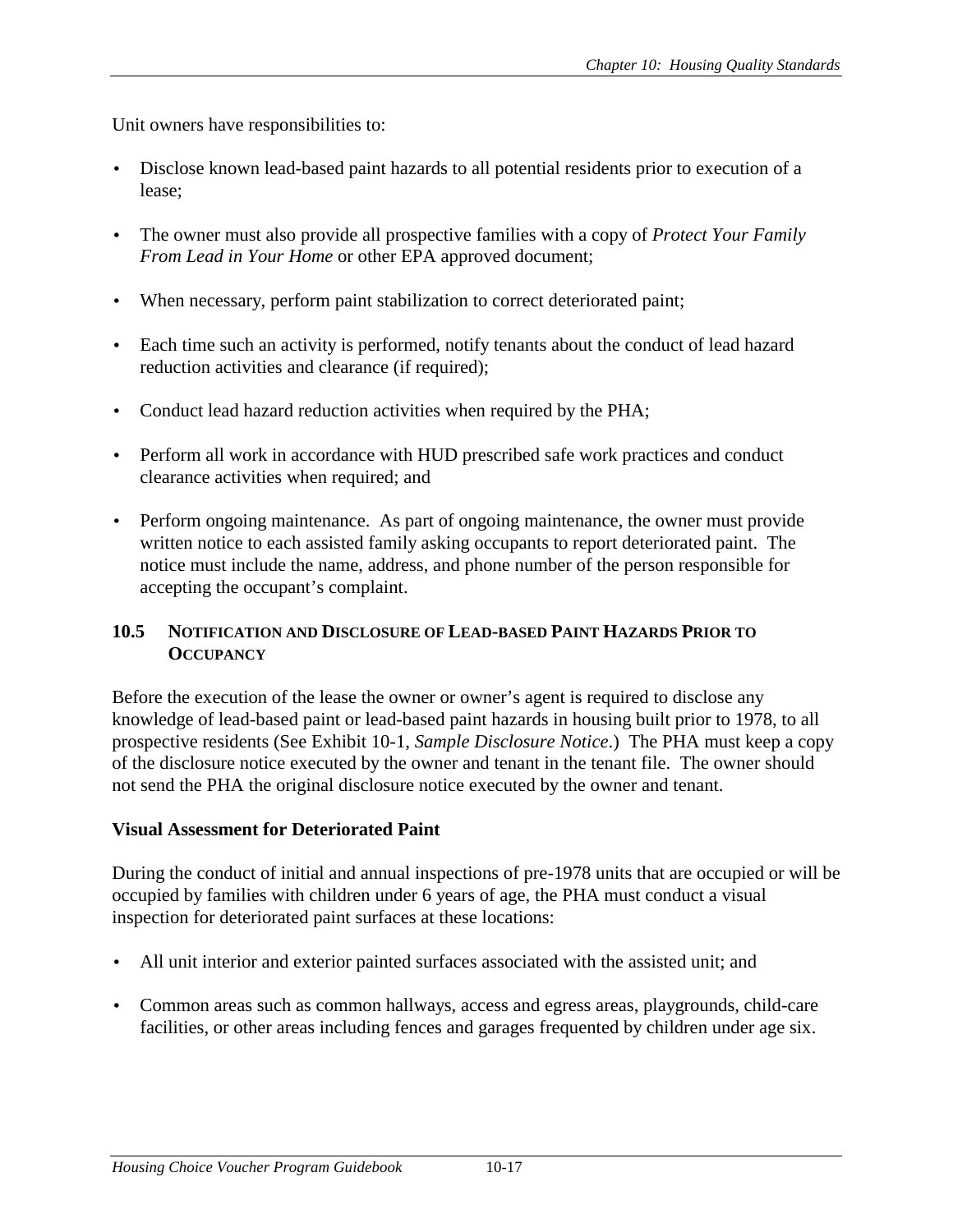<span id="page-19-0"></span>Deteriorated paint surfaces are defined as interior or exterior paint or other coating that is peeling, chipping, flaking, cracking, is otherwise damaged or has separated from the substrate of the surface or fixture.

The inspection may be conducted by an HQS inspector or other party designated by the PHA, but all inspectors must be trained in visual assessment in accordance with procedures established by HUD. A visual assessment training course is available on the Office of Healthy Homes and Lead Hazard Control's website.

## **Stabilization of Deteriorated Paint Surfaces**

When the visual inspector identifies deteriorated paint surfaces, the PHA must notify and require the owner to perform stabilization of the surfaces within thirty (30) days of notification in occupied units and before commencement of an assisted tenancy. When weather conditions prevent stabilization of deteriorated paint surfaces on exterior surfaces within 30-day period, stabilization may be delayed for a reasonable time.

Owner requirements for compliance with a PHA's paint stabilization notice differ, depending upon the amount of deteriorated paint surface to be corrected. The use of lead-safe work practices during paint stabilization activities are characterized as above or below de minimis levels. De minimis deteriorated paint surfaces are as follows:

- 20 square feet on exterior surfaces;
- 2 square feet on an interior surface in a single room or interior space; or
- 10 percent of individual small components (e.g., window skills) on the interior or exterior.

Owners must perform paint stabilization on all deteriorated paint surfaces *regardless of the size of the deteriorated surface.* Paint stabilization is defined as:

- Repair of any physical defect in the substrate of the painted surface or building component. Examples of defective substrate conditions include dry-rot, rust, moisture-related defects, crumbling plaster, missing siding, or other components not securely fastened;
- Removal of all loose paint and other loose material from the surface being treated; and
- Application of a new protective coat of paint to the stabilized surface.

If the amount of deteriorated paint is below the de minimis level, the owner must perform paint stabilization. Owners are not required to perform lead-safe work practices and clearance.

Correction of deteriorated paint above de minimis levels requires owners to perform additional activities to gain compliance with HUD lead-based paint requirements, including: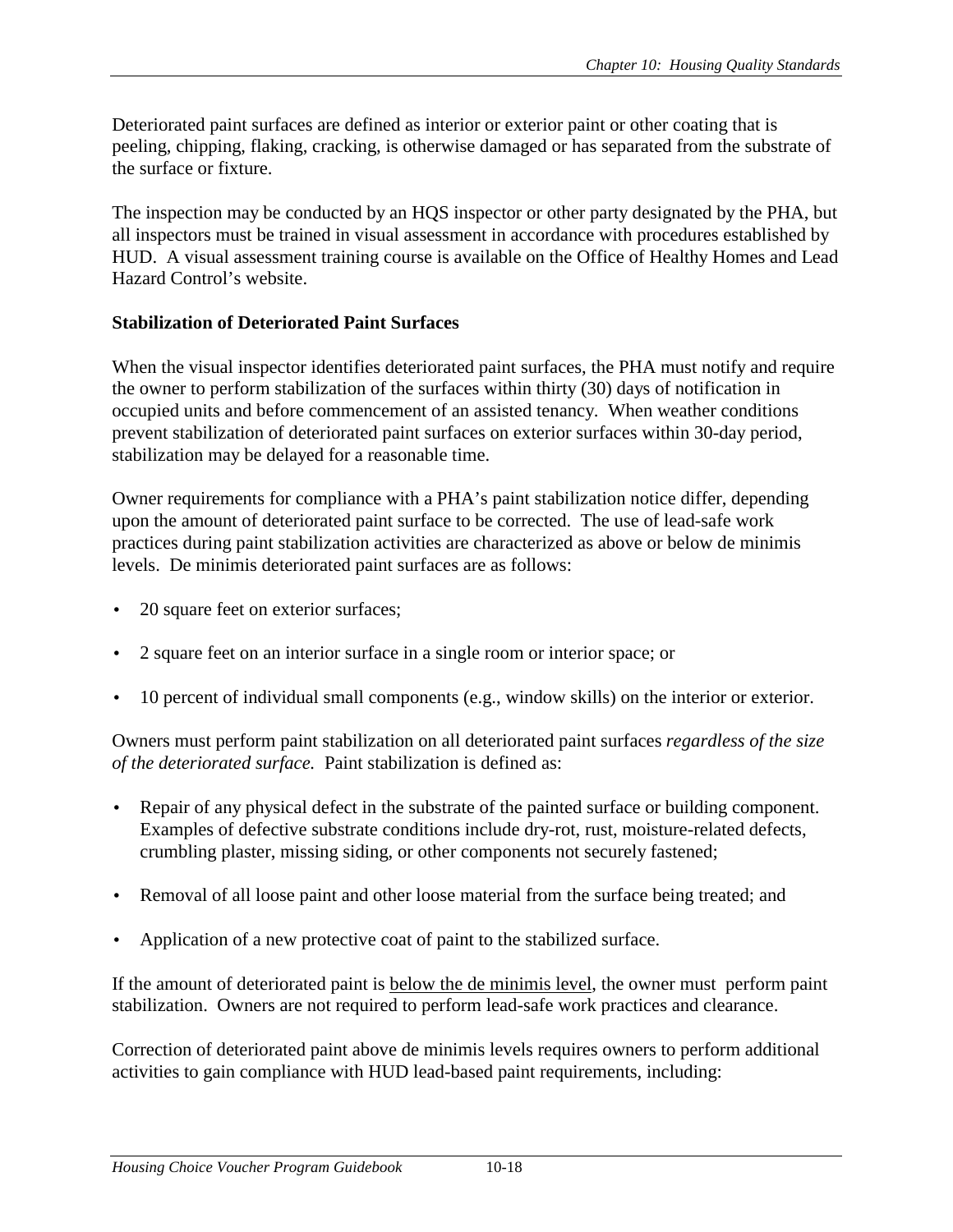- Conducting the stabilization activities with trained staff;
- Employing acceptable methods for preparing the surface to be treated, including wet scraping, wet sanding, and power sanding performed in conjunction with a HEPA filtered local exhaust attachment operated according to manufacturer's instruction;
- Dry sanding and dry scraping is not permitted except within one (1) square foot of electrical outlets.
- Protecting the occupants and their belongings from contamination;
- Notifying the occupants within fifteen (15) calendar days of the stabilization activity and providing the results of the clearance examination (See Exhibit 10-3, *Summary Notice of Completion of Lead-Based Paint Hazard Reduction Activity*); and
- HUD has provided funds to PHAs to cover the cost of the first clearance examination. The owner covers funds for the cost of subsequent tests.
- The PHA is responsible for clearance activities. Clearance examinations must be performed by persons who have EPA or state-approved training and are licensed or certified to perform clearance examinations.

In no instance may an owner employ any paint stabilization methods that are strictly prohibited by federal, state, or local law such as:

- Open flame burning and torching;
- Machine-sanding or grinding without a high-efficiency particulate air (HEPA) local exhaust control;
- Heat guns operating above 1,100 degrees Fahrenheit;
- Abrasive blasting or sandblasting without HEPA exhaust control;
- Dry sanding and scraping except limited conditions stated above for limited areas; and
- Paint stripping in poorly ventilated space using a volatile stripper or a hazardous chemical as defined by Occupational Safety and Health Administration (OSHA).

Failure to comply with paint stabilization requirements, regardless of the amount of deteriorated surface, results in disapproval of the tenancy, abatement of payment to the owner, and/or termination of the HAP contract. The HQS violation for paint stabilization is considered closed when the PHA receives an executed copy of the Lead Based Paint Owner's Certification. (See Exhibit 10-2, *Sample Certification.*)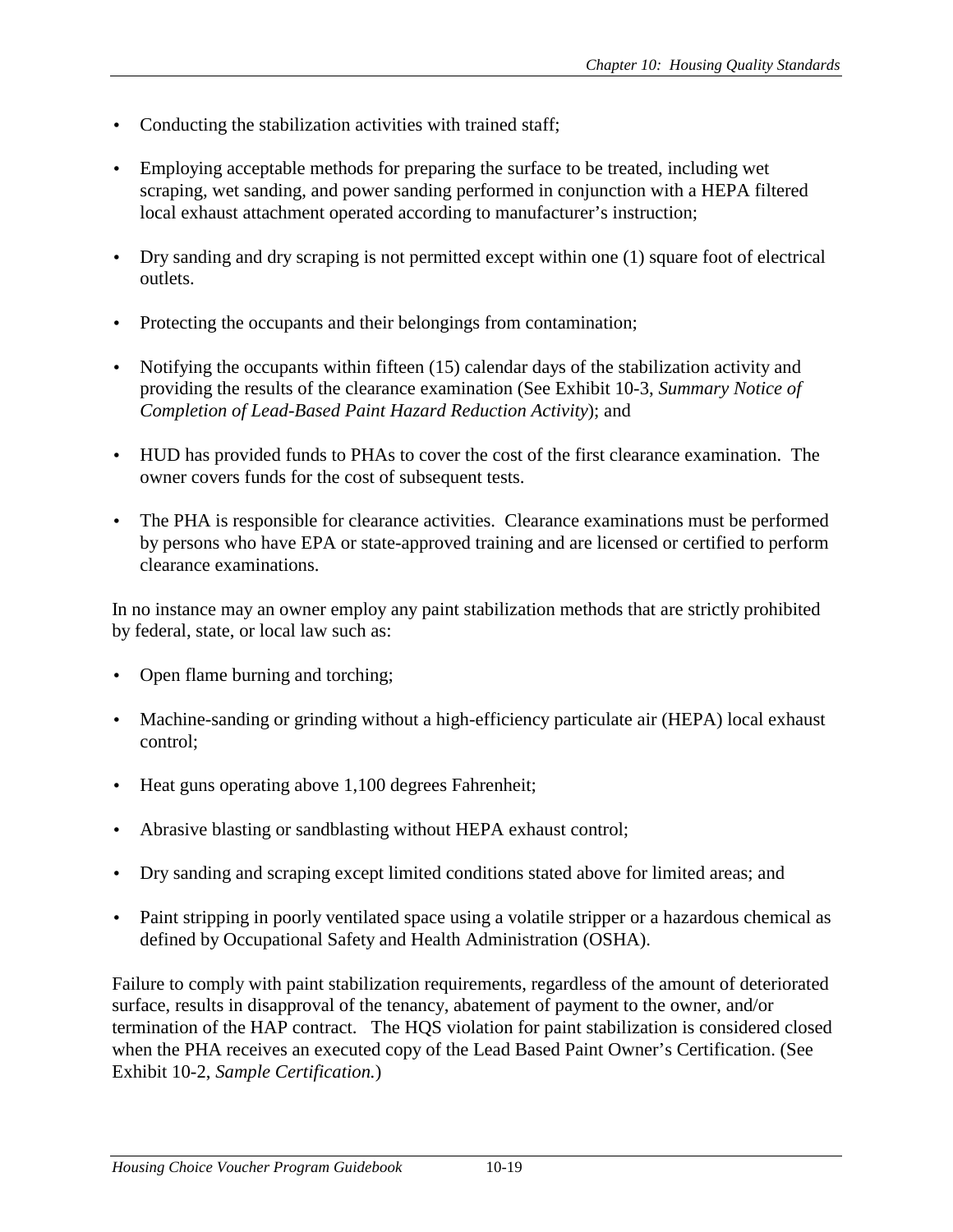## <span id="page-21-0"></span>**Requirements for Children with Environmental Intervention Blood Lead Level**

HUD has defined environmental intervention blood lead level as a confirmed concentration of lead in whole blood equal or greater than 20 ug/dL (micrograms of lead per deciliter) for a single test or 15-19 ug/dL in two tests taken at least three (3) months apart in children under age six.

## *Notification*

A medical health care provider, public health department, the family, owner, or outside source may notify the PHA of an environmental intervention blood lead level child living in a program unit.

When information regarding an environmental intervention blood lead level child under age six is received from the family, owner, or other sources not associated with the medical health community, the PHA must immediately verify the information with a public health department or other medical health care provider.

If either the public health department or a private medical health agency provides verification that the child has an environmental intervention blood lead level, the PHA must proceed to complete a risk assessment of the unit, common areas and exterior surfaces. This requirement does not apply if the public health department has already conducted an evaluation between the date the child's blood was last sampled and the receipt of notification of the child's condition.

When a PHA receives a report of an environmental intervention blood lead level child from any source other than the public health department, the PHA must notify the health department within five  $(5)$  working days.

## *Risk Assessment*

Within 15 days of notification by a public health department or medical health care provider, the PHA must complete a risk assessment of the dwelling unit, including common areas servicing the dwelling unit, if the child lived in the unit at the time the child's blood was sampled. In most areas of the country, the local health department will complete the risk assessment free of charge to the PHA. In areas where this is not possible, the PHA must hire and pay for a certified risk assessor and, upon completion of the risk assessment, the PHA must provide the report to the owner.

Persons trained and certified by an EPA or state-approved agency must complete risk assessments.

Risk assessments involve on-site investigations to determine the existence, nature, severity, and location of lead-based paint hazards. The investigation includes dust and soil sampling, and visual evaluation, and may include paint inspections (tests for lead in paint). The assessor issues a report explaining the results of the investigation, as well as options and requirements for reducing lead-based paint hazards.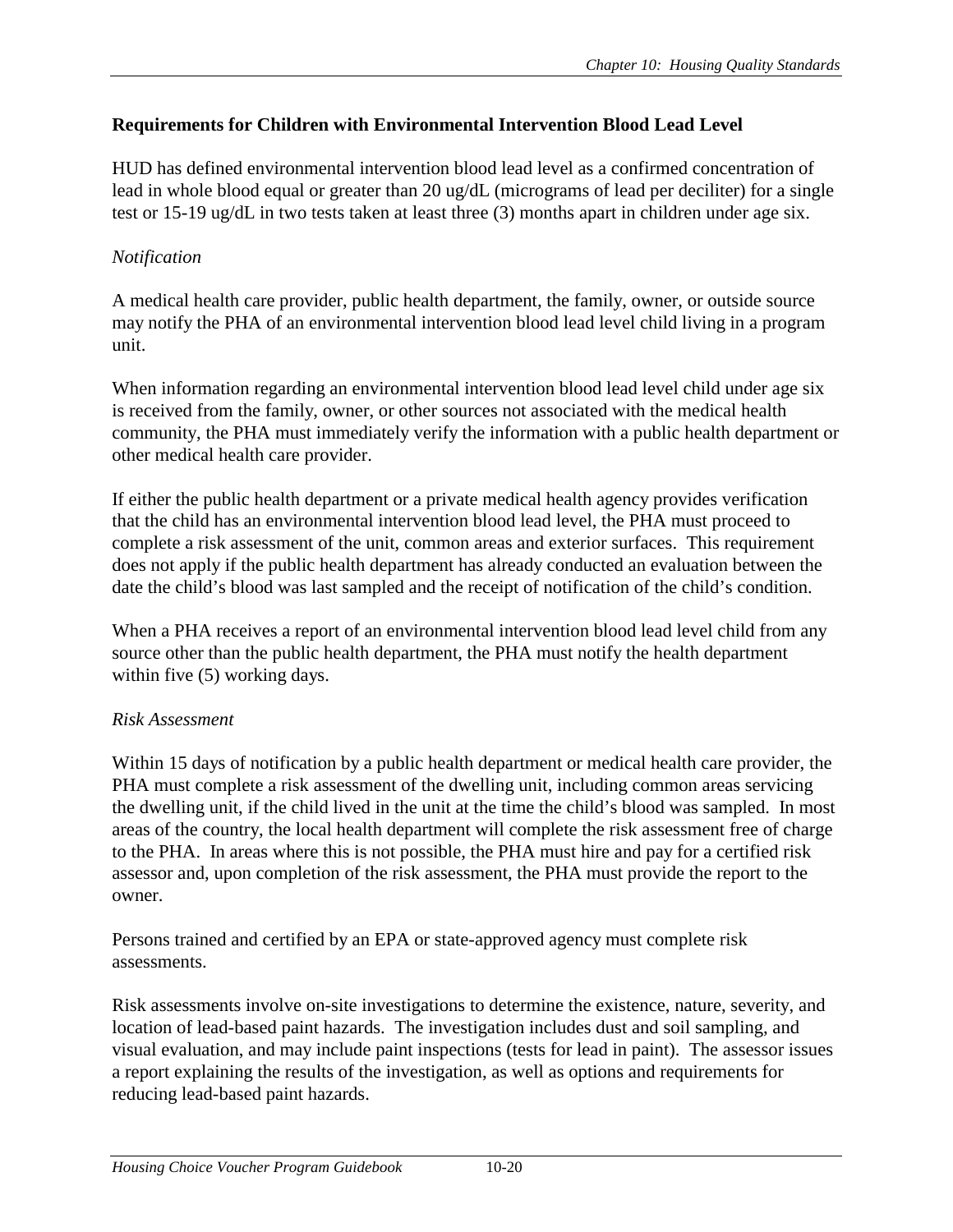<span id="page-22-0"></span>The owner must notify the building residents of the results of the risk assessment within 15 days of receipt from the PHA. (See Exhibit 10-4, *Summary Notice of Lead-Based Paint Risk Assessment*.)

## *Hazard Reduction*

The owner must complete reduction of identified lead-based paint hazards as identified in the risk assessment within 30 days (or date specified by PHA if an extension is granted for exterior surfaces).

Hazard reduction activities may include paint stabilization, abatement, interim controls, or dust and soil contamination control. The appropriate method of correction should be identified in the risk assessment.

Hazard reduction is considered complete when a clearance examination has been completed and the report indicates that all identified hazards have been treated and clearance has been achieved, or when the public health department certifies that the hazard reduction is complete.

The owner must notify all building residents of any hazard reduction activities within 15 days of completion of activities. (See Exhibit 10-3, *Summary Notice of Completion of Lead-Based Paint Hazard Reduction Activities*.)

Like paint stabilization compliance, PHA receipt of the owner's certification signals compliance with lead hazard reduction activities. (See Exhibit 10-2, *Owner's Certification.*)

Failure to complete hazard reduction activities (including clearance) within 30 days (or later if PHA grants an extension for exterior surfaces) of notification constitutes a violation of HQS, and appropriate action against the owner must be taken if a program family occupies the unit. If the unit is vacant when the PHA notifies the owner, the unit may not be reoccupied by another assisted family, regardless of the ages of children in the family, until compliance with the leadbased paint requirement.

# **Ongoing Maintenance**

In addition to the visual assessment completed by the HQS inspector, the owner is required to conduct a visual assessment for deteriorated paint and failure of any hazard reduction measures at unit turnover and every 12 months of continued occupancy.

The owner is required to make corrections of deteriorated paint and any failed lead hazard reduction measures. Correction methods are the same as those for paint stabilization activities discussed earlier.

The owner must provide written notice to each assisted family asking occupants to report deteriorated paint. The notice must include the name, address, and phone number of the person responsible for accepting the occupant's complaint.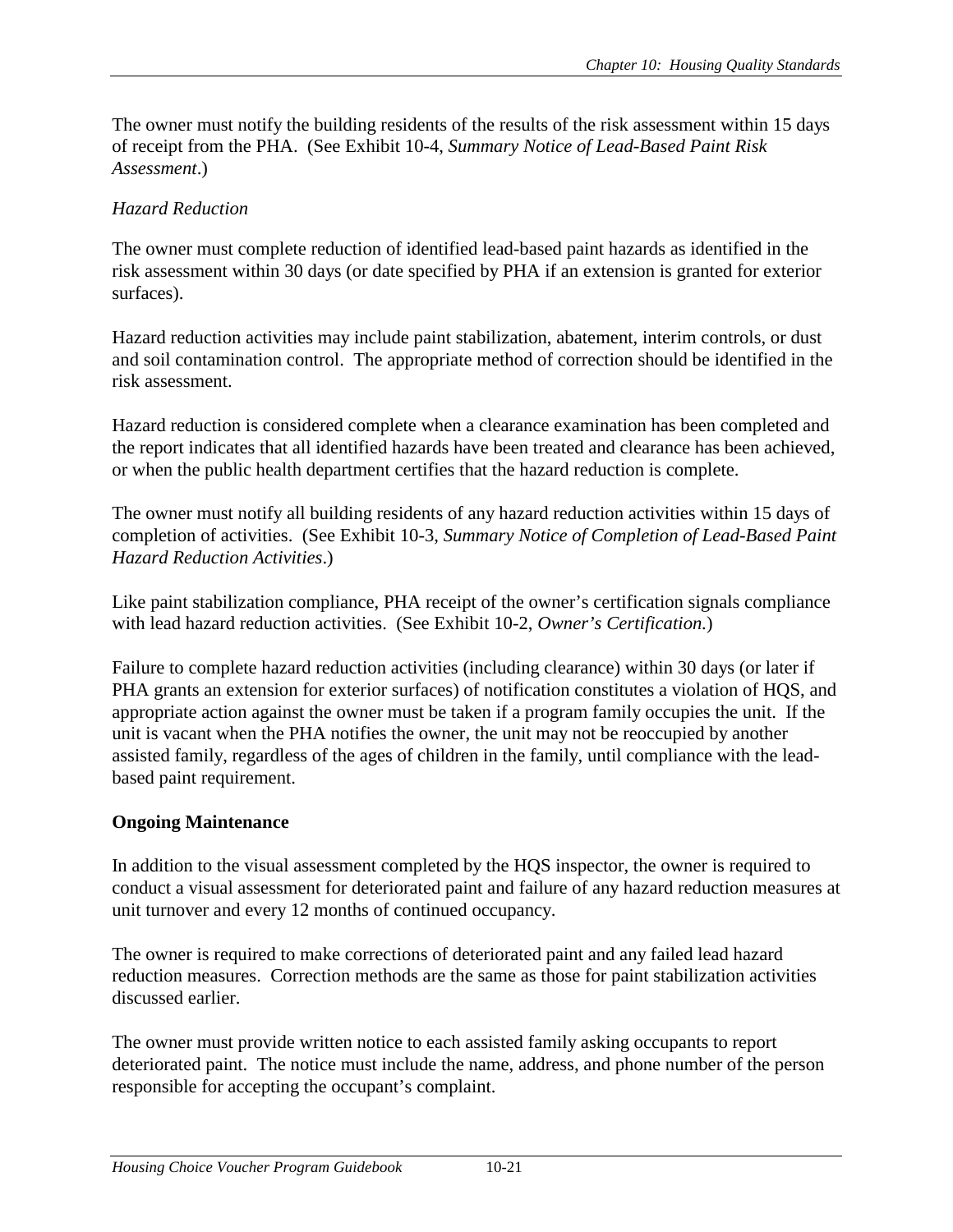<span id="page-23-0"></span>The owner certifies that this requirement is being met by presenting the owner's certification to the PHA before the execution of the lease and at annual inspection. (See Exhibit 10-2, *Owner's Certification.*)

# **PHA Data Collection and Record Keeping**

Quarterly, the PHA must attempt to obtain from the public health department having jurisdiction in the same area as the PHA, the names and addresses of children under age six with an identified environmental intervention blood lead level.

The PHA must match information received from the health department with information about program families. If a match occurs, the PHA must follow all procedures for notifying owners and conducting risk assessments as stated above.

Quarterly, the PHA must report a list of addresses of units occupied by children under age six, receiving assistance to the public health department, unless the health department indicates that such a report is not necessary.

Staff should be thoroughly trained about the requirements for lead-based paint so inspection activities are properly done and questions from owners about processes and requirements can be adequately addressed.

The PHA is responsible to inform owners of lead-based paint regulations especially those related to prohibited and safe work practices, tenant protection during lead-based paint activities, and notification requirements. Many owners do not know about the new regulations and requirements that were effective September 15, 2000. The PHA may wish to include information about these requirements in HQS notices and other mailings to owners. If the PHA routinely conducts owner workshops or owner meetings, lead-based paint is a good topic to place on the agenda.

Risk assessors and public health departments conducting risk assessments involving environmental intervention blood lead level children will issue a report on any needed corrections and appropriate methods to correct lead hazards. The PHA must notify the owner of the deadline for completing the corrections.

To carry out its responsibilities for matching PHA and public health records, PHA staff may need to develop a closer working relationship with staff at the public health department.

PHAs should also develop a tracking report to track known environmental intervention blood lead level children until the child reaches age six. This will assure that all PHA required activities are addressed in a timely manner and that inspections conducted on behalf of the family will include the inspection for deteriorated paint. If the PHA is using a computerized inspection system with hand-held units, information about the child's condition should be entered into the system.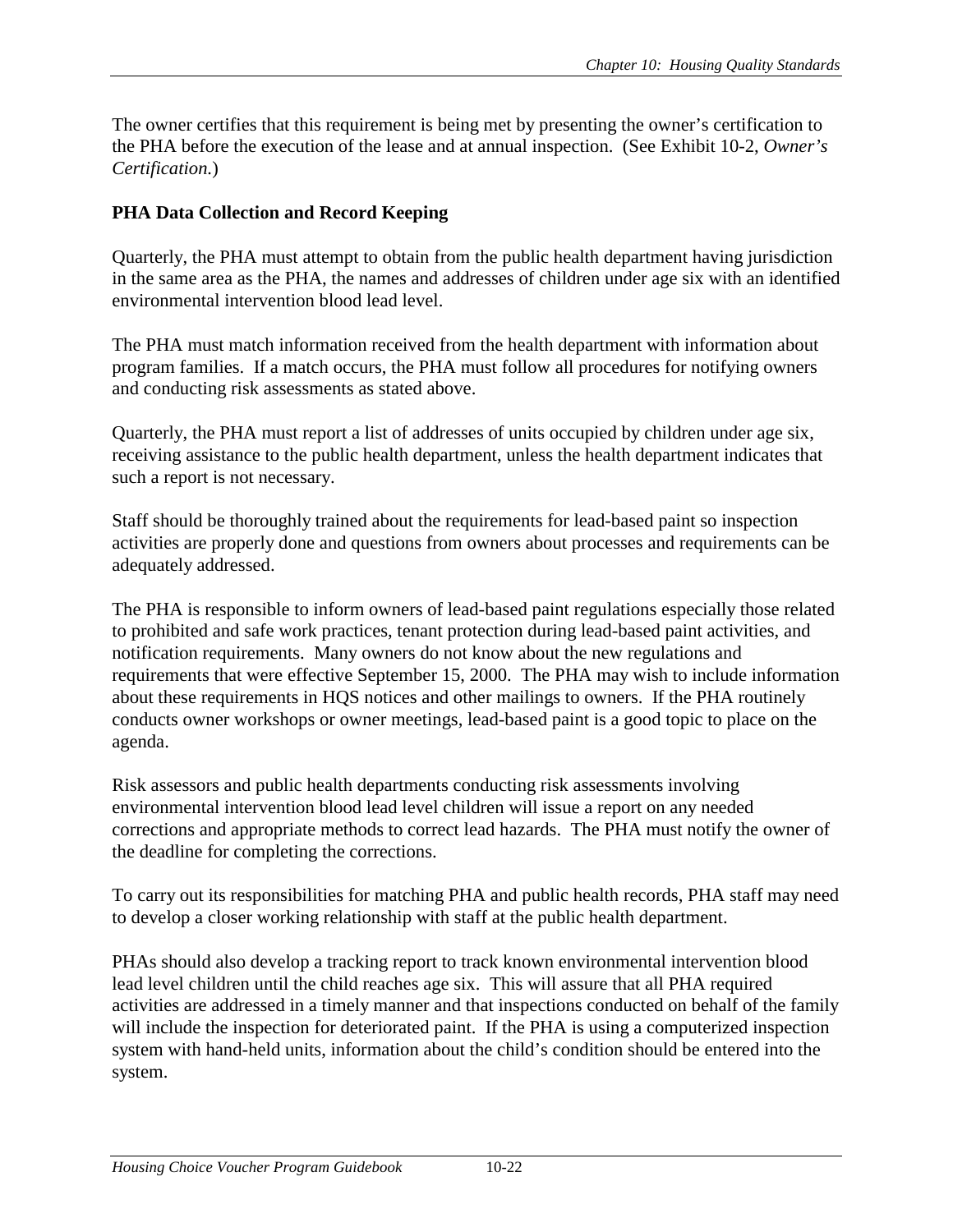<span id="page-24-0"></span>Units that have been certified to be clear of lead paint hazards may be placed on a list and affirmatively marketed to families with children under six.

## **10.6 HQS INSPECTION PROCESSES AND PROCEDURES**

# **Overview**

The purpose of HQS inspections is to ensure that housing is decent, safe and sanitary. This section discusses types of HQS program inspections PHAs are required to conduct, methods for conducting inspections, inspection scheduling, and HQS enforcement. Sample letters and notices are provided to help PHAs carry out inspections. (See Exhibit 10-4a, *Annual Inspection Appointment Letter*, and Exhibit 10-4b, *Second Notice of Inspection Appointment*.)

PHAs are required to conduct three types of inspections: initial, annual, and special inspections, including quality control inspections. Inspections result in pass, fail, or inconclusive reports. Pass inspections require no further action by the PHA. Fail or inconclusive inspections require follow-up reinspections or PHA verification to confirm the correction of the HQS infractions.

Depending upon the nature of the item responsibility for correction of fail or inconclusive items may be the responsibility of the owner or tenant. Failure to comply with correction notices results in owner or tenant sanctions.

## **Scheduling Inspections**

# *Program Requirements*

The PHA must schedule initial inspections in accordance with program requirements. Annual inspections, quality control inspections, and all resulting reinspections must be scheduled to comply with SEMAP requirements as discussed in Section 10.7 of this Chapter. Other special inspections, such as complaint inspections, should be scheduled as quickly as possible after receipt of request.

Efficiently scheduling inspections that comply with SEMAP requirements can be challenging and complex, especially for PHAs with large programs. PHAs are allowed to determine their own procedures for scheduling inspections and may choose to complete the task manually or use of computer programs.

PHAs should plan efficient and cost effective inspection procedures that produce the best results, as well as good customer service for both families and owners. The size of the PHA's program plays a big part in determining scheduling details.

Annual inspections must be scheduled so that all units are inspected every 12 months. Annual inspections are likely to be the largest part of the PHA's inspection workload, followed by reinspections of units that fail HQS. Since many PHAs coordinate the scheduling of annual inspections with annual reexaminations, the number of inspections is not constant from month to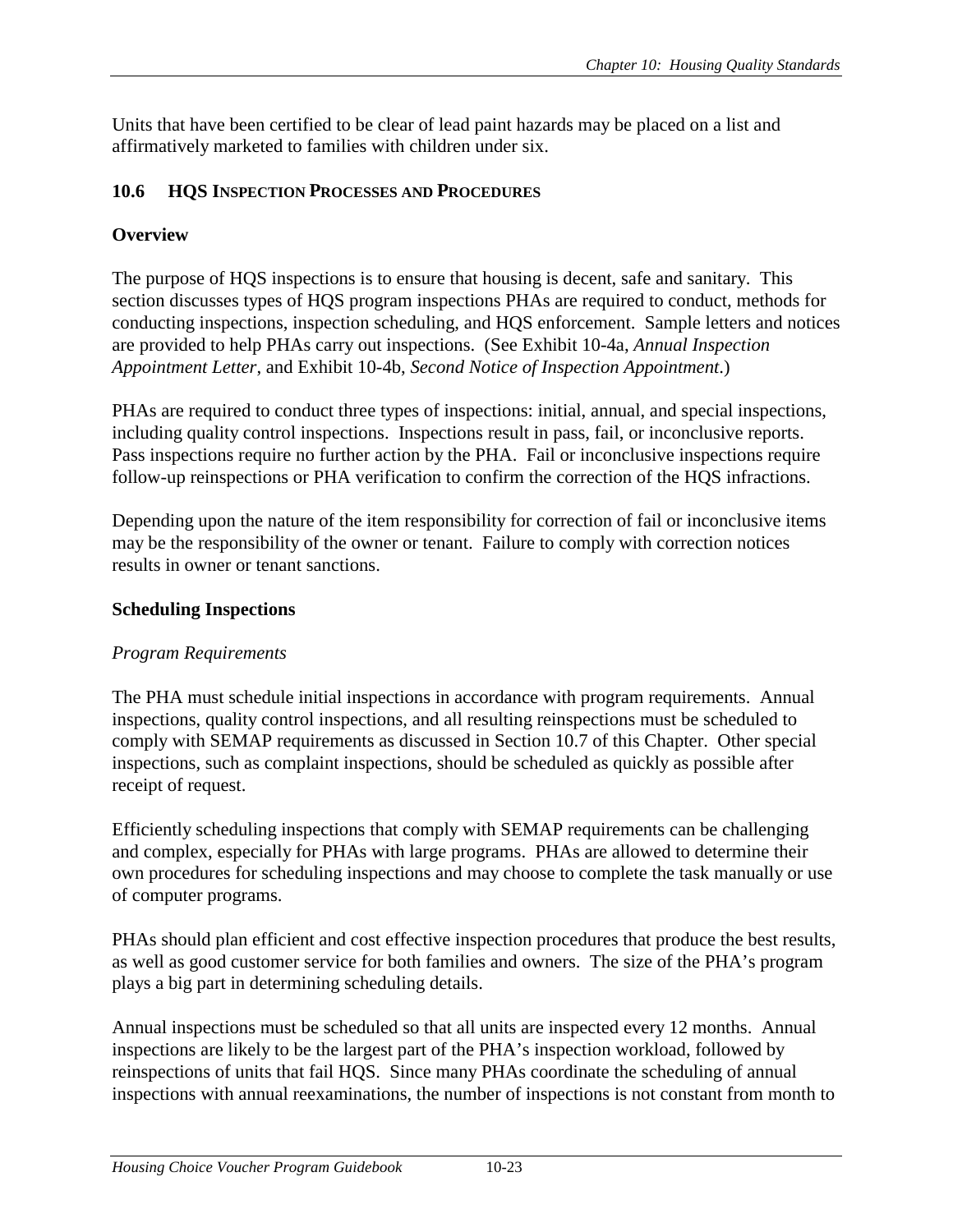<span id="page-25-0"></span>month, with more inspections required in the heavy leasing months (e.g., the summer months). This may also be the period with the greatest number of initial inspections.

The PHA should consider the following factors to determine how many total inspections will need to be scheduled and completed each year:

- Number of units under contract;
- Anticipated number of requests for expected tenancy approvals (new families and transfers) in the coming year;
- Unit fail rates for initial and annual inspections;
- Reinspection fail rates for annual inspections;
- Number of complaint inspections anticipated annually; and
- Number of quality control inspections required.

After estimating the number of required unit inspections, the PHA should determine the number of staff needed to complete required inspections. The PHA should take into account the following factors:

- Number of days employees actually conduct inspections each year (exclude time in office, training days, vacation, sick days, and approximate number of days lost to weather conditions for the area); and
- Number of inspections each employee completes per day.

This analysis will indicate the number of inspections each inspector must have scheduled and completed each day. The PHA should determine the amount of time required for an inspector to complete thorough inspections, taking into account the type of unit and the number of bedrooms. The PHA should also consider travel time.

#### **Automated Inspection Systems**

In order to meet all HQS requirements, inspections must be conducted and recorded using form HUD 52580-A or 52580. If the PHA has received HUD approval to include additional requirements, these changes must be reflected on the inspection instrument.

PHAs may conduct inspections using paper forms, checklists, or computer devices. Several automated HQS products are available on the private market. The PHA's program size will dictate the most cost effective and efficient method.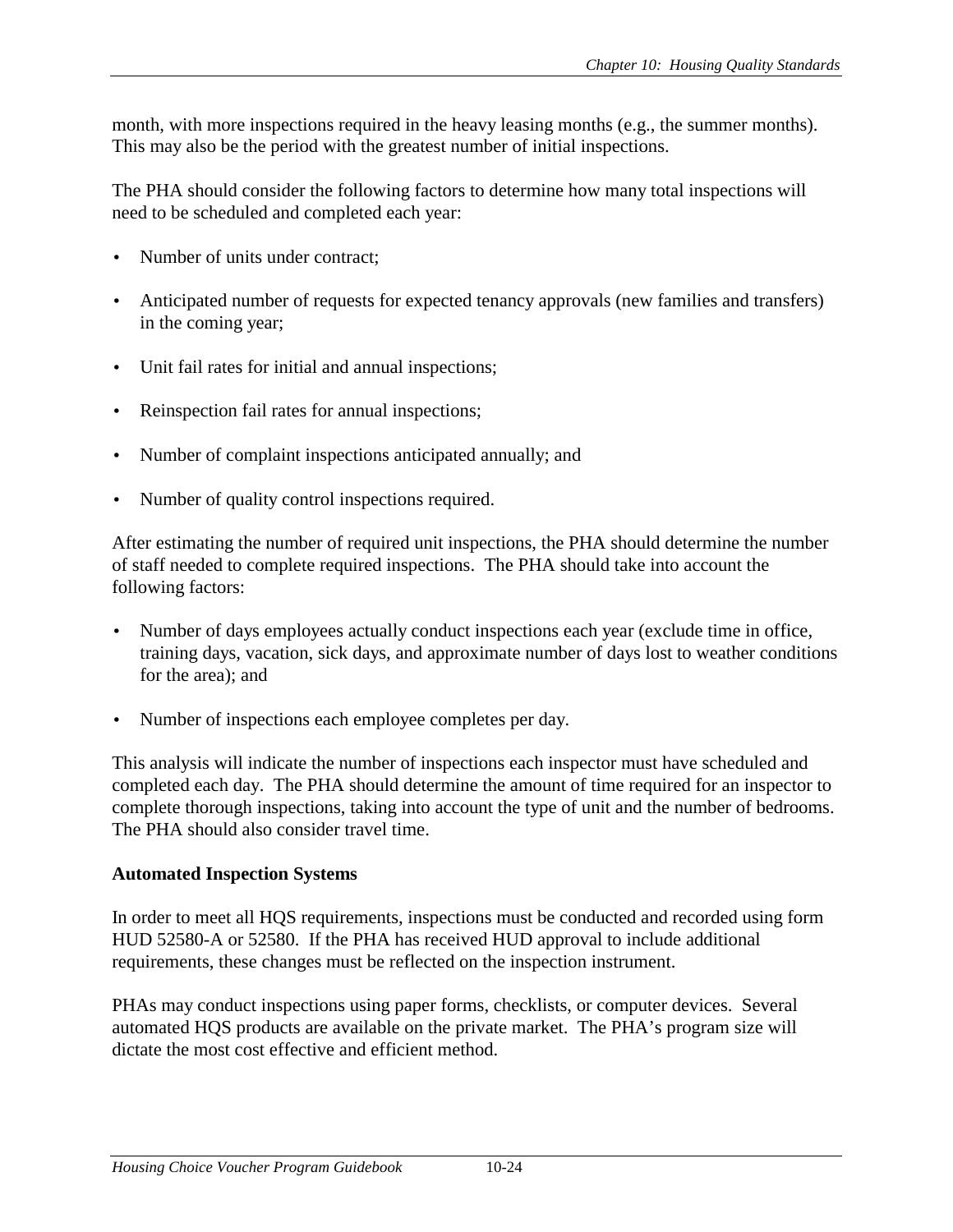<span id="page-26-0"></span>Computer inspection hardware comes in many forms; most are Windows-based. The computer, often referred to as a "hand-held," is available in various sizes and weights, and is available with printing devices that can be used in the field. Data entry can also take many forms, including use of a stylus to enter comments on the computer screen, typing comments into the system, or using programmed codes to describe fail items.

Most hand-held systems can be connected to the office computer system. Inspection results are then uploaded to the office computer to produce required letters to owners and/or tenants. Some systems will allow for the inspections data to be "tied" to other PHA computer mainframe applications to fill in tenant data fields for date of inspection, record inspection results to track and monitor SEMAP requirements, and perform other tasks.

PHAs considering the use of hand-held systems should consult several companies to determine the best and most cost effective system. Careful planning and programming of the hand-held system should occur.

## **Initial Inspection Process and Procedure**

The PHA's established tenancy approval process triggers an initial inspection. The PHA may deny a request to inspect a unit of behalf of a tenant as discussed in Chapter 6. (See Exhibit 10- 5, *Sample Notice Denying Request for Inspection*.)

# *Program Requirements*

- The PHA is required to conduct an initial inspection for each unit as part of the tenancy approval process discussed in Chapter 6. The family and owner must be notified of the inspection results.
- The unit must pass the HQS inspection before the execution of the assisted lease and housing assistance payments (HAP) contract and the initiation of payments.
- PHAs with up to 1,250 budgeted units must conduct the inspection within 15 days after the family or owner submits a request for tenancy approval.
- PHAs with more that 1,250 budgeted units must conduct the inspection within a reasonable time after the family submits a request for tenancy approval. If possible, the inspection should be completed within 15 days.
- The 15-day period is suspended when the unit is not unavailable for inspection. For example, if a family and owner submit a request for tenancy approval on the  $15<sup>th</sup>$  of month but the owner indicates that unit will not be available until  $1<sup>st</sup>$  of next month, the 15-day clock starts on the  $1<sup>st</sup>$  of the next month.

A thorough unit inspection is required for the PHA to determine compliance with HQS and to determine the reasonableness of the rent. (Rent Reasonableness is discussed in Chapter 9.)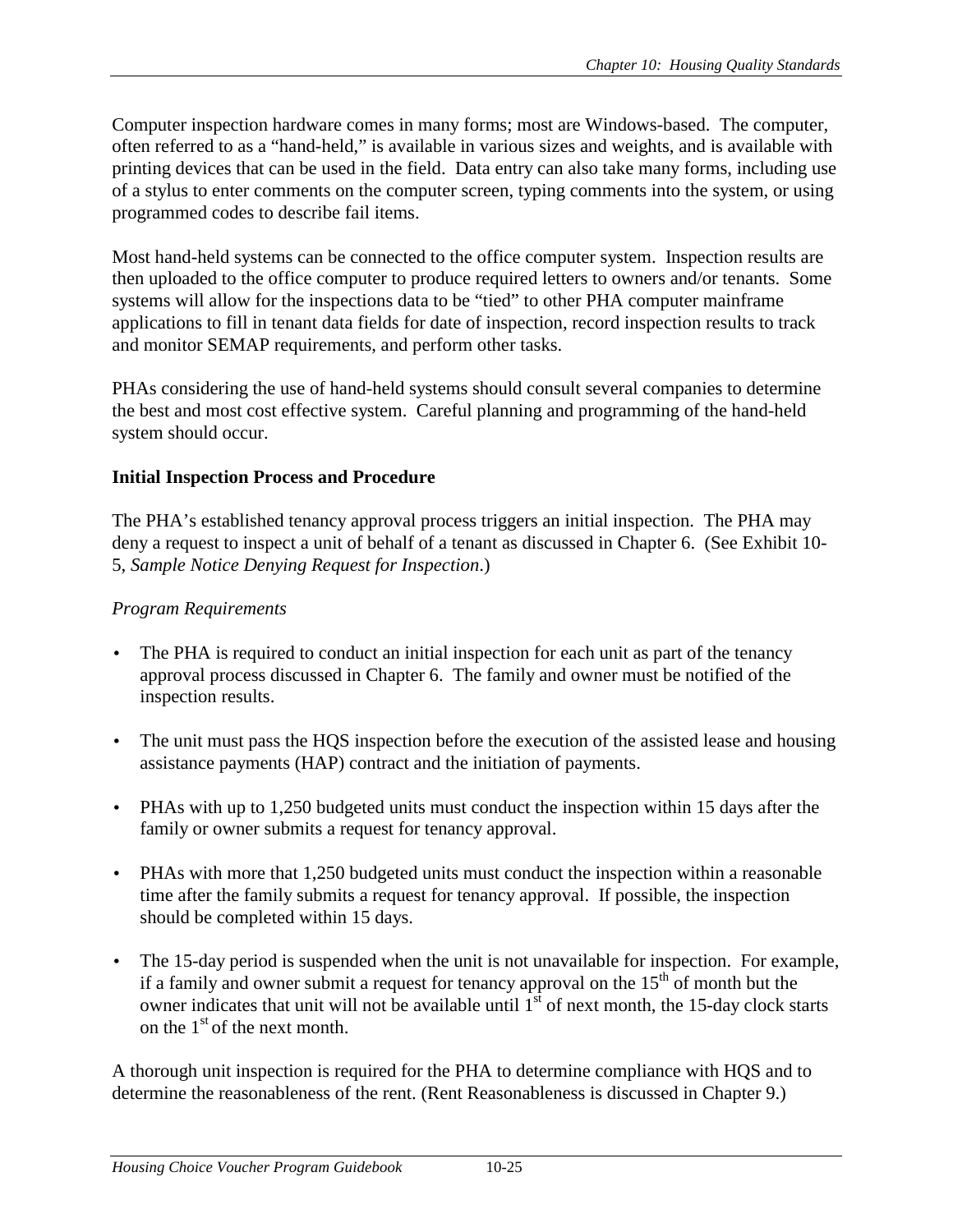Regardless of how inspection results are recorded the PHA must produce and retain a facsimile that includes PHA-adopted standards. Form HUD-52580, *Inspection Checklist*.

The family and the owner must relieve inspection results. (See Exhibit 10-6, *Sample Notice, Initial Unit Inspection*.) The owner must receive detailed information for all failed and inconclusive inspection items so that he or she is fully aware of the work necessary to pass the HQS inspection.

If the unit does not comply with HQS requirements within the PHA specified time frame, the PHA may cancel the tenancy approval and instruct the family to search for another unit.

The PHA is responsible for establishing a tenancy approval procedure. The procedure should clearly describe the process for the tenant and owner to request an inspection, keeping in mind:

- The requirement to conduct inspections within 15 days or as quickly as possible.
- The PHA may set a deadline for completion of repairs which, if not met, will result in cancellation of the tenancy approval.
- If the time to complete repairs is expected to be lengthy, the tenant may wish to find another unit, or the PHA may decide that the unit is unacceptable for leasing because the owner is non-responsive or has failed to comply with HQS within a reasonable period of time.

The PHA should request that the owner disclose the date the unit will be ready for inspection, as well as all phone numbers where the owner can be reached.

The PHA may either ask the owner to schedule unit inspection or may accept this responsibility itself. In either instance, the PHA should determine its policy and procedure for cases where owner requests are not timely, one or more appointments are cancelled, access is denied or the unit does not pass inspection after a reasonable time.

PHAs with a large number of tenancy approval requests may monitor their processing through a manual or computerized tracking system, which records actions from the time of the request through the execution of the HAP contract. This lets the PHA know where each unit stands in the scheduling and approval process, and provides management data on time frames from request for tenancy approval to HAP execution.

Prior to inspection, PHAs can use several methods to inform owners about HQS requirements: owner briefing materials, telephone discussion, inclusion of HQS requirements in tenancy approval materials, monthly newsletters to owners in the program, owner workshops, and public meetings with current and prospective owners. It is advantageous to the PHA and the prospective tenant if the unit passes inspection on the first attempt. The PHA should have a system to track units requiring reinspection to determine HQS compliance for all fail and inconclusive items.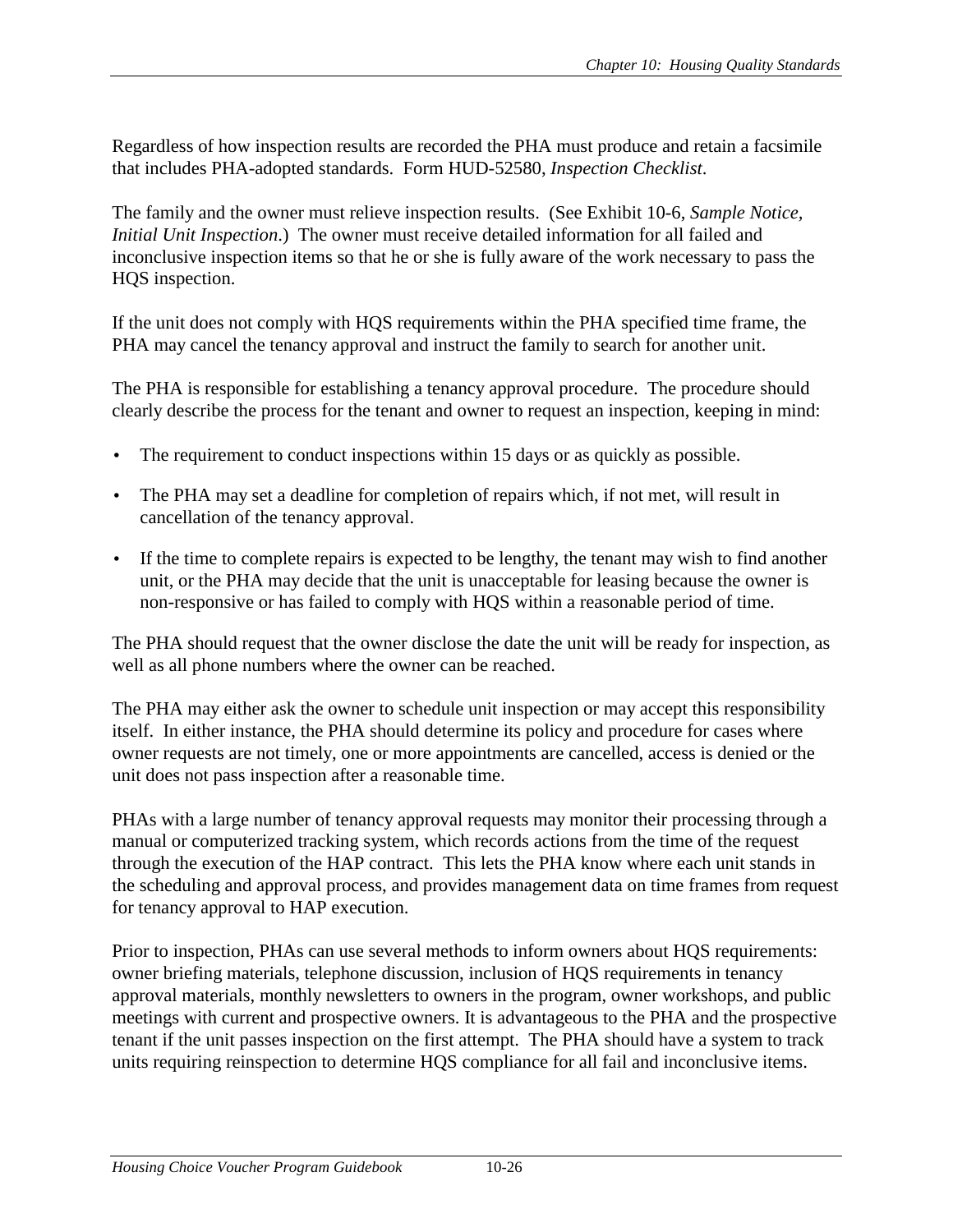### <span id="page-28-0"></span>**Annual Inspection Process and Procedure**

The annual inspection process includes scheduling the unit for inspection, notifying owners and tenants of the inspection date and time, conducting the inspection, enforcing HQS requirements, and when necessary, taking action to abate payments and terminate HAP contracts and program assistance.

- The unit must be in compliance with HQS requirements throughout the assisted tenancy.
- Each unit must be inspected annually during assisted tenancy to determine if the unit meets HQS. The inspection must be conducted within twelve months of the previous inspection to meet SEMAP requirements discussed in Section 10.7.
- The PHA must notify owners and tenants of HQS deficiencies in writing, and indicate a time period in which to make HQS corrections of that the PHA complies with SEMAP requirements discussed in Section 10.7.
- The PHA must abate housing assistance payments to the owner for failure to correct an HQS violation under the following circumstances:
	- An emergency (life-threatening) violation is not corrected within 24 hours of inspection and the PHA did not extend the time for compliance;
	- A routine violation is not corrected within 30 days of the inspection and the PHA did not extend the time for compliance.
- Abatements must begin on the first of the month following the failure to comply.
- The PHA must terminate the HAP contract if repairs are not made. The PHA must decide how long abatement will continue prior to contract termination. The PHA should not terminate the contract until the family finds another unit provided the family does so in a reasonable time.
- The PHA must terminate program assistance to families who fail to correct HQS deficiencies that they caused. The PHA should notify the owner of its intent to terminate the family's program assistance so the owner can begin eviction procedures. The PHA should continue to pay the owner until the eviction is completed.

The PHA may set policy regarding tenant and owner presence at the inspection.

The inspector conducts the unit inspection. Each item on the inspection checklist must receive a rating of pass, fail, or inconclusive. The inspector should make clear notes about the nature of all fail and inconclusive items. For the unit to receive a pass rating, no fail or inconclusive items can be noted on the inspection checklist.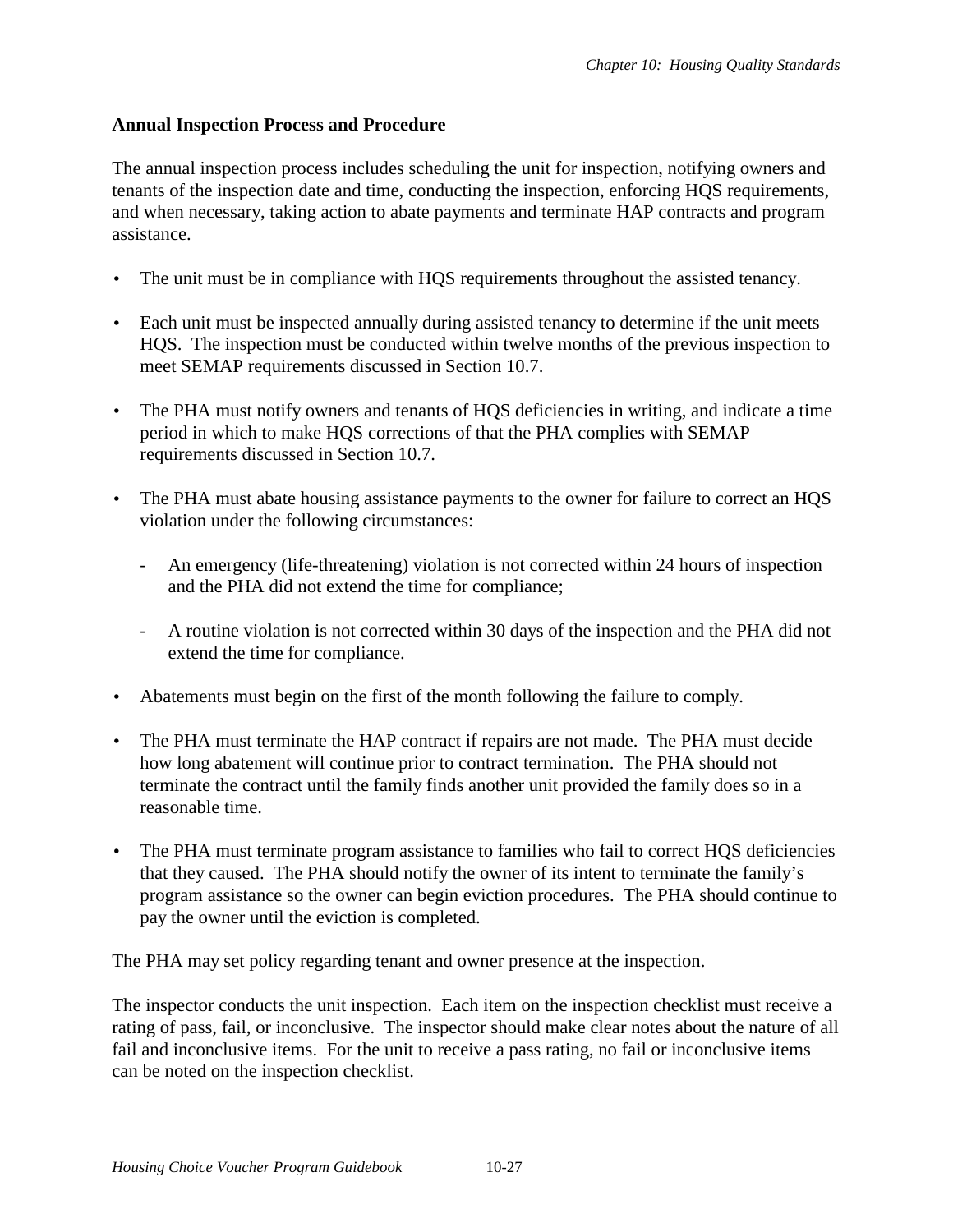<span id="page-29-0"></span>Improvements which have occurred since the previous unit inspection, addition of amenities or services, and changes in type of or responsibility for utilities should be noted and reported to appropriate PHA staff.

The inspector may record recommended improvements or items that should be brought to the attention of the owner or tenant, but are not HQS deficiencies.

Written notification to the owner and/or tenant is required for all items for which fail or are inconclusive. The notice must include a list of HQS deficiencies and the correcting deadline. (See Exhibit 10-7a and Exhibit 10-7b, *Sample Notice, Owner and Tenant HQS Deficiencies*.). Reinspection or PHA verification that failed and/or inconclusive items are corrected is required.

Any time an inspector is present in an assisted unit, the inspector has the right to conduct a full inspection. If new HQS items are discovered during the time of a reinspection, the new items must be noted and the owner and/or tenant must be notified to correct the deficiencies.

Owners are responsible to the PHA for compliance with all HQS items except those specifically assigned to tenants.

Tenants are responsible to correct HQS fail and inconclusive items resulting from:

- Failure to pay for tenant-supplied utilities;
- Failure to supply appliance(s) required by the lease; or
- Damage to the unit.

## **10.7 COMPLAINT INSPECTIONS**

The PHA must investigate complaints about HQS matters that are registered by tenants, owners or the general public.

Violations resulting from complaint inspections are treated in the same manner as annual inspection violations. Failure to comply with violation notices issued from complaint inspections result in abatement of payment to owners and/or termination of program assistance for tenants.

PHAs should schedule complaint inspections based upon the nature of the complaint. Staff that receive complaints should distinguish between emergency (life threatening) and routine matters and act accordingly.

## **Abatement of Payments**

The PHA must abate HAP payments to owners who do not comply with notifications to correct HQS deficiencies within the specified time period: 24 hours or 30-days depending upon the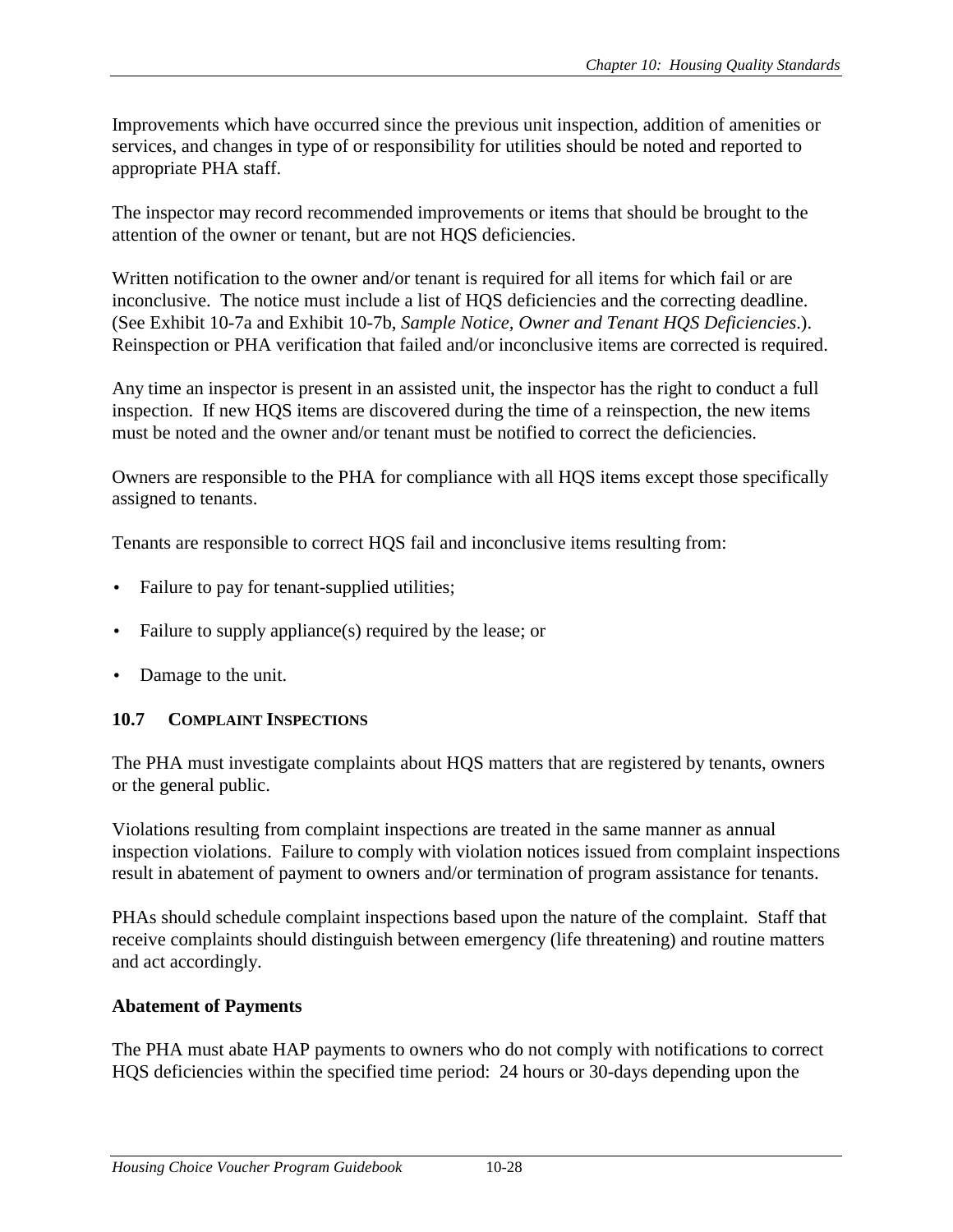<span id="page-30-0"></span>nature of the deficiency. For valid reasons, the PHA may extend the time period. Placement of abatement must occur by the first of the month following expiration of the notice.

Except in the case of life threatening violations requiring corrections within 24 hours, the owner must receive 30-day written notification of the abatement. Therefore, it is important that PHAs include the 30-day notice to abate in the original violations notice. (See sample notice, Sample Notice of HQS Deficiency; Exhibit 10-7b.) If this does not occur, a separate Notice of Abatement, Sample Notice Exhibit 10-8, which delays the placement of abatement and has implications under SEMAP compliance, must be sent to the owner. (See Section 10.7.3.)

Following a failure to comply with a notice of deficiency owners are not entitled to HAP payments from the first of the month until the day the unit passes HQS. Examples include:

- The owner receives a notice of violation in May to correct deficiencies by June 20 or abatement of payment will occur on July 1. The owner does not comply on June  $20<sup>th</sup>$ . An abatement is placed on July 1 unless the owner complies prior to July 1. (The PHA may allow the owner to request a reinspection of the unit for compliance with HQS before or after the abatement has been placed.) If the unit passes re-inspection, the PHA may reinstate HAP payments on the day the owner complies and reverse any notice of abatement or cancellation of HAP contract that may have been issued.
- The owner receives a notice of violation in May to correct deficiencies by June 20, but the notice does not contain language that abatement of payment will occur on July 1. The owner must be given a 30-day notice before the abatement can occur. Abatement may not be placed before August 1.
- In May, the owner receives a notice of violation requesting a correction of deficiencies by June 20 and the notice contains language that failure to comply will result in abatement of payment July 1. The owner does not comply and abatement is placed on July 1. The owner requests a re-inspection following abatement and passes the reinspection on July 10. HAP payments may be re-instated on July 10, resulting in a nine-day sanction. The PHA may not withhold HAP payments to recover the time the unit was out of compliance with HQS from June 20 through June 30.

# **Termination of HAP Contract**

The PHA may terminate the HAP contract for an owner's failure to comply with its terms and conditions, including non-compliance with HQS. Both the owner and the tenant must be notified of intent to terminate. (See Exhibit 15-1, *Sample Notice of Termination*.)

The PHA may issue a voucher to the family to move, provided the family is eligible (not in violation of the terms of assistance, including HQS responsibilities). The family should be reminded of its responsibility to the owner to give notice of intent to move, and must continue to pay its portion of the rent as long as the family remains in the unit. Procedures for terminating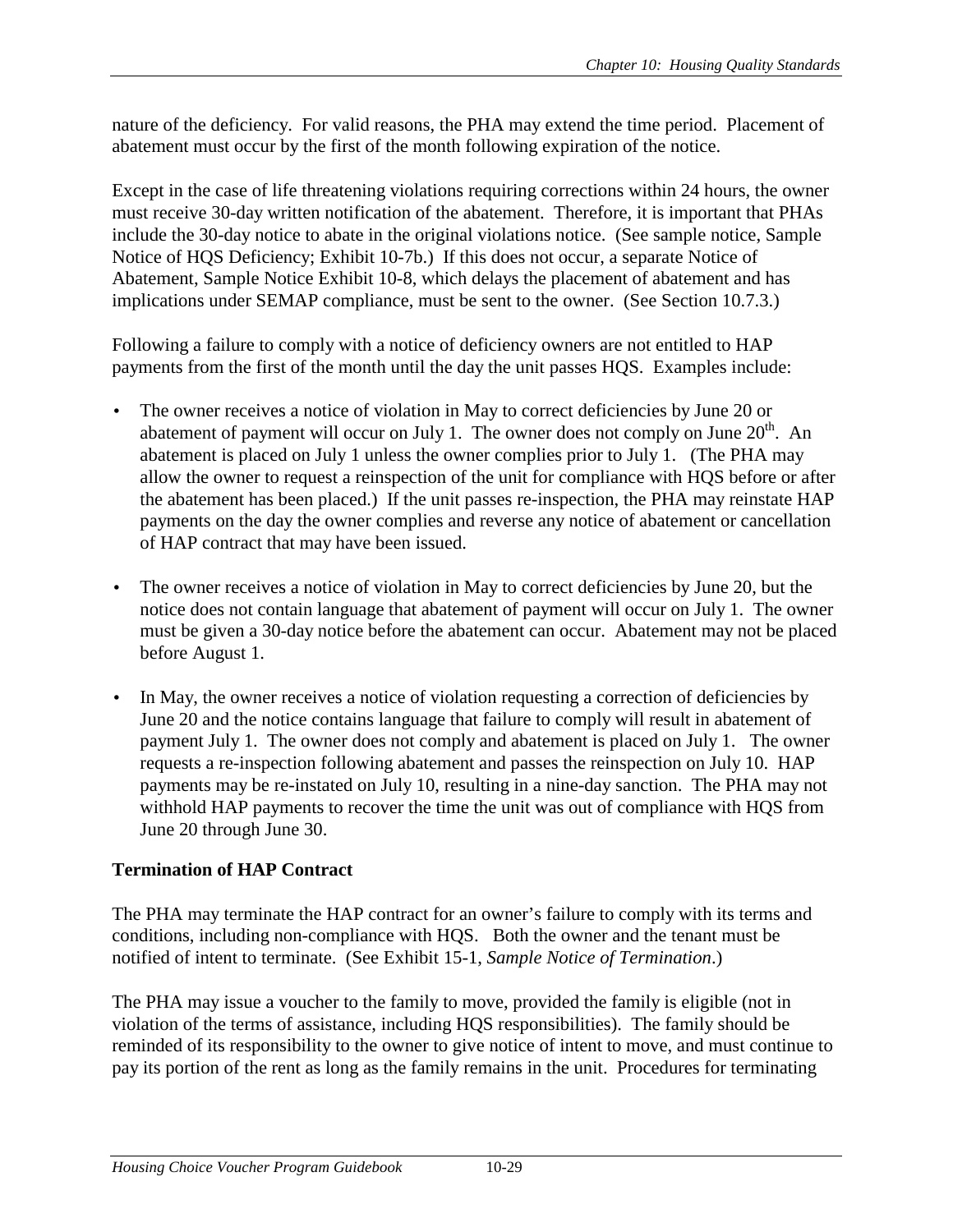<span id="page-31-0"></span>the HAP contract should be stated in the PHA administrative plan. (See Guidebook Chapter 15, Termination of Assistance and Housing Assistance Payment Contracts.)

## **Termination of Assistance**

Termination of program assistance is discussed in Chapter 15. (See Exhibit 15-2, *Sample Notice of Termination of Program Assistance*.)

## **Special Inspection Process and Procedure**

Special inspections include inspections in response to complaints registered with the PHA by families, owners or other sources regarding the unit's condition, quality control inspections, or any other inspection the PHA may deem appropriate to conduct.

PHAs are obligated to investigate complaints which may indicate non-compliance with HQS requirements. When repeated complaints about an assisted property are received, the PHA may wish to conduct regular or routine inspections more often than annually.

Quality control inspections are a second type of special inspection and are required by program regulations. See the discussion on quality control inspections in Section 10.7 of this Chapter.

Special inspections resulting in a fail or inconclusive HQS determination require the same notification actions and enforcement processes described above for annual inspections.

As discussed in Section 10.7 of this Chapter, the PHA should use tracking systems to monitor compliance with deadlines for correction of HQS violations, abatements, and terminations resulting from annual and special inspections.

The PHA should develop a procedure and tracking system to record, track, and schedule all unit inspections to ensure that inspection-related SEMAP requirements are met. These methods will assist staff to schedule and conduct the unit inspection within the required time frames. Frequent monitoring is necessary to assure that rescheduling of unit inspection is pursued diligently.

# **10.8 PHA-OWNED UNITS**

A unit that is owned by the PHA that administers the housing choice voucher program (including a unit owned by an entity substantially controlled by the PHA) may not be inspected for HQS compliance by PHA staff.

- The PHA must obtain the services of an independent entity to perform HQS inspections and to communicate the results of these inspections to the family and the PHA.
- The independent agency must be approved by HUD.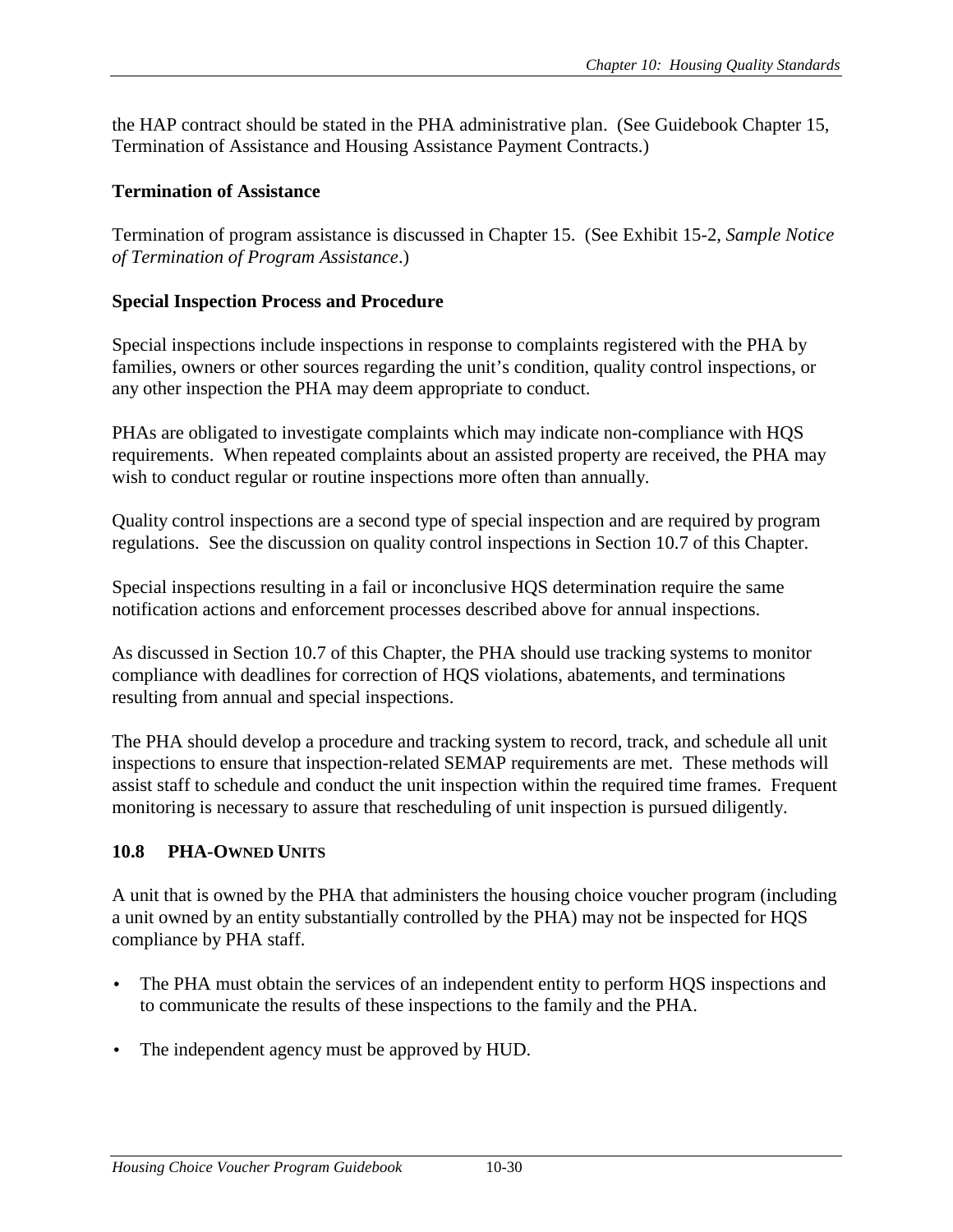- <span id="page-32-0"></span>• Administrative fee income may be used to compensate the independent agency. Other program receipts may not be used.
- Neither the PHA nor the inspecting agency may charge the family any fee for the inspection service.

The PHA may select a government, nonprofit, or private group to conduct the independent HQS inspections. The independent agency may be a unit of general local government, but it may not be the PHA. Other local government agencies such as the local code enforcement agency, the Community Development Agency, or the Health Department may be acceptable. A neighboring PHA or a consultant are also possibilities.

After the PHA receives HUD approval of an independent inspection entity, the PHA should establish a system to report addresses and inspections schedules, receive information from the inspection entity, and manage the information flow. PHA owned units are also subject to SEMAP requirements.

#### **10.9 SEMAP INDICATORS RELATED TO INSPECTIONS AND HQS**

#### **Introduction**

The following five SEMAP Indicators, totaling 50 points, are directly or indirectly related to PHA compliance with program inspection requirements:

- Indicator 2, Rent reasonableness;
- Indicator 5, HQS quality control inspections;
- Indicator 6, HQS enforcement;
- Indicator 11, Precontract HQS inspections; and
- Indicator 12, Annual HQS inspections.

SEMAP Certifications and Scoring are discussed in Chapter 1, Introduction.

Certification of Indicators 2, 5, and 6 is audited by the PHA through quality control sampling. Sample size varies depending upon the universe, as shown in Table 10-1, *Minimum Size of the PHA's Quality Control Sample*. The scores resulting from the PHA quality control process and certified by the PHA to HUD will be verified by the PHA independent auditor.

| Universe         | Minimum number of files or records to be sampled      |
|------------------|-------------------------------------------------------|
| 50 or less       |                                                       |
| 51-600           | 5 plus 1 for each 50 (or part of 50) over 50          |
| 601-2000         | 16 plus 1 for each $100$ (or part of $100$ ) over 600 |
| <b>Over 2000</b> | 30 plus 1 for each 200 (or part of 200) over 2000     |

**TABLE 10-1 MINIMUM SIZE OF THE PHA'S QUALITY CONTROL SAMPLE**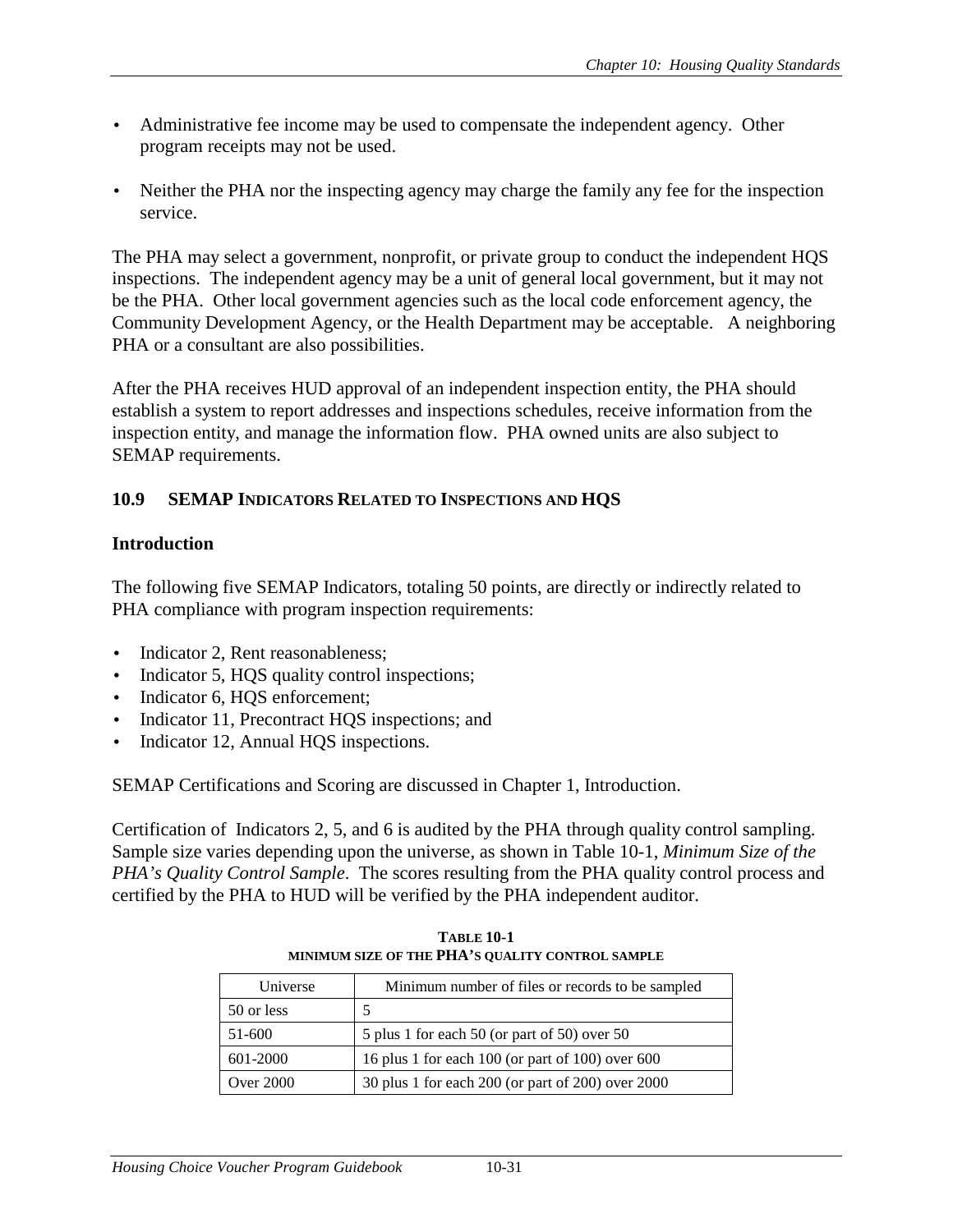<span id="page-33-0"></span>The universe is determined as follows:

- SEMAP Indictor 2, Rent reasonableness: number of families assisted;
- SEMAP Indicator 5, HQS quality control inspections: number of units under HAP contract during the last completed PHA fiscal year;
- SEMAP Indicator 6, HQS enforcement: number of failed HQS inspections in the last year.

The scores for SEMAP Indicators 11 and 12 are determined by data submitted by the PHA to HUD through MTCS.

#### **Indicator 2, Rent Reasonableness**

Program requirements for this indicator are discussed in detail in Chapter 9, Rent Reasonableness.

When determining the rent to owner, data must be gathered on a variety of units in order to allow the PHA to make a comparability determination. PHA staff conducting the initial pre-contract inspection are the most likely candidates to gather or verify the data, using the nine factors in the rent reasonableness procedure.

See Sample Data Collection Form for Program Unit provided in Chapter 9.

## **Indicator 5, HQS Quality Control Inspections**

- A PHA supervisor or other qualified person must reinspect a sample of units under contract during the last PHA fiscal year. The guidelines included in Table 10-1 determine the required sample size.
- The universe referred to in Table 10-1 is the number of units under HAP contract at the end of the PHA's previous fiscal year. Example: The PHA fiscal year ends December 31, 2000. The SEMAP 2000 rating year for this PHA is January 1- December 31, 2000. The universe for this indicator is the number of units under HAP contract on December 31, 1999.
- Completed HQS inspections included in the sample must be no older than three months at the time of the reinspection. The sample must represent a cross section of neighborhoods where program units are located and inspections completed by all HQS inspectors. The sample should also include a cross-section of initial and annual inspections.
- Quality control reinspections should be conducted by staff trained in the PHA's inspection standards and should receive the same guidance as other PHA inspectors on inspection policies and procedures.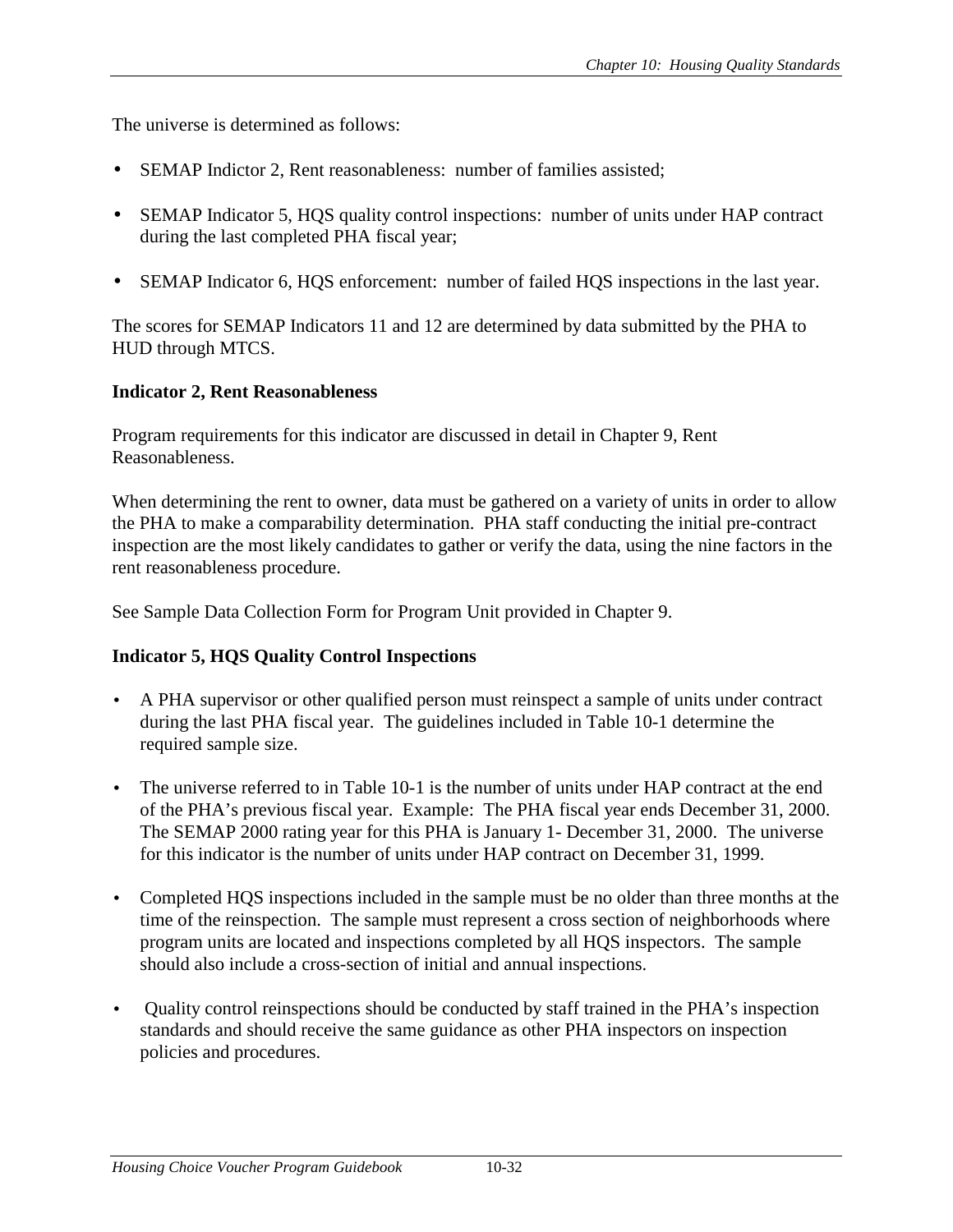<span id="page-34-0"></span>In addition to monitoring SEMAP compliance, quality control inspections provide feedback on inspectors' work, which can be used to determine if individual performance or general HQS training issues need to be addressed. For SEMAP purposes, an HQS deficiency found at the time of the quality control reinspection represents a "fail" quality control inspection. When rating an individual inspector's performance, the quality control inspector should take into account whether the failed item occurred since the previous inspector was on site. Often the tenant can describe when the deficiency occurred and will be helpful in making this determination. Deficiencies that occurred after the original inspection should not be held against the inspector's performance record.

The PHA should maintain a quality control tracking system for each SEMAP year, which indicates, the address of the units, date of original inspection and inspector, date of the quality control inspection, results of the quality control inspection, and location of the unit by neighborhood, zip code, census tract, etc. (See Exhibit 10-9, *Documenting Quality Control Inspections.*)

# **Indicator 6, HQS Enforcement**

- All life-threatening HQS deficiencies must be corrected within twenty-four (24) hours of inspection and all other cited HQS deficiencies must be corrected no more than 30 calendar days from the inspection unless the PHA approved an extension of time for correction.
- For HQS deficiencies that are the owner's responsibility and are not corrected within the prescribed time frames, the PHA must abate housing assistance payments beginning no later than the first of the month following expiration of the PHA violation notice. Violation notices should contain language regarding abatement of payment for owner failure to make corrections.
- For HQS deficiencies that are the responsibility of the tenant and are not corrected within the prescribed time frames, the PHA must take prompt and vigorous action to enforce family obligations following program requirements.
- Compliance with this indicator is determined through quality control of files and records, in accordance with Table 10-1. The number of failed units in the PHA's past fiscal year establishes the universe.

The PHA should establish the definition of deficiencies that will be considered emergency fail items and should put a procedure in place to record, track, and close violations within 24 hours of inspection or take abatement action.

Promptly following inspection, PHAs should issue violations letters for emergency fails to the responsible party. This may be done by fax, courier, overnight mail, or regular mail and should be followed by personal contact. PHAs should have a system to cover these circumstances on weekends and holidays when staff are not readily available to conduct reinspections. Potential approaches include: phone calls to the tenant or owner within the 24 hour period to verbally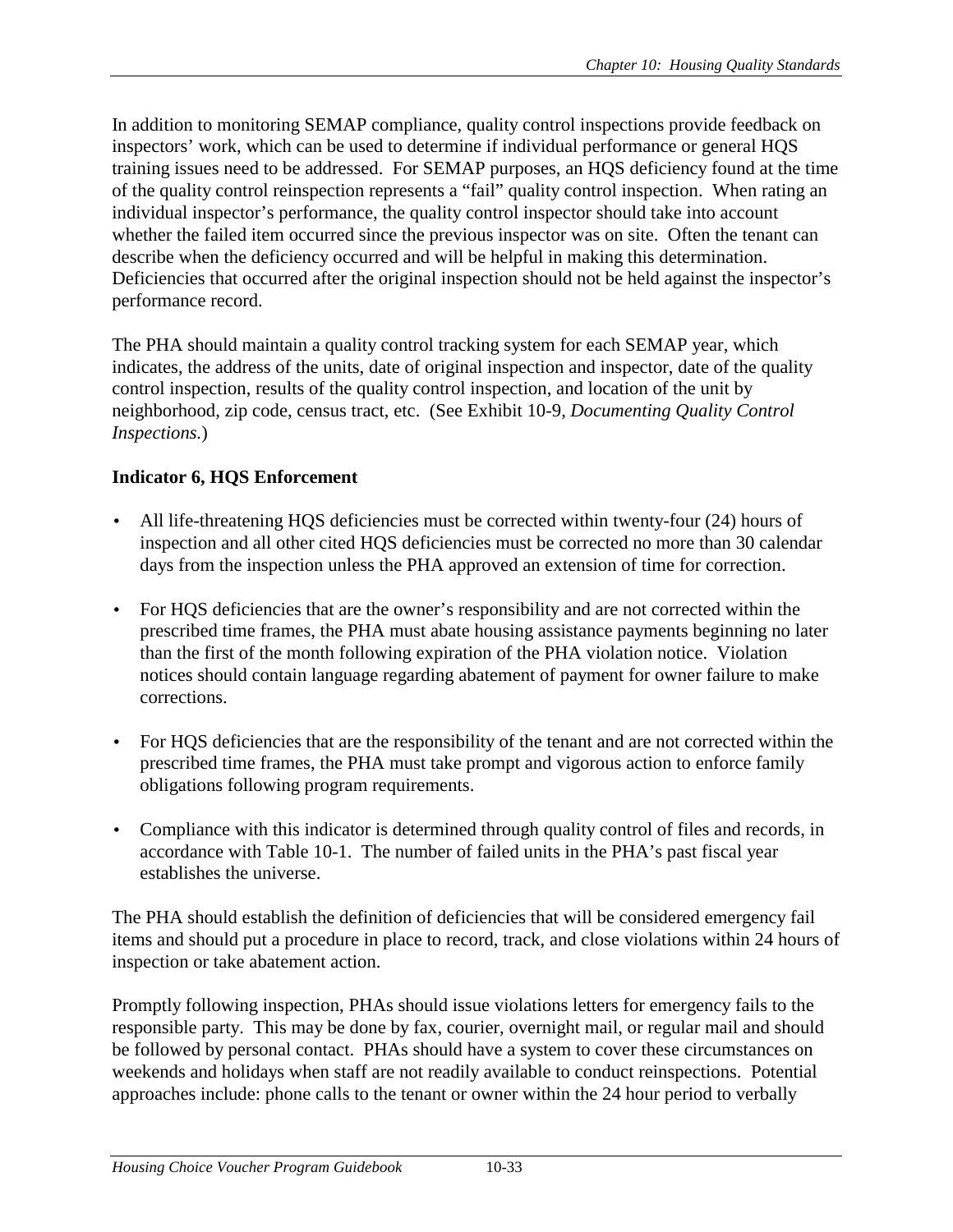determine compliance, followed by a site reinspection the next business day; rotation of inspectors to cover holiday and Saturday reinspections; receipt by fax of owner/tenant certifications that corrections are made within the required time frame, or telephone confirmation to a voice mail system followed by a reinspection on the next business day.

Promptly following inspection, notices to correct routine violations should be issued and should state a date for compliance that allows time for corrections to be made and a reinspection to be conducted within the 30-day time frame. Letters of violation should clearly state that failure to gain entry to the unit or failure to comply will result in abatement of assistance payments on the first of the month following the correction period.

Inspectors must identify the party responsible for each HQS violation listed on the inspection instrument so that proper notice can be sent to the owner and/or tenant for the appropriate items. This precludes abatement of owner rent when the violation(s) is the responsibility of the tenant. Housing assistance payments are never abated for tenant deficiencies.

The PHA must have a system to promptly identify units for which deficiencies have not been corrected within the required timeframe, in order to indicate abatement of rent and/or termination of assistance to the family. (See Exhibit 10-10*, Sample Tracking Log for Emergency Inspections*.) Termination of assistance procedures should be stated in the PHA administrative plan. In order to meet the SEMAP requirement to "take prompt and vigorous action" for tenant violations the PHA should strictly follow these procedures when the family fails to correct HQS violations.

PHAs should monitor HQS enforcement on a regular basis (daily, weekly, or monthly) to guarantee that reinspections occur within the proper time frames. PHAs may not penalize owners for PHA failure to conduct the reinspections on time. However, if owners fail to comply or allow entry into the unit, the PHA should notify the owner that it will begin abatement in 30 days.

For fairness and consistency, PHAs should have an established policy and procedure for receiving and processing requests for HQS compliance deadline, including the conditions under which extensions will be granted. It is not advisable to grant extensions without just cause, or to grant verbal extensions; this can be construed as circumvention of the SEMAP requirement.

The PHA must have a system to record the results of SEMAP quality control reviews of inspections. At a minimum, the system should provide: the address of the unit, date of original failed inspection, responsibility for the deficiency (tenant or owner), date of reinspection, result(s) of the reinspection, date owner notified of abatement, actual date of abatement, any extensions to that date, and initiation and status of termination of tenancy. The PHA should regularly monitor the tracking system to assure compliance.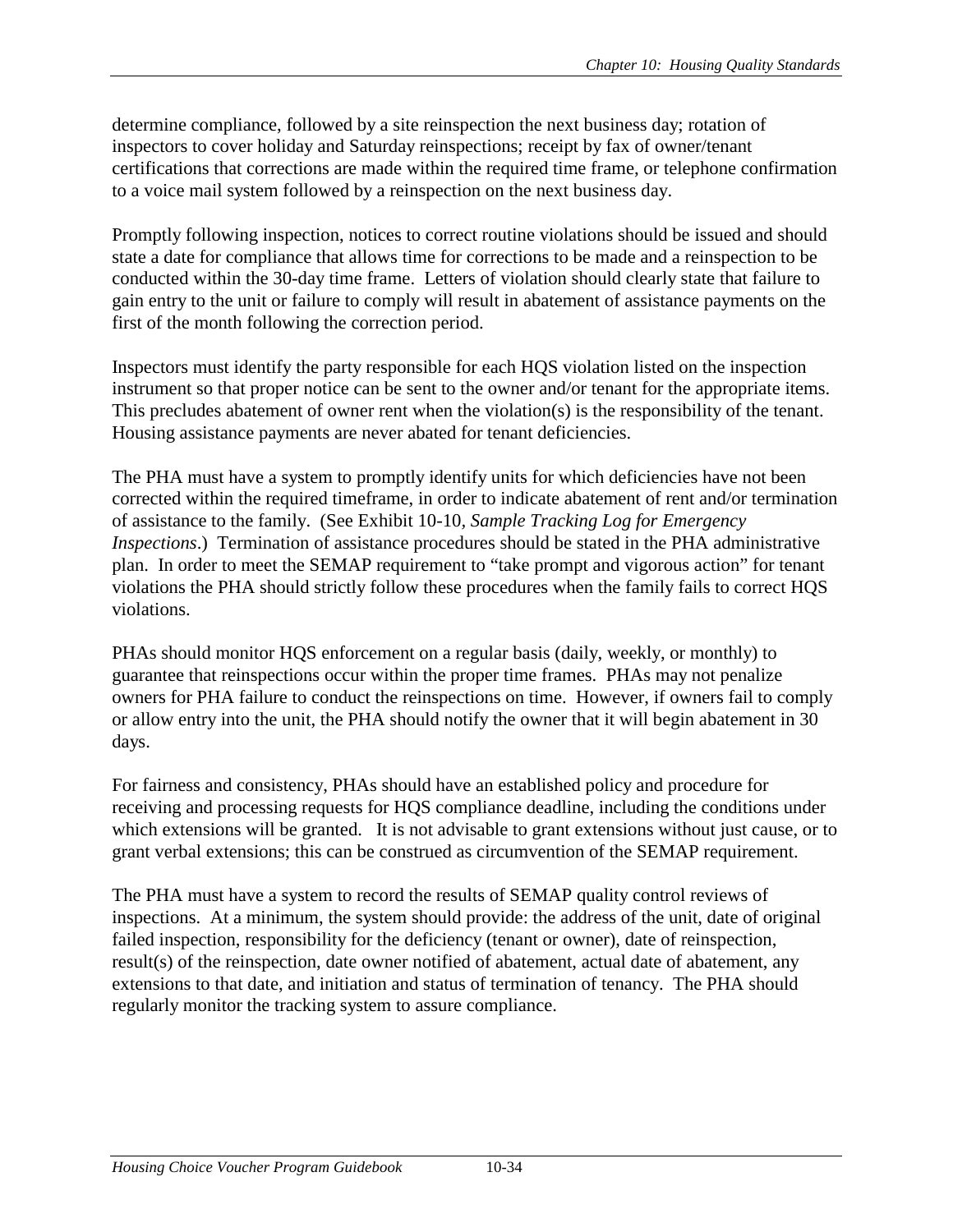## <span id="page-36-0"></span>**Indicator 11, Pre-Contract Inspections**

- PHAs must conduct initial inspections to determine that a unit passes HQS requirements on or before the effective date of the assisted lease and HAP contract.
- Scoring of this indicator is based upon the date of the passed inspection reported on the form HUD 50058 transmitted through MTCS.

The PHA should routinely ensure that all new units pass HQS inspection prior to lease and HAP execution. The staff person responsible for signing the HAP contract should review the file to determine whether the unit passed before the HAP contract effective date.

Monthly MTCS reports should be monitored by the PHA to ensure that the system accurately reflects the PHA's performance.

## **Indicator 12, Annual Inspections**

- Each unit under HAP contract must be inspected at least annually and no more than 12 months following the most recent inspection.
- Scoring for this indicator is determined by data submitted to HUD for reporting in MTCS.

Following procedures described earlier in this chapter, the PHA should carefully determine the number of units to be scheduled for inspection in the upcoming SEMAP year.

Tracking systems and management reports should be in place to ensure that units are being inspected within the required 12-month period.

For purposes of this indicator, MTCS monitors the date of the last inspection of the unit to determine if it occurred within twelve months. PHAs should exercise caution that the correct date is placed into the system. The unit does not have to pass inspection within the time frame, but an inspection must occur.

Prompt scheduling is essential to getting all unit inspections conducted within required time frames. PHAs should review their scheduling procedures to determine if other processes that may result in inspections not being completed on time, are linked to annual inspection, such as the recertification process or families that are searching for new units. PHAs are also encouraged to streamline procedures and increase owner/tenant education to limit the number of units which are ready for inspection when scheduled. This requires a rescheduled or follow-up inspection.

PHAs should consider decoupling inspection from recertifications to balance monthly inspector workload. Annual inspections do not have to coincide with the recertification process. Inspections may be de-coupled from the recertification process and conducted by other methods such as by zip code, specific buildings or apartment complexes, census track or ownership.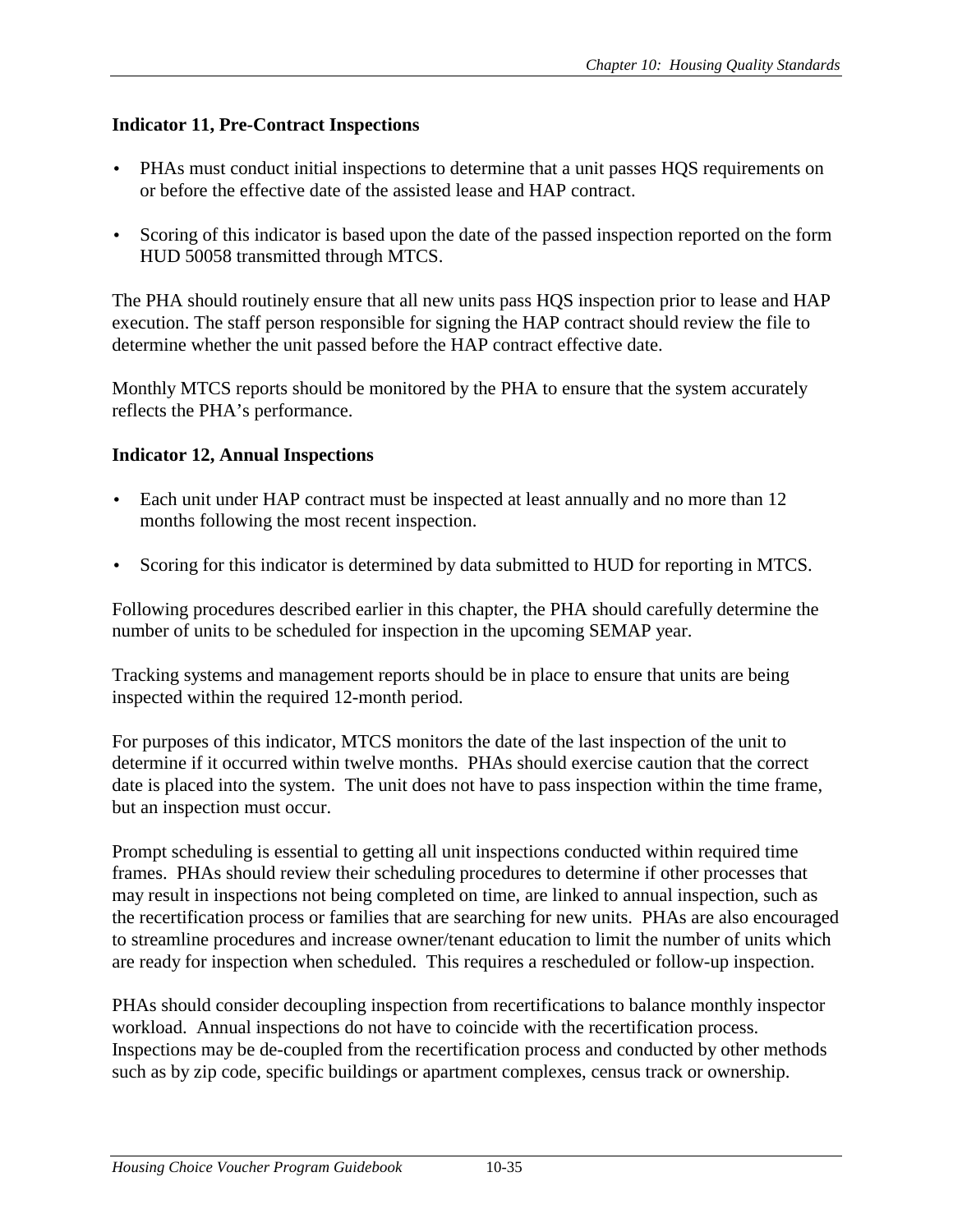#### **SAMPLE**

#### **EXHIBIT 10-1**

#### **Disclosure of Information on Lead-Based Paint and/or Lead-Based Paint Hazards**

#### **Lead Warning Statement**

*Housing built before 1978 may contain lead-based paint. Lead from paint, paint chips, and dust can pose health hazards if not managed properly. Lead exposure is especially harmful to young children and pregnant women. Before renting pre-1978 housing, lessors must disclose the presence of known lead-based paint and/or leadbased paint hazards in the dwelling. Lessees must also receive a federally approved pamphlet on lead poisoning prevention.* 

#### **Lessor's Disclosure**

| (a) Presence of lead-based paint and/or lead-based paint hazards (check (i) or (ii) below): |  |  |  |
|---------------------------------------------------------------------------------------------|--|--|--|
|                                                                                             |  |  |  |

| (i) | Known lead-based paint and/or lead-based paint hazards are present in the housing. (Explain.) |  |  |
|-----|-----------------------------------------------------------------------------------------------|--|--|
|     |                                                                                               |  |  |

\_\_\_\_\_\_\_\_\_\_\_\_\_\_\_\_\_\_\_\_\_\_\_\_\_\_\_\_\_\_\_\_\_\_\_\_\_\_\_\_\_\_\_\_\_\_\_\_\_\_\_\_\_\_\_\_\_\_\_\_\_\_\_\_\_\_\_\_\_\_\_\_\_\_\_\_\_\_\_\_\_\_\_\_\_\_

\_\_\_\_\_\_\_\_\_\_\_\_\_\_\_\_\_\_\_\_\_\_\_\_\_\_\_\_\_\_\_\_\_\_\_\_\_\_\_\_\_\_\_\_\_\_\_\_\_\_\_\_\_\_\_\_\_\_\_\_\_\_\_\_\_\_\_\_\_\_\_\_\_\_\_\_\_\_\_\_\_\_\_\_\_\_

(ii) \_\_\_\_\_Lessor has no knowledge of lead-based paint and/or lead-based paint hazards in the housing.

| (i) | Lessor has provided the lessee with all available records and reports pertaining to lead-based paint |
|-----|------------------------------------------------------------------------------------------------------|
|     | and/or lead-based paint hazards in the housing (list documents below).                               |

\_\_\_\_\_\_\_\_\_\_\_\_\_\_\_\_\_\_\_\_\_\_\_\_\_\_\_\_\_\_\_\_\_\_\_\_\_\_\_\_\_\_\_\_\_\_\_\_\_\_\_\_\_\_\_\_\_\_\_\_\_\_\_\_\_\_\_\_\_\_\_\_\_\_\_\_\_\_\_\_\_\_\_\_\_ \_\_\_\_\_\_\_\_\_\_\_\_\_\_\_\_\_\_\_\_\_\_\_\_\_\_\_\_\_\_\_\_\_\_\_\_\_\_\_\_\_\_\_\_\_\_\_\_\_\_\_\_\_\_\_\_\_\_\_\_\_\_\_\_\_\_\_\_\_\_\_\_\_\_\_\_\_\_\_\_\_\_\_\_\_

 (ii) \_\_\_\_\_Lessor has no reports or records pertaining to lead-based paint and/or lead-based paint hazards in the housing.

**Lessee's Acknowledgement** (initial)

- (c) \_\_\_\_\_\_\_\_\_\_Lessee has received copies of all information listed above.
- (d) \_\_\_\_\_\_\_\_\_\_Lessee has received the pamphlet *Protect Your Family from Lead in Your Home*.

#### **Agent's Acknowledgement** (initial)

(e) \_\_\_\_\_\_\_\_\_\_Agent has informed the lessor of the lessee's obligations under 42 U.S.C. 4852(d) and is aware of his/her responsibility to ensure compliance.

#### **Certification of Accuracy**

The following parties have reviewed the information above and certify, to the best of their knowledge, that the information they have provided is true and accurate.

| Lessor | Date | Lessor | Date |
|--------|------|--------|------|
| Lessee | Date | Lessee | Date |
| Agent  | Date | Agent  | Date |

<sup>(</sup>b) Records and reports available to the lessor (check (i) or (ii) below):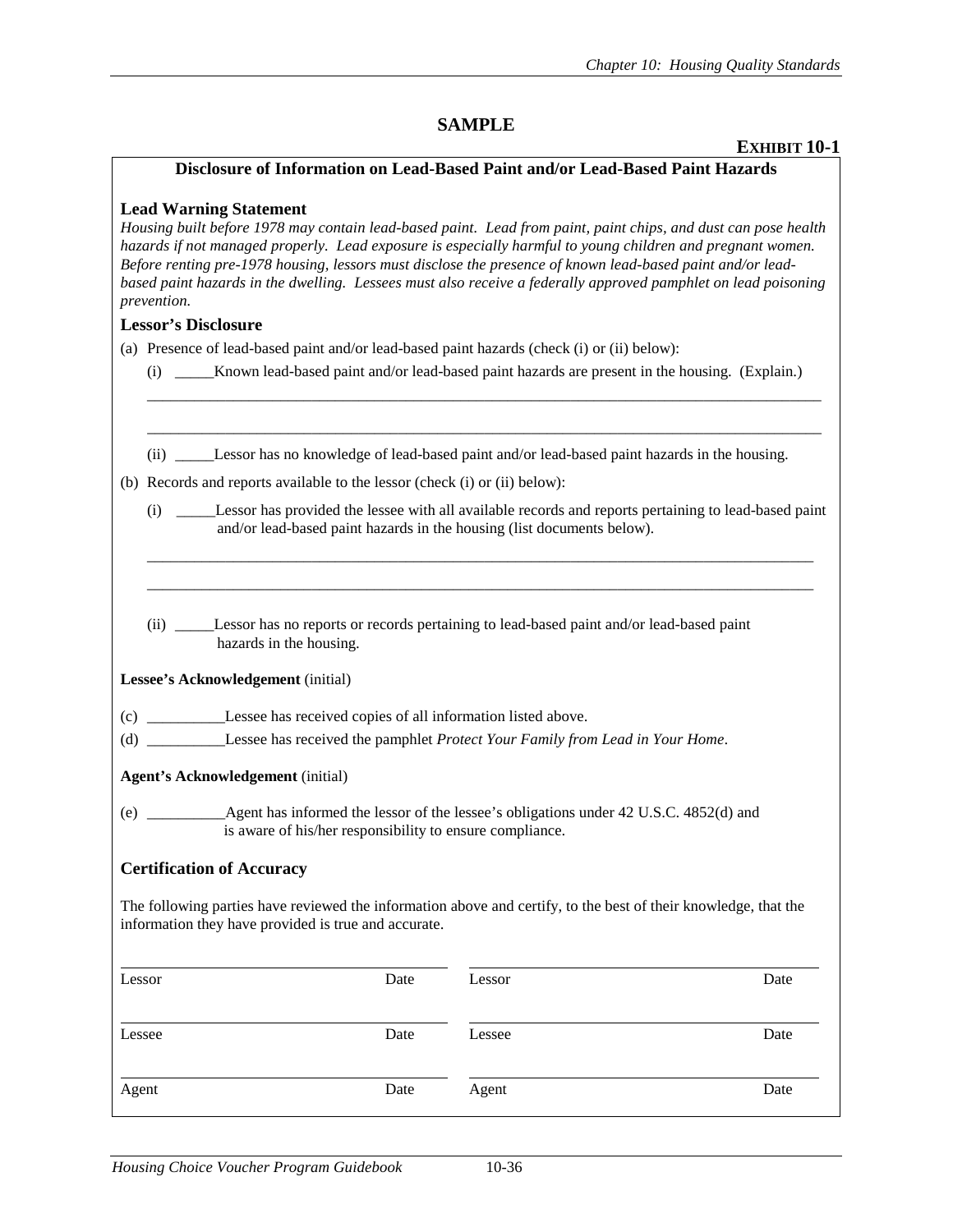#### **Sample Lead Paint Owner's Certification Housing Choice Voucher Program**

The undersigned hereby certifies that the property located at: (give full address, include apartment number)

is in compliance with all housing quality standard (HQS) requirements related to lead-based paint as indicated below.

(Mark ALL appropriate boxes)

l  $\overline{a}$ 

> The described property, including dwelling units, common areas and exterior painted surfaces, has been found to be free of lead-based paint by a certified lead-based paint inspector. The lead-based paint inspector's report is either attached or has already been provided to the PHA.

 The described property was inspected by a certified lead-based paint inspector and lead-based paint was identified. All identified lead-based paint has been removed from the property, and the reports of the leadbased paint inspector and the certified lead-based paint abatement supervisor are attached or have already been provided to the PHA.

 Ongoing lead-based paint maintenance activities have been incorporated into regular building operations in accordance with 24 CFR 35.1355(a).

 Corrective action to address lead-based paint hazards at the described property that were required by the PHA to meet HQS have been completed in accordance with all requirements established by 24 CFR Part 35, including:

The boxes below do not apply when paint stabilization is below de minimis levels.

 The work was completed by person(s) trained to conduct lead-based reduction activities or was supervised by a certified lead-based paint abatement supervisor.

Occupants of the dwelling unit(s) and their belongings were protected during the course of the work.

The lead hazard worksite was properly prepared and maintained during the course of their work.

 A person certified to conduct clearance examinations performed a clearance test and the results indicate that clearance was achieved.❏ Occupants have been properly notified of the results of any lead-based paint hazard evaluation and reduction, including the results of the clearance examination.

(Owner's Signature):

(Type or Print Name):

(Date):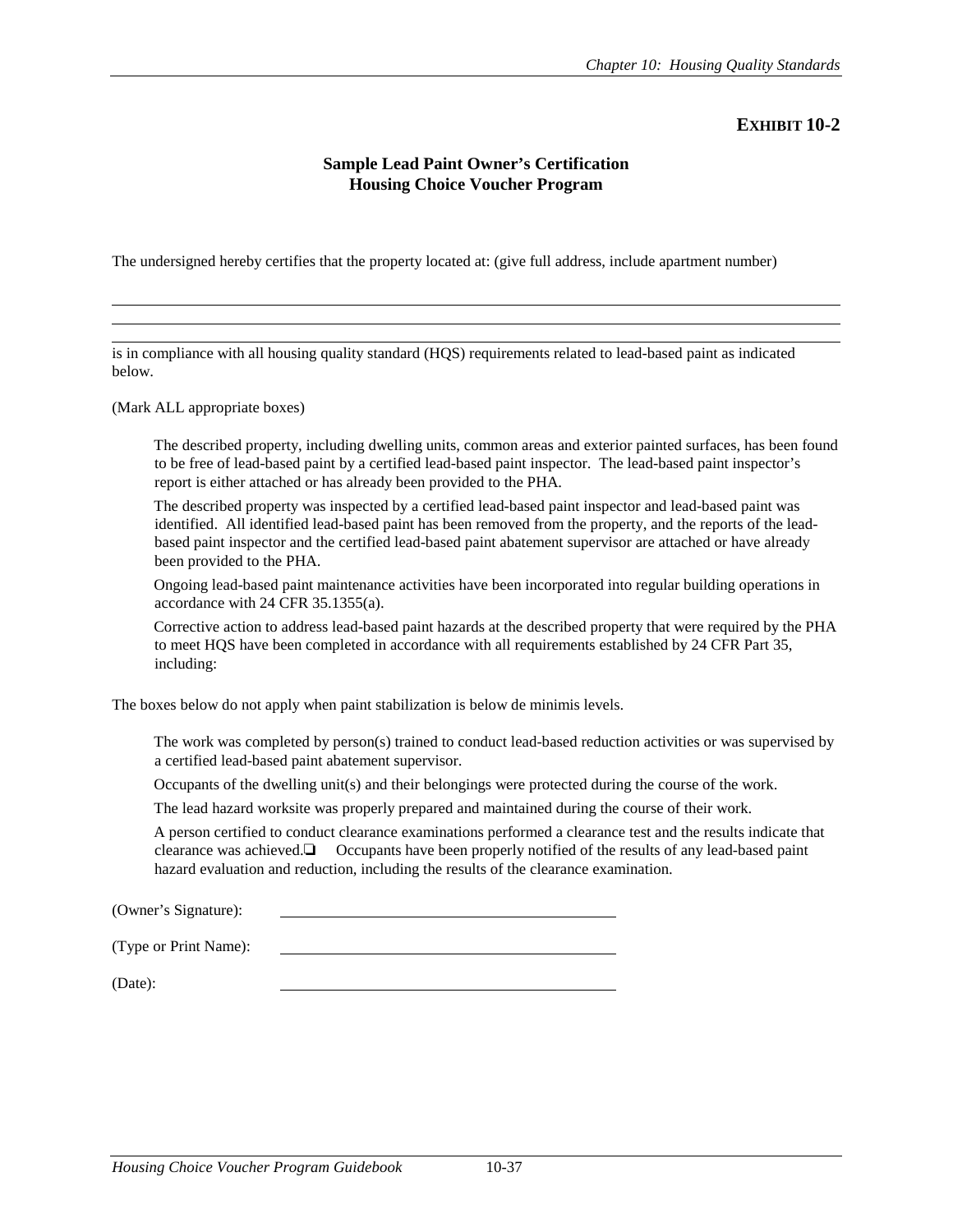#### **SAMPLE HAZARD REDUCTION NOTICE (From Federal Register dated 9/15/99)**

\_\_\_\_\_\_\_\_\_\_\_\_\_\_\_\_\_\_\_\_\_\_\_\_\_\_\_\_\_\_\_\_\_\_\_\_\_\_\_\_\_\_\_\_\_\_\_\_\_\_\_\_\_\_\_\_\_\_\_\_\_\_\_\_\_\_\_\_\_\_\_\_\_\_\_\_\_\_\_\_\_

\_\_\_\_\_\_\_\_\_\_\_\_\_\_\_\_\_\_\_\_\_\_\_\_\_\_\_\_\_\_\_\_\_\_\_\_\_\_\_\_\_\_\_\_\_\_\_\_\_\_\_\_\_\_\_\_\_\_\_\_\_\_\_\_\_\_\_\_\_\_\_\_\_\_\_

#### **Summary Notice of Completion of Lead-Based Paint Hazard Reduction Activity**

Address/location of property or structure(s) this summary notice applies to:

Summary of hazard reduction activity: Start and completion dates $(s)$ :

Activity locations and types: List at least the housing unit numbers and common areas (for multifamily housing), bare soil locations, dust-lead locations, and/or building components (including type of room or space, and the material underneath the paint), and types of hazard reduction activities performed at the locations listed:

\_\_\_\_\_\_\_\_\_\_\_\_\_\_\_\_\_\_\_\_\_\_\_\_\_\_\_\_\_\_\_\_\_\_\_\_\_\_\_\_\_\_\_\_\_\_\_\_\_\_\_\_\_\_\_\_\_\_\_\_\_\_\_\_\_\_\_\_\_\_\_\_\_\_\_\_\_\_\_\_\_ \_\_\_\_\_\_\_\_\_\_\_\_\_\_\_\_\_\_\_\_\_\_\_\_\_\_\_\_\_\_\_\_\_\_\_\_\_\_\_\_\_\_\_\_\_\_\_\_\_\_\_\_\_\_\_\_\_\_\_\_\_\_\_\_\_\_\_\_\_\_\_\_\_\_\_\_\_\_\_\_\_

Date(s) of clearance testing and/or soil analyses:  $\frac{1}{2}$ 

Locations of building components with lead-based paint remaining in the rooms, spaces or areas where activities were conducted:

\_\_\_\_\_\_\_\_\_\_\_\_\_\_\_\_\_\_\_\_\_\_\_\_\_\_\_\_\_\_\_\_\_\_\_\_\_\_\_\_\_\_\_\_\_\_\_\_\_\_\_\_\_\_\_\_\_\_\_\_\_\_\_\_\_\_\_\_\_\_\_\_\_\_\_

\_\_\_\_\_\_\_\_\_\_\_\_\_\_\_\_\_\_\_\_\_\_\_\_\_\_\_\_\_\_\_\_\_\_\_\_\_\_\_\_\_\_\_\_\_\_\_\_\_\_\_\_\_\_\_\_\_\_\_\_\_\_\_\_\_\_\_\_\_\_\_\_\_\_\_\_\_\_\_\_\_

\_\_\_\_\_\_\_\_\_\_\_\_\_\_\_\_\_\_\_\_\_\_\_\_\_\_\_\_\_\_\_\_\_\_\_\_\_\_\_\_\_\_\_\_\_\_\_\_\_\_\_\_\_\_\_\_\_\_\_\_\_\_\_\_\_\_\_\_\_\_\_\_

Summary of results of clearance testing and soil analyses:

(a)\_\_\_\_\_\_No clearance testing was performed.

(b)\_\_\_\_\_\_Clearance testing showed clearance was achieved.

(c)\_\_\_\_\_\_Clearance testing showed clearance was not achieved.

Contact person for more information about the hazard reduction:

| Printed name:    |     |               |
|------------------|-----|---------------|
| Organization:    |     |               |
| Street and city: |     |               |
| State:           | пэ. | Phone number: |

Person who prepared this summary notice:

| Printed name:    |                    |               |
|------------------|--------------------|---------------|
| $Sigma$ :        |                    |               |
|                  | Date: <u>Date:</u> |               |
|                  | Organization:      |               |
| Street and city: |                    |               |
| State:           | TD.                | Phone number: |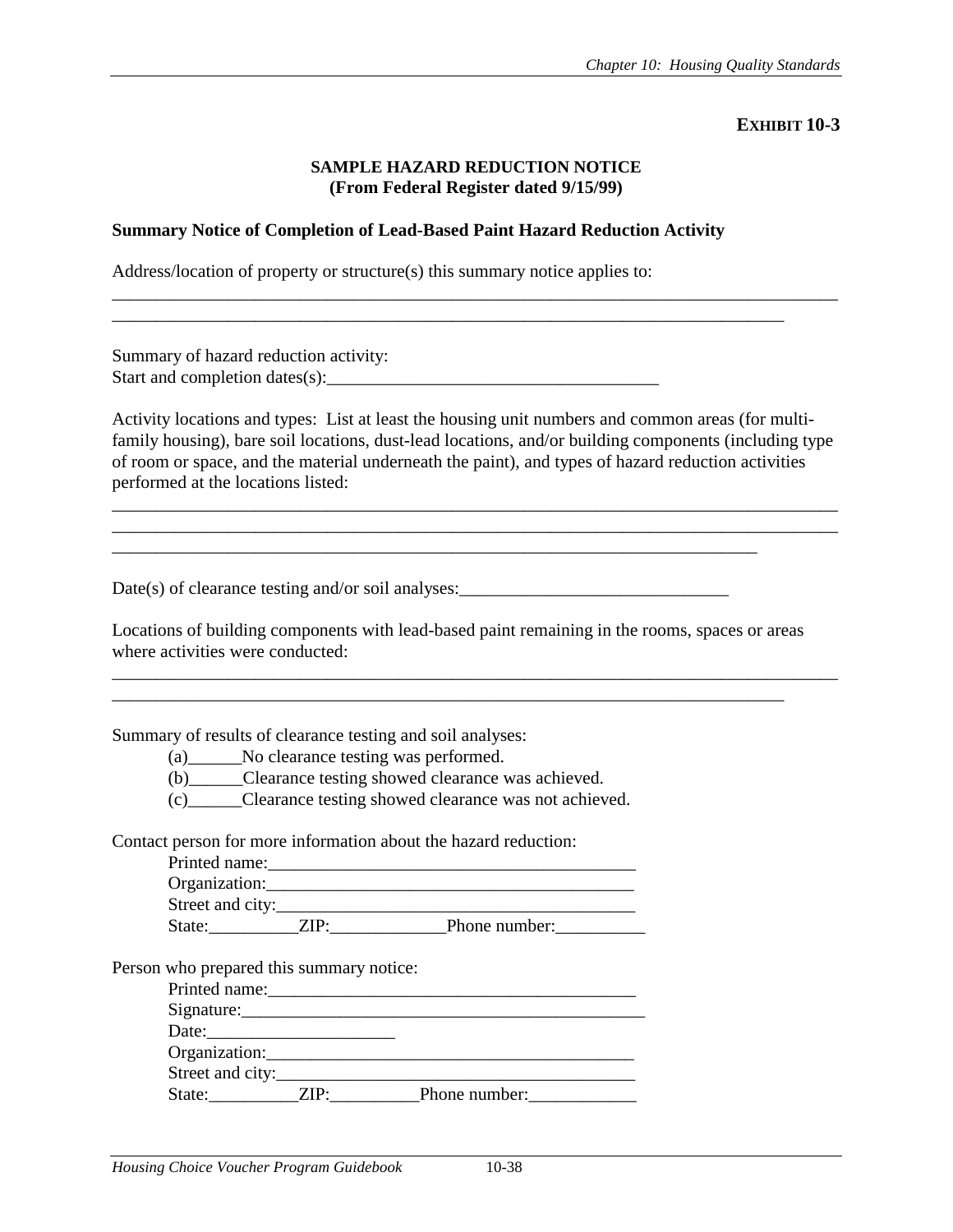### **SUMMARY NOTICE OF LEAD-BASED PAINT RISK ASSESSMENT (From Federal Register dated 9/15/99)**

\_\_\_\_\_\_\_\_\_\_\_\_\_\_\_\_\_\_\_\_\_\_\_\_\_\_\_\_\_\_\_\_\_\_\_\_\_\_\_\_\_\_\_\_\_\_\_\_\_\_\_\_\_\_\_\_\_\_\_\_\_\_\_\_\_\_\_\_\_\_\_\_\_\_\_\_\_\_ \_\_\_\_\_\_\_\_\_\_\_\_\_\_\_\_\_\_\_\_\_\_\_\_\_\_\_\_\_\_\_\_\_\_\_\_\_\_\_\_\_\_\_\_\_\_\_\_\_\_\_\_\_\_\_\_\_\_\_\_\_\_\_\_\_\_\_\_\_\_\_\_\_\_\_\_\_\_ \_\_\_\_\_\_\_\_\_\_\_\_\_\_\_\_\_\_\_\_\_\_\_\_\_\_\_\_\_\_\_\_\_\_\_\_\_\_\_\_\_\_\_\_\_\_\_\_\_\_\_\_\_\_\_\_\_\_\_\_\_\_\_\_\_\_\_\_\_\_\_\_\_\_\_\_\_\_

Address/location of property or structures(s) this summary notice applies:

Lead-based paint risk assessment description:

Date(s) of risk assessment:

Summary of risk assessment results: (Check all that apply)

(a) \_\_\_\_No Lead-based hazards were found.

(b) \_\_\_\_Lead-based paint hazards were found.

(c) \_\_\_\_A brief summary of the findings of the assessment.

Summary of types and locations of lead-based paint hazards. List at least the housing unit numbers and common areas (for multi-family housing), bare soil locations, dust-lead locations and/or building components (including type of room or space, and the material underneath the paint), and types of lead-based paint hazards found:

\_\_\_\_\_\_\_\_\_\_\_\_\_\_\_\_\_\_\_\_\_\_\_\_\_\_\_\_\_\_\_\_\_\_\_\_\_\_\_\_\_\_\_\_\_\_\_\_\_\_\_\_\_\_\_\_\_\_\_\_\_\_\_\_\_\_\_\_\_\_\_\_\_\_\_\_\_\_ \_\_\_\_\_\_\_\_\_\_\_\_\_\_\_\_\_\_\_\_\_\_\_\_\_\_\_\_\_\_\_\_\_\_\_\_\_\_\_\_\_\_\_\_\_\_\_\_\_\_\_\_\_\_\_\_\_\_\_\_\_\_\_\_\_\_\_\_\_\_\_\_\_\_\_\_\_\_ \_\_\_\_\_\_\_\_\_\_\_\_\_\_\_\_\_\_\_\_\_\_\_\_\_\_\_\_\_\_\_\_\_\_\_\_\_\_\_\_\_\_\_\_\_\_\_\_\_\_\_\_\_\_\_\_\_\_\_\_\_\_\_\_\_\_\_\_\_\_\_\_\_\_\_\_\_\_

Contact person for more information about the risk assessment:

| Printed name:    |     |               |  |
|------------------|-----|---------------|--|
| Organization:    |     |               |  |
| Street and City: |     |               |  |
| State:           | rp. | Phone number: |  |

Person who prepared this Summary Notice:

| Printed name:    |               |
|------------------|---------------|
| Signature:       |               |
| Date:            |               |
| Organization:    |               |
| Street and city: |               |
| State:           | Phone number: |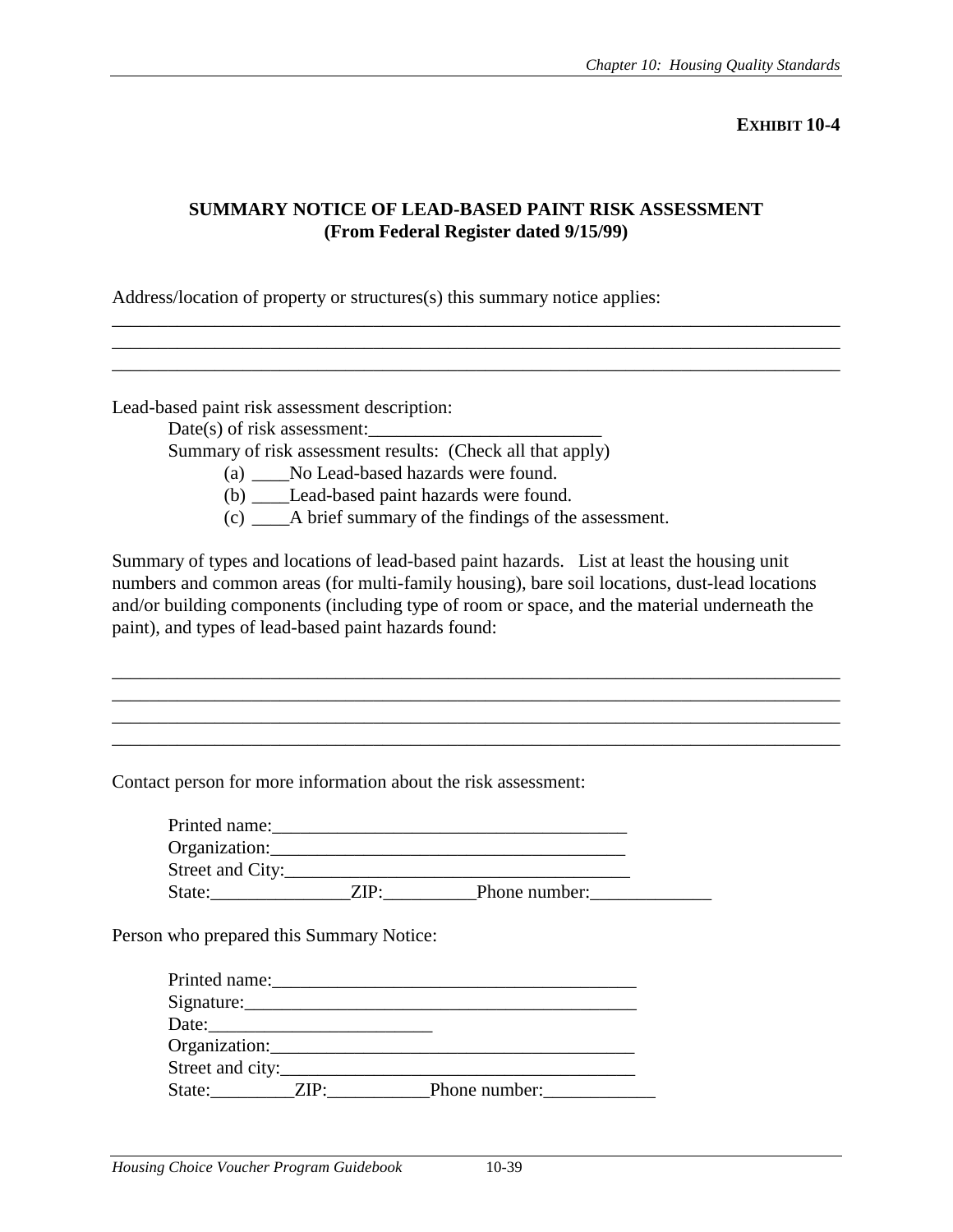### **SAMPLE LETTER**

## **ANNUAL INSPECTION APPOINTMENT LETTER**

Dear Owner:

In accordance with the housing choice voucher program requirements, the unit that you own at \_\_\_\_\_\_\_\_\_\_\_\_\_\_\_\_\_\_\_\_\_\_\_\_\_\_\_\_\_\_\_\_\_\_\_\_\_\_\_\_\_, City and State, must be inspected annually to continue participation in the program.

Name of PHA has scheduled this inspection for date and time. It is your responsibility to make certain entry can be gained to the unit, common area spaces and heating facilities at the appointed time. You or your tenant may be present for the inspection.

If you find it necessary to re-schedule this appointment, please do so number of days, in advance of the appointed date and notify your tenant of the changed date. Please be advised that failure to allow the inspection or to reschedule the unit within a reasonable time period may result in the abatement of HAP payments and/or termination of the unit from the program.

It is very important that inspections be completed timely. We recommend that you inspect your unit in advance of the scheduled inspection and correct any deficiencies which may cause the unit to fail inspection.

| If you have any questions, please telephone |     |                        | during |
|---------------------------------------------|-----|------------------------|--------|
| the hours of                                | and | Monday through Friday. |        |

Sincerely,

PHA Staff

cc: Tenant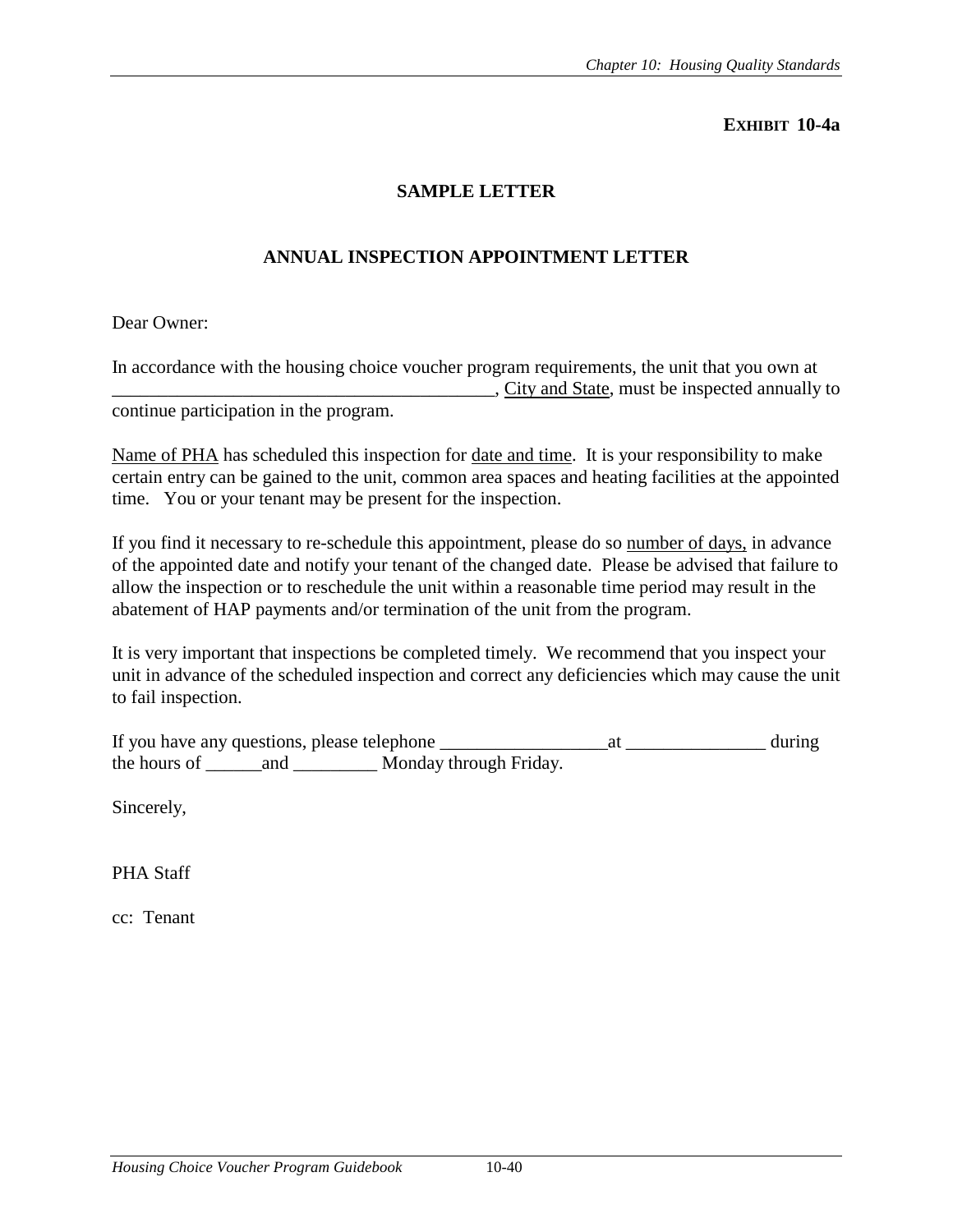#### **SAMPLE LETTER**

#### **SECOND NOTICE OF INSPECTION APPOINTMENT**

Dear Owner:

By letter of \_\_\_\_\_\_\_\_\_\_\_\_\_\_\_\_we notified you that the unit you own at was scheduled for the required annual inspection under the terms of your housing assistance payments (HAP) contract for the housing choice voucher program.

The inspection was not made for the following reasons:

\_\_\_\_\_\_No one was present to allow entry by the inspector.

\_\_\_\_\_\_You canceled the inspection, and have failed to re-schedule the unit.

You must contact \_\_\_\_\_\_\_\_\_\_\_\_\_\_\_\_\_\_\_\_\_\_at \_\_\_\_\_\_\_\_\_\_\_\_\_\_\_to reschedule the inspection of the unit by no later than \_\_\_\_\_\_\_\_\_\_\_\_\_\_\_\_\_\_\_\_\_\_\_\_\_\_\_\_\_\_\_. Failure to re-schedule the unit or to allow entry on the appointed date will result in abatement of your HAP payments effective \_\_\_\_\_\_\_\_\_\_\_\_\_\_\_\_\_\_\_\_\_\_\_ and termination of the unit from the program on

\_\_\_\_\_\_\_\_\_\_\_\_\_\_\_\_\_\_\_\_\_\_\_\_\_\_\_\_.

If you have any questions, please contact\_\_\_\_\_\_\_\_\_\_\_\_\_\_\_\_\_\_\_\_\_\_\_\_\_at\_\_\_\_\_\_\_\_\_\_\_\_\_\_during the hours of \_\_\_\_\_\_and \_\_\_\_\_\_\_, Monday through Friday.

Sincerely,

PHA Staff

cc: Tenant Any other PHA staff needing this information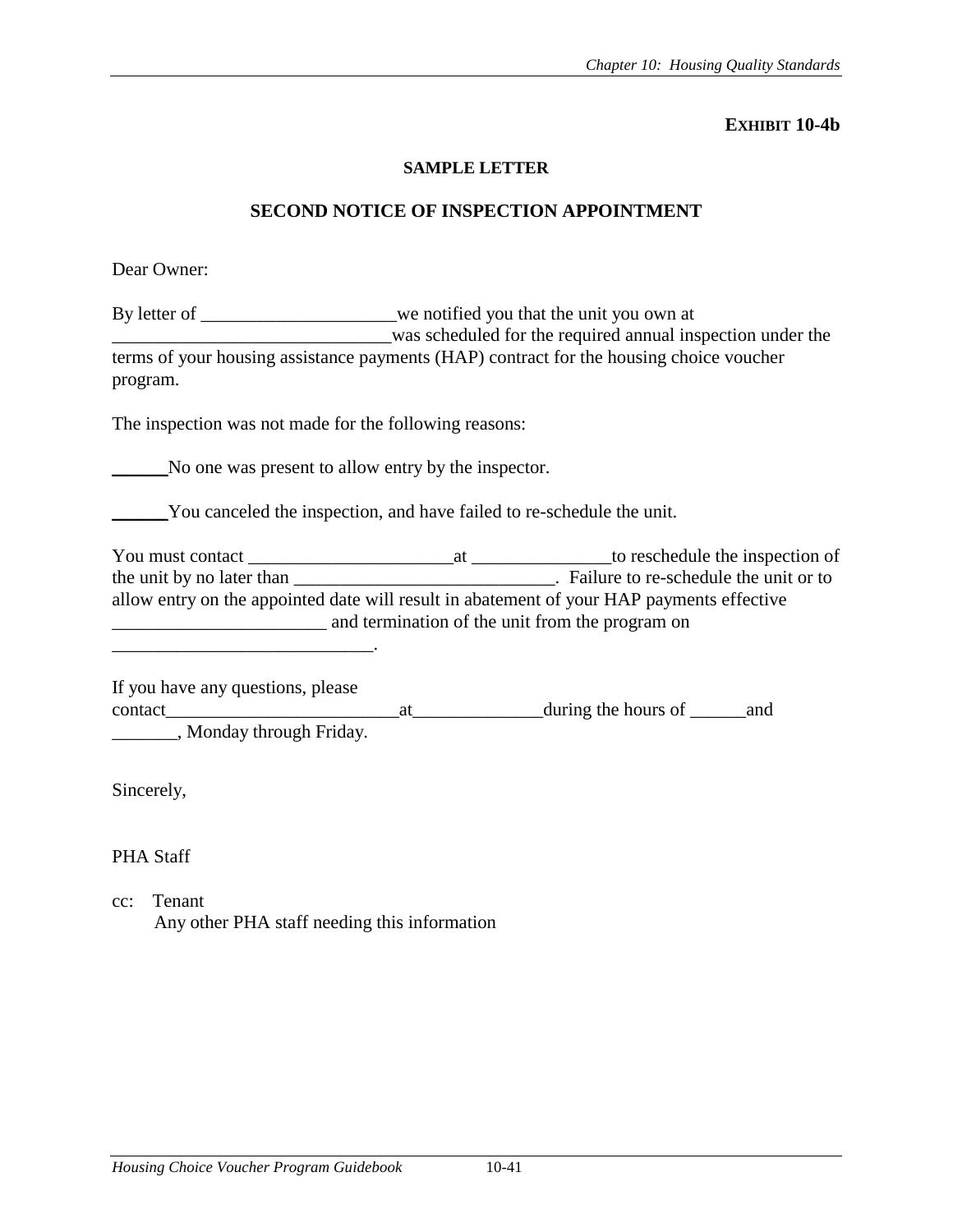### **SAMPLE LETTER**

### **DENYING REQUEST FOR INSPECTION**

Dear Owner:

Name of Authority has received a request to inspect the unit you own at \_\_\_\_\_\_\_\_\_\_\_\_\_\_\_\_\_\_\_\_\_\_\_\_\_\_\_\_\_\_\_\_for participation in the housing choice voucher program. This request is denied for the following reasons:

\_\_\_\_\_Records indicate you have a repeated history of violations of program rules and regulations including repeated violations of HQS at properties you own.

\_\_\_\_\_Records indicate that you were notified to correct deficiencies related to lead-based paint at this unit and they were not made. This unit may not be occupied by another assisted family until the terms of the previous notice have been met.

If you have questions, you may contact \_\_\_\_\_\_\_\_\_\_\_\_\_\_\_\_\_\_\_\_\_\_at\_\_\_\_\_\_\_\_\_\_\_\_\_\_during the hours of \_\_\_\_\_\_\_and \_\_\_\_\_\_\_Monday through Friday.

Sincerely,

PHA Staff

cc: Prospective tenant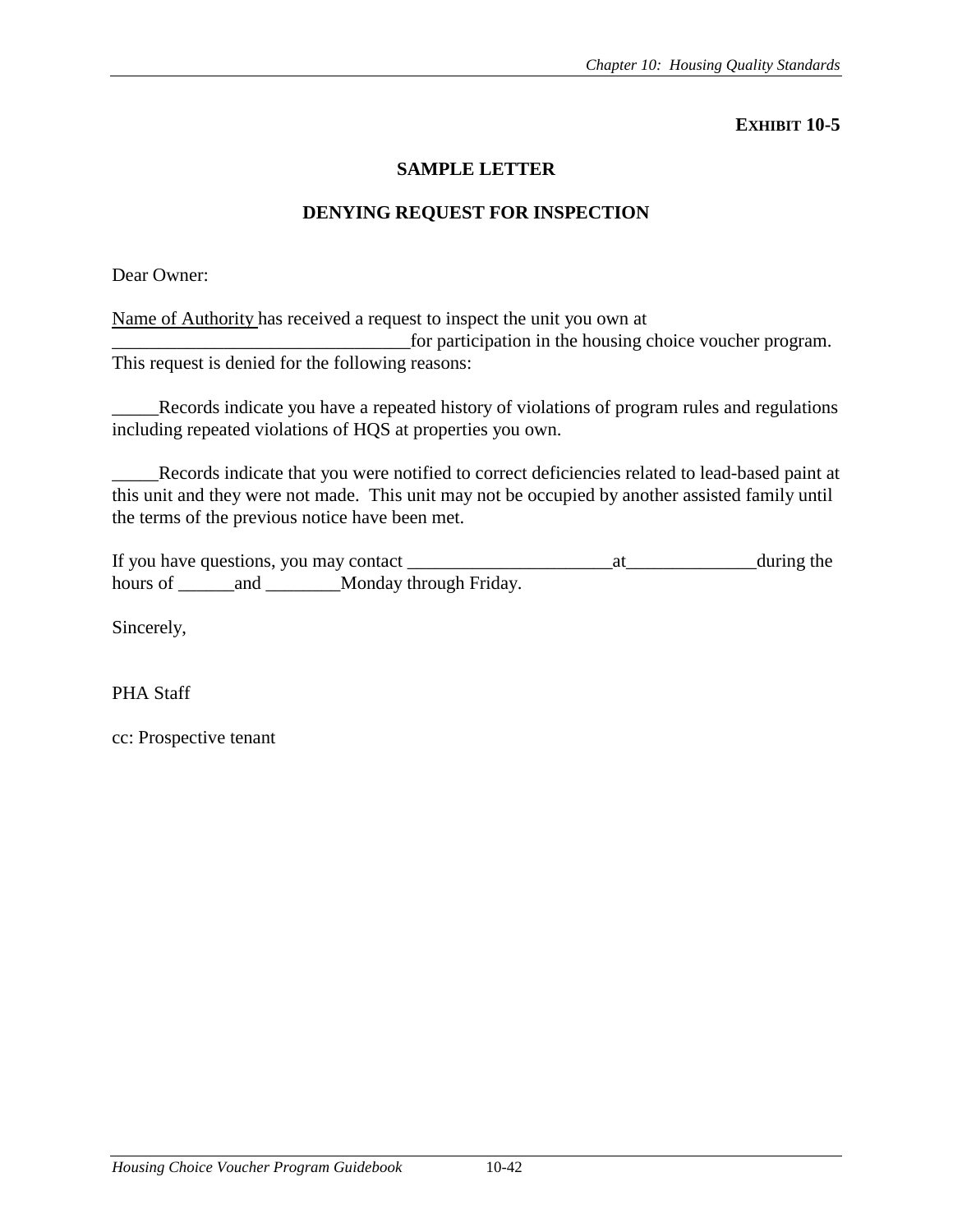### **SAMPLE LETTER**

### **NOTICE - INITIAL INSPECTIONS**

Dear Owner:

Please be advised that an inspection was made at the property that you own located at \_\_\_\_\_\_\_\_\_\_\_\_\_\_\_\_\_\_\_\_\_\_\_\_\_\_\_\_\_\_\_\_\_\_\_. The unit has been proposed for participation in the housing choice voucher program.

The result of the inspection was:

The unit meets HQS and has been approved for inclusion in the program. You will be notified by \_\_\_\_\_\_\_\_\_\_\_\_\_\_\_\_\_\_\_\_\_\_\_shortly of the procedures which must be followed in order to execute the lease and housing assistance payments contract.

The unit needs repairs to meet HQS. A list of those repairs is attached. We are unable to process this unit for lease under the program until all HQS requirements have been met.

Please contact this office at \_\_\_\_\_\_\_\_\_\_\_\_\_\_\_\_when the unit is ready for reinspection or if you have questions about this letter.

If we have not heard from you by we will assume you do not intend to make the needed repairs and we will notify the prospective tenant to locate another suitable dwelling unit.

Sincerely,

PHA Staff

cc: Prospective tenant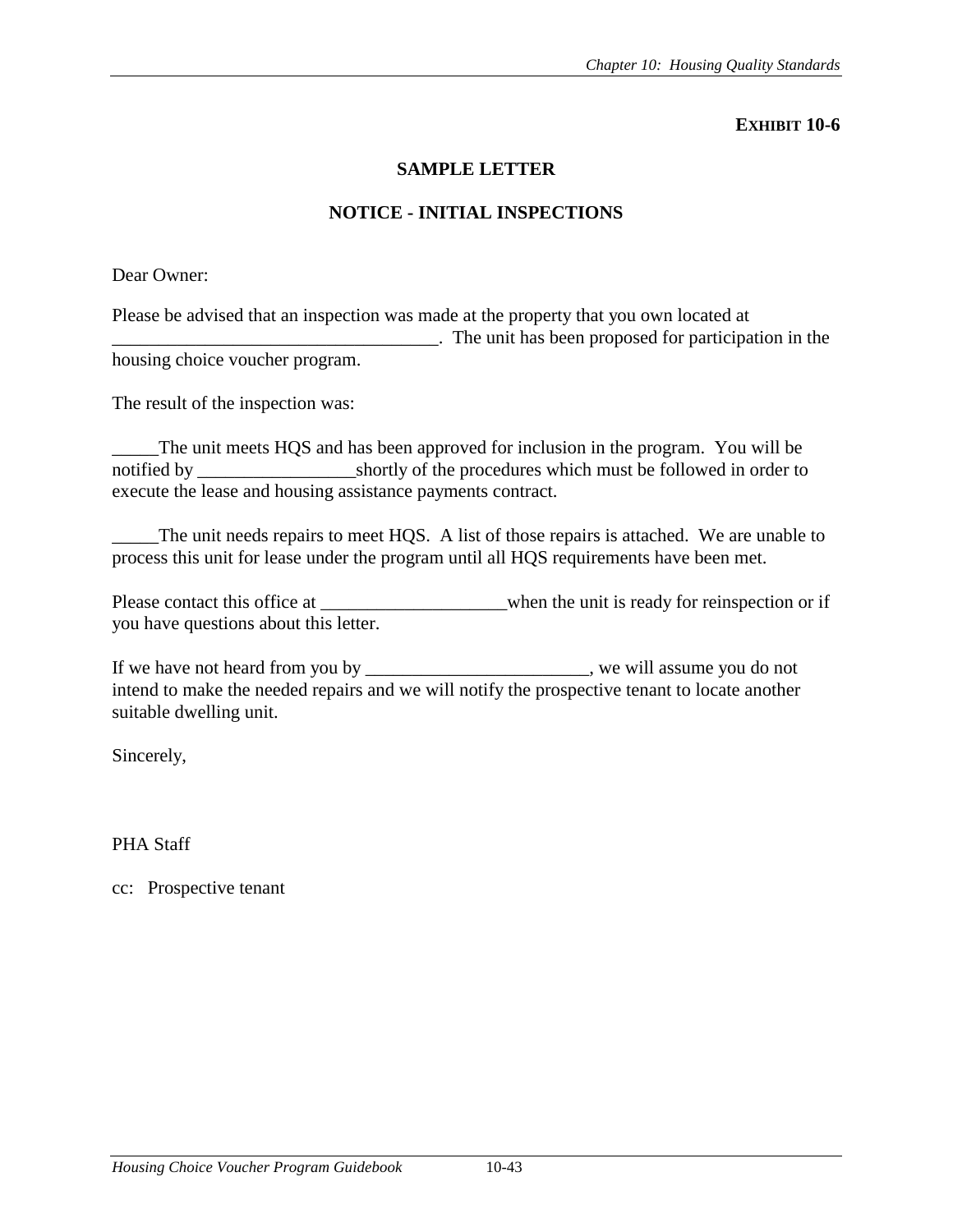### **SAMPLE LETTER**

## **NOTICE OF HQS DEFICIENCIES - TENANT (Annual or Special Inspections)**

Dear Tenant:

Please be advised that on \_\_\_\_\_\_\_\_\_\_\_\_\_\_\_\_\_\_\_\_\_\_\_\_\_\_\_\_an HQS inspection was made at the property where you reside.

The unit requires repairs to meet HQS. A list of required repairs is attached.

| These repairs must be completed by $\overline{\phantom{a}}$                                  | and you must telephone |
|----------------------------------------------------------------------------------------------|------------------------|
|                                                                                              | <b>Failure</b>         |
| to make the corrections and/or schedule a re-inspection within the required time frames will |                        |
| result in the termination of your program assistance effective                               |                        |

NOTICE: The PHA reserves the right to cite additional violations upon re-inspection of the unit should conditions at the time of re-inspection warrant this.

Thank you for your cooperation.

Sincerely,

### PHA Staff

cc: Owner (Other PHA staff needing to have this information)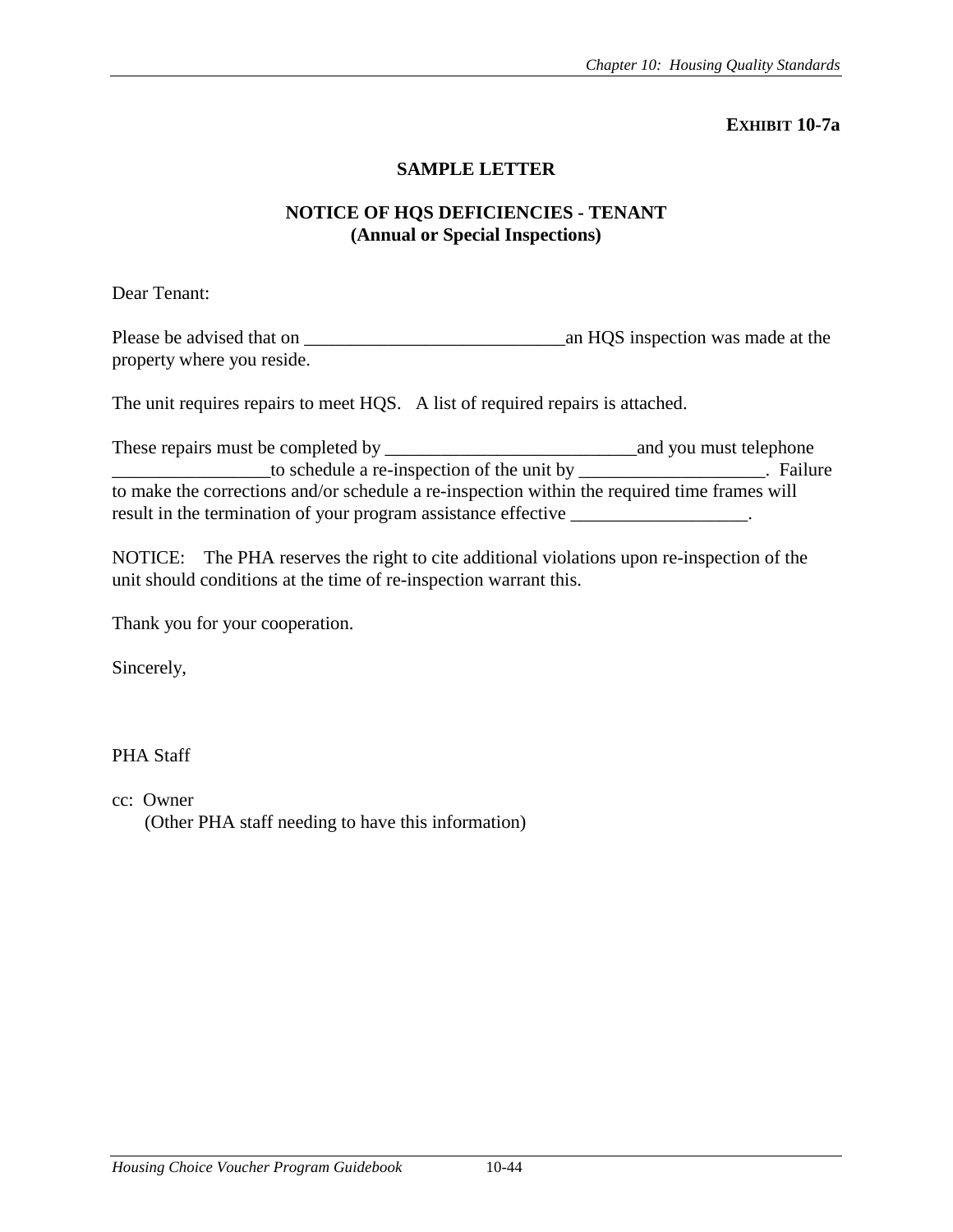#### **SAMPLE LETTER**

### **SAMPLE NOTICE OF HQS DEFICIENCY - Owner (Annual, or Special Inspections)**

Dear Owner:

Please be advised that on \_\_\_\_\_\_\_\_\_\_\_\_\_\_\_\_\_\_\_\_\_\_an inspection was made at the property you own located at \_\_\_\_\_\_\_\_\_\_\_\_\_\_\_\_\_\_\_\_\_\_\_\_\_\_\_\_\_.

The unit needs repairs to correct HQS deficiencies. A list of required repairs is attached. These repairs must be completed by These repairs must be completed by Tou must telephone Theorem To schedule a re-inspection of the unit by \_\_\_\_\_\_\_\_\_\_\_\_\_\_\_\_\_.

Please be advised that failure to complete these repairs and/or have a re-inspection conducted by the specified time frames will result in abatement of your housing assistance payments on and termination of the HAP contract on \_\_\_\_\_\_\_\_\_\_\_\_\_\_\_\_\_\_\_\_\_\_\_\_.

NOTICE: The PHA reserves the right to cite additional HQS violations upon re-inspection of the unit should conditions at the time of re-inspection warrant.

Thank you for your cooperation.

Sincerely,

PHA Staff

cc: Tenant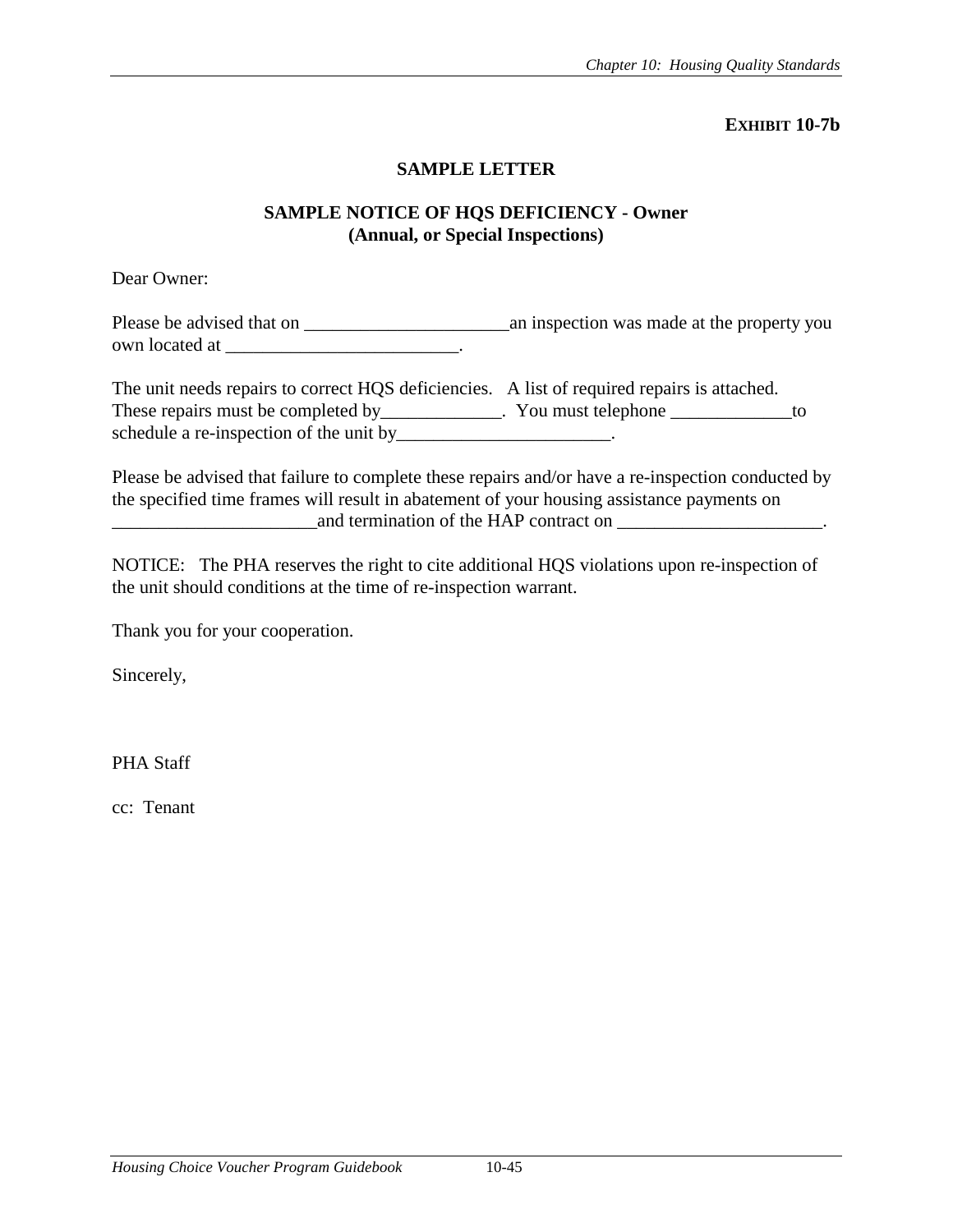## **SAMPLE LETTER**

## **NOTICE OF ABATEMENT**

| Dear Owner:                                 |                                                                                                                                                                    |  |
|---------------------------------------------|--------------------------------------------------------------------------------------------------------------------------------------------------------------------|--|
|                                             |                                                                                                                                                                    |  |
|                                             |                                                                                                                                                                    |  |
|                                             | To date, you have not complied with the terms of the notice of violation. Effective                                                                                |  |
|                                             | Termination of the HAP contract will occur on _________________________________.                                                                                   |  |
|                                             | If you have made the repairs and wish to have a re-inspection of the unit, you must do so by<br><u>Example 2</u> . Provided the unit passes inspection by the date |  |
| cancel the termination of the HAP contract. | established in this paragraph, we will resume your payments on __________________<br>and                                                                           |  |
|                                             | If you have any questions or we can be of assistance, please telephone                                                                                             |  |
|                                             | between the hours of __and _____ Monday through Friday.                                                                                                            |  |

Sincerely,

PHA Staff

cc: Tenant

(PHA staff that need to know this).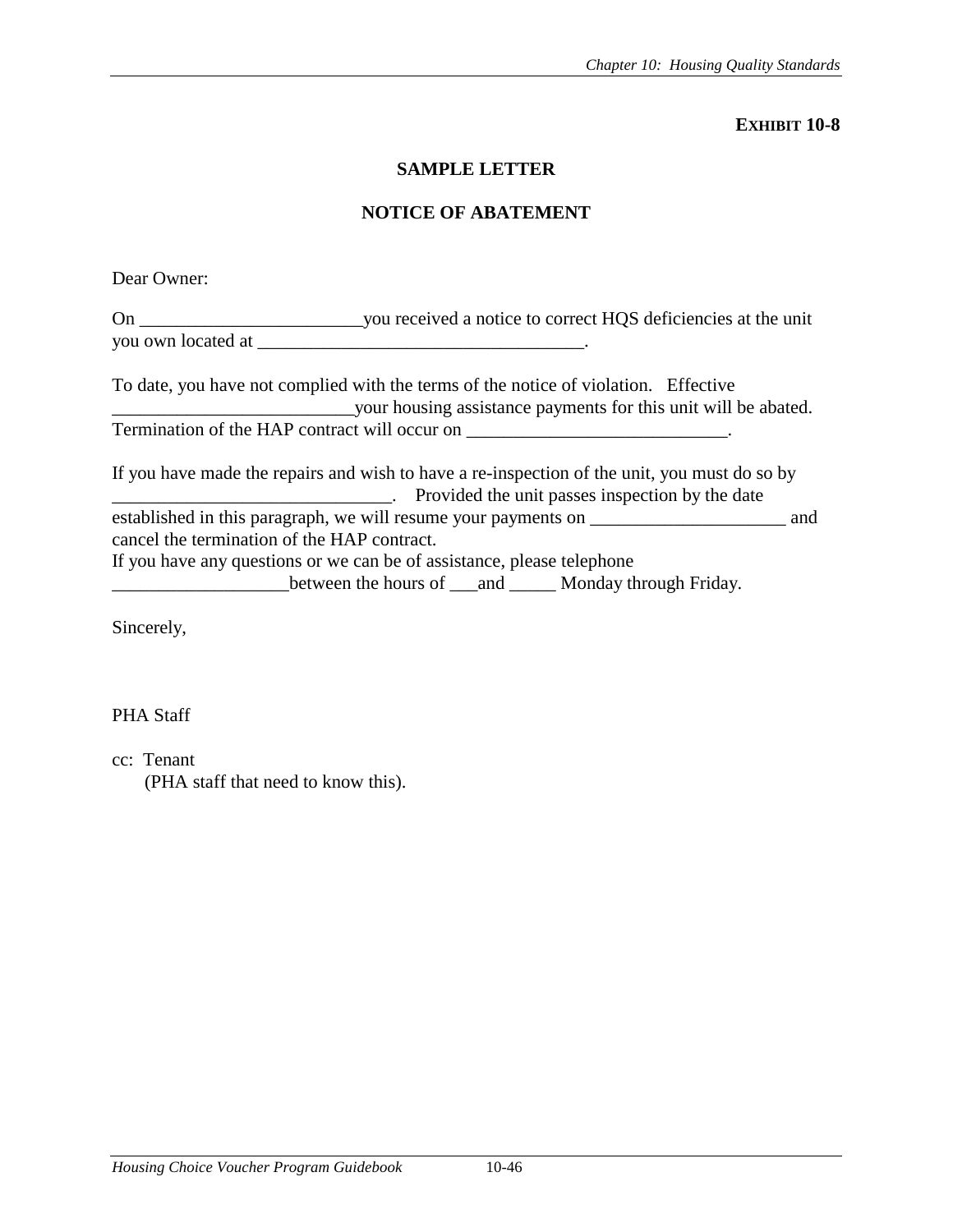# **DOCUMENTING QUALITY CONTROL INSPECTIONS**

| Address of Unit | ${\bf Neighbourhood}$<br>or Zip Code | Date of Original<br>Inspection | Original Inspector | Date of Quality<br>Control<br>Inspection | <b>Inspections Result</b> |
|-----------------|--------------------------------------|--------------------------------|--------------------|------------------------------------------|---------------------------|
|                 |                                      |                                |                    |                                          |                           |
|                 |                                      |                                |                    |                                          |                           |
|                 |                                      |                                |                    |                                          |                           |
|                 |                                      |                                |                    |                                          |                           |
|                 |                                      |                                |                    |                                          |                           |
|                 |                                      |                                |                    |                                          |                           |
|                 |                                      |                                |                    |                                          |                           |
|                 |                                      |                                |                    |                                          |                           |
|                 |                                      |                                |                    |                                          |                           |
|                 |                                      |                                |                    |                                          |                           |
|                 |                                      |                                |                    |                                          |                           |
|                 |                                      |                                |                    |                                          |                           |
|                 |                                      |                                |                    |                                          |                           |
|                 |                                      |                                |                    |                                          |                           |
|                 |                                      |                                |                    |                                          |                           |